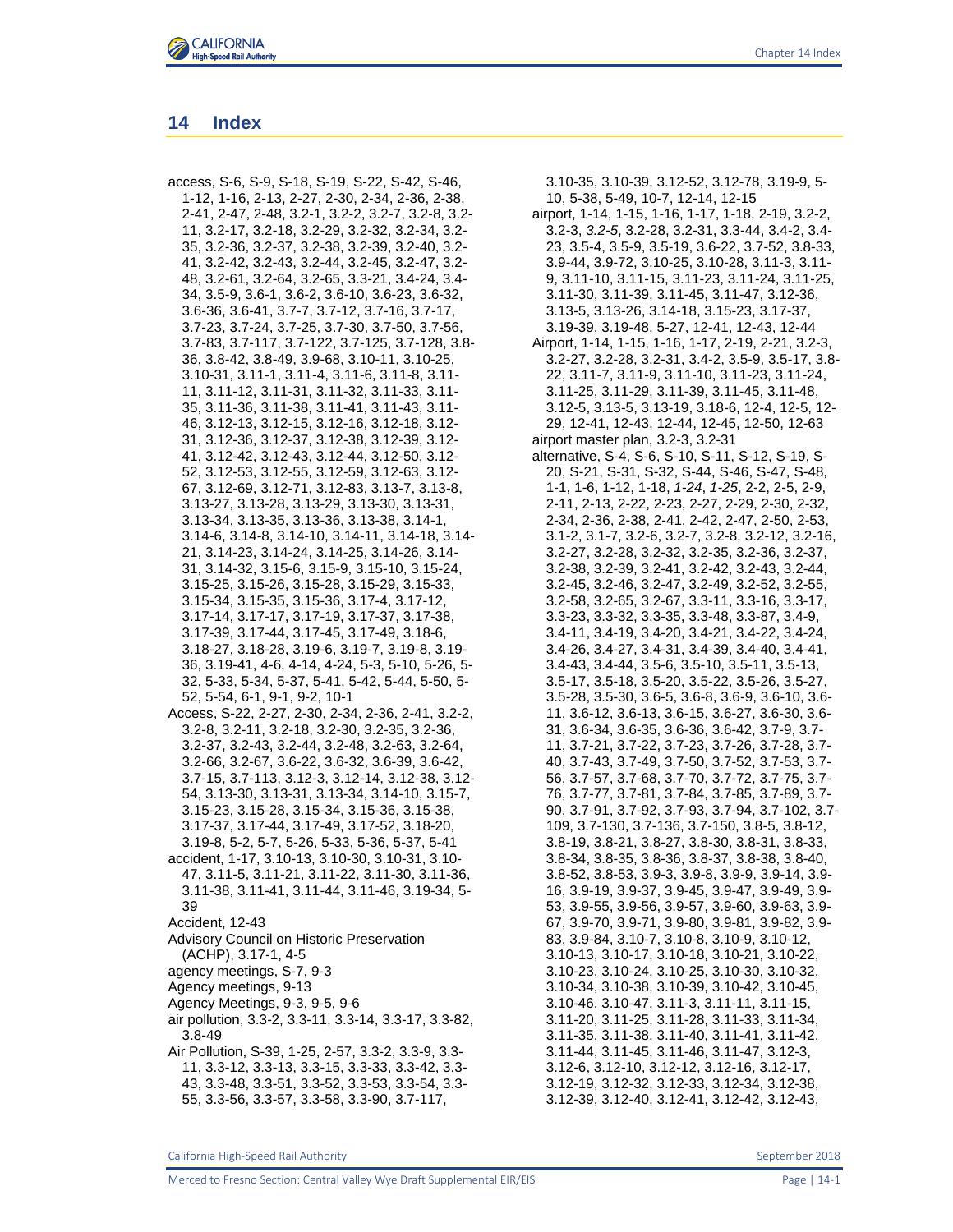3.12-44, 3.12-45, 3.12-46, 3.12-47, 3.12-48, 3.12-49, 3.12-51, 3.12-52, 3.12-53, 3.12-59, 3.12-61, 3.12-63, 3.12-68, 3.12-69, 3.13-2, 3.13-6, 3.13-9, 3.13-18, 3.13-26, 3.13-30, 3.13- 31, 3.13-32, 3.14-4, 3.14-5, 3.14-6, 3.14-7, 3.14-9, 3.14-10, 3.14-11, 3.14-12, 3.14-15, 3.14-17, 3.14-19, 3.14-20, 3.14-22, 3.14-23, 3.14-24, 3.14-25, 3.14-28, 3.14-30, 3.14-31, 3.14-32, 3.15-6, 3.15-9, 3.15-11, 3.15-25, 3.15- 26, 3.15-27, 3.15-28, 3.15-29, 3.15-31, 3.15- 32, 3.15-35, 3.15-37, 3.15-38, 3.15-39, 3.16-5, 3.16-6, 3.16-9, 3.16-11, 3.16-12, 3.16-19, 3.16- 26, 3.16-27, 3.16-34, 3.16-37, 3.16-39, 3.16- 40, 3.16-41, 3.16-43, 3.16-45, 3.16-47, 3.16- 48, 3.16-49, 3.16-56, 3.17-1, 3.17-6, 3.17-17, 3.17-21, 3.17-38, 3.17-39, 3.17-40, 3.17-42, 3.17-43, 3.17-45, 3.18-8, 3.18-11, 3.18-20, 3.18-24, 3.18-26, 3.18-30, 3.19-13, 3.19-14, 3.19-19, 3.19-20, 3.19-23, 3.19-24, 3.19-26, 3.19-32, 3.19-33, 3.19-39, 3.19-42, 4-1, 4-2, 4- 5, 4-9, 4-10, 4-11, 4-12, 4-23, 4-24, 4-25, 4-28, 4-29, 4-30, 4-31, 4-32, 4-34, 4-35, 4-36, 4-37, 4-38, 4-39, 5-10, 5-22, 5-24, 5-26, 5-29, 5-30, 5-31, 5-36, 5-37, 5-39, 5-40, 5-43, 5-47, 5-49, 5-53, 5-54, 6-3, 6-4, 7-1, 7-2, 7-3, 9-1, 9-3, 9-4, 9-5

Alternatives, S-3, S-9, S-10, S-11, S-18, S-19, S-22, S-37, S-38, S-45, S-49, 1-3, 1-5, 2-1, 2-5, 2-6, 2-7, 2-8, 2-9, 2-11, 2-15, 2-22, 2-27, 2-40, 2-41, 2-42, 2-46, 2-48, 2-49, 3.1-2, 3.1-6, 3.1- 7, 3.1-8, 3.1-9, 3.2-1, 3.2-13, 3.2-32, 3.2-33, 3.2-35, 3.2-36, 3.2-38, 3.2-41, 3.2-43, 3.2-44, 3.2-47, 3.2-48, 3.2-49, 3.2-61, 3.2-65, 3.3-21, 3.3-28, 3.3-35, 3.3-38, 3.3-40, 3.3-44, 3.3-47, 3.3-62, 3.3-66, 3.3-81, 3.3-85, 3.3-89, 3.4-2, 3.4-23, 3.4-24, 3.4-28, 3.4-29, 3.4-31, 3.4-33, 3.4-34, 3.4-35, 3.4-36, 3.4-39, 3.4-40, 3.4-41, 3.4-43, 3.4-44, 3.5-17, 3.5-19, 3.5-21, 3.5-26, 3.5-30, 3.6-11, 3.6-15, 3.6-23, 3.6-24, 3.6-34, 3.6-35, 3.6-37, 3.6-38, 3.6-40, 3.6-42, 3.7-11, 3.7-18, 3.7-26, 3.7-34, 3.7-36, 3.7-37, 3.7-41, 3.7-49, 3.7-50, 3.7-52, 3.7-68, 3.7-93, 3.7-107, 3.7-139, 3.7-140, 3.7-151, 3.8-22, 3.8-27, 3.8- 30, 3.8-32, 3.8-33, 3.8-51, 3.8-55, 3.9-21, 3.9- 23, 3.9-29, 3.9-37, 3.9-45, 3.9-47, 3.9-52, 3.9- 57, 3.9-66, 3.9-67, 3.9-73, 3.9-77, 3.9-78, 3.9- 85, 3.10-19, 3.10-28, 3.10-29, 3.10-36, 3.10- 38, 3.10-40, 3.10-44, 3.10-48, 3.11-24, 3.11- 26, 3.11-28, 3.11-29, 3.11-31, 3.11-32, 3.11- 40, 3.11-43, 3.11-47, 3.12-21, 3.12-32, 3.12- 35, 3.12-36, 3.12-37, 3.12-38, 3.12-44, 3.12- 48, 3.12-68, 3.12-74, 3.12-79, 3.12-80, 3.12- 81, 3.12-83, 3.13-11, 3.13-26, 3.13-29, 3.13- 34, 3.13-36, 3.13-40, 3.14-8, 3.14-17, 3.14-18, 3.14-19, 3.14-20, 3.14-23, 3.14-24, 3.14-25, 3.14-30, 3.14-33, 3.15-11, 3.15-17, 3.15-23, 3.15-24, 3.15-26, 3.15-27, 3.15-28, 3.15-29, 3.15-30, 3.15-32, 3.15-33, 3.15-37, 3.16-13, 3.16-14, 3.16-34, 3.16-35, 3.16-36, 3.16-44, 3.16-47, 3.16-53, 3.16-58, 3.17-9, 3.17-38, 3.17-41, 3.17-43, 3.17-45, 3.17-48, 3.17-51, 3.18-18, 3.18-20, 3.18-28, 3.19-3, 3.19-6, 3.197, 3.19-9, 3.19-12, 3.19-14, 3.19-15, 3.19-19, 3.19-20, 3.19-22, 3.19-23, 3.19-24, 3.19-25, 3.19-29, 3.19-33, 3.19-34, 3.19-35, 3.19-37, 3.19-40, 3.19-42, 3.19-43, 3.19-46, 3.19-48, 4- 7, 4-9, 4-11, 4-26, 4-27, 4-29, 4-30, 4-31, 4-32, 4-34, 4-35, 5-23, 5-24, 5-26, 5-28, 5-29, 5-30, 5-39, 5-43, 5-46, 5-52, 5-54, 6-2, 6-3, 6-4, 7-1, 7-2, 9-2, 9-3, 9-7, 12-2, 12-4, 12-6, 12-7, 12-

13, 12-64 Alview Elementary School, 3.2-27, 3.2-47, 3.3- 35, 3.3-64, 3.4-20, 3.5-14, 3.5-21, 3.10-18, 3.10-19, 3.10-38, 3.11-25, 3.11-26, 3.12-34, 3.12-51, 3.12-53, 3.12-76, 3.12-80, 3.13-35, 3.15-16, 3.15-17, 4-14, 5-40, 5-50, 5-52, 10-8

American Antiquities Act, 3.9-6, 3.9-9, 3.17-4, 3.17-6

American badger, S-28, 3.7-40, 3.7-65, 3.7-79, 3.7-80, 3.7-81, 3.7-113, 3.7-131, 3.7-132, 3.7- 143, 3.7-149

- American Badger, 3.7-79, 3.7-80, 3.7-81, 3.7- 114, 3.7-131, 3.7-144
- American Indian Religious Freedom Act, 3.17-4, 3.17-6
- Amtrak, 1-13, 1-16, 1-17, 2-19, 2-21, 3.2-24, 3.2- 28, 3.2-29, 3.2-32, 3.2-45, 3.2-46, 3.4-23, 3.11- 22, 3.12-33, 3.18-4, 5-26, 6-5, 9-5, 12-2, 12-5, 12-19
- Archaeological and Historic Preservation Act, 3.17-4, 3.17-6
- Archaeological Survey Report (ASR), 12-58, 12- 59, 12-65
- Archaeological Treatment Plan, 4-23
- artifacts, S-18, 3.17-1, 3.17-3, 3.17-5, 3.17-16, 3.17-38
- asbestos, S-20, 3.3-2, 3.3-23, 3.3-24, 3.3-62, 3.3- 63, 3.3-88, 3.6-16, 3.6-17, 3.6-29, 3.10-2, 3.10- 3, 3.10-11, 3.10-16, 3.10-29, 3.10-31, 3.10-32, 3.10-33, 3.10-34, 3.10-35, 3.10-46, 3.12-53, 3.12-76, 5-38, 5-39, 5-49
- Asbestos, S-23, 2-57, 3.3-7, 3.3-23, 3.3-24, 3.3- 44, 3.3-62, 3.3-86, 3.3-89, 3.10-16, 3.10-28, 3.10-34, 3.10-45, 3.10-48, 12-12, 12-39, 12-41
- Ash Slough, 2-23, 2-29, 2-32, 2-38, 3.6-16, 3.7-7, 3.7-34, 3.7-46, 3.7-49, 3.7-93, 3.8-23, 3.8-25, 3.8-28, 3.8-30, 3.8-31, 3.8-43, 3.8-45, 3.11-8, 3.12-32, 3.12-34, 3.12-40, 3.12-43, 3.13-19, 3.15-5, 3.15-6, 3.15-10, 3.15-11, 3.15-14, 3.15- 15, 3.15-16, 3.15-23, 3.15-24, 3.15-25, 3.15- 26, 3.15-29, 3.15-30, 3.15-33, 3.15-34, 3.15- 37, 3.16-10, 3.16-11, 3.16-18, 3.16-19, 3.19- 25, 3.19-28, 3.19-43, 3.19-44, 3.19-45, 4-13, 5- 40, 5-50, 5-53
- attainment, 3.3-3, 3.3-10, 3.3-15, 3.3-42, 3.3-43, 3.3-49, 3.3-52, 3.3-54, 3.3-56, 3.3-58, 3.3-74, 3.3-87, 3.3-88, 3.12-2, 3.13-10, 3.18-5, 12-15
- Attainment, 3.3-9, 3.3-10, 3.3-23, 3.3-27, 3.3-42, 3.3-43, 3.3-49, 3.3-59, 3.3-74, 12-11, 12-14, 12-15
- Avenue 21 to Road 13 Wye, S-10, S-11, S-12, S-15, S-20, S-21, S-22, S-38, S-41, S-42, S-45, S-46, 2-9, 2-11, 2-32, 2-33, 2-34, 2-35, 2-36, 2- 40, 2-42, 2-43, 2-48, 2-50, 3.2-22, 3.2-27, 3.2-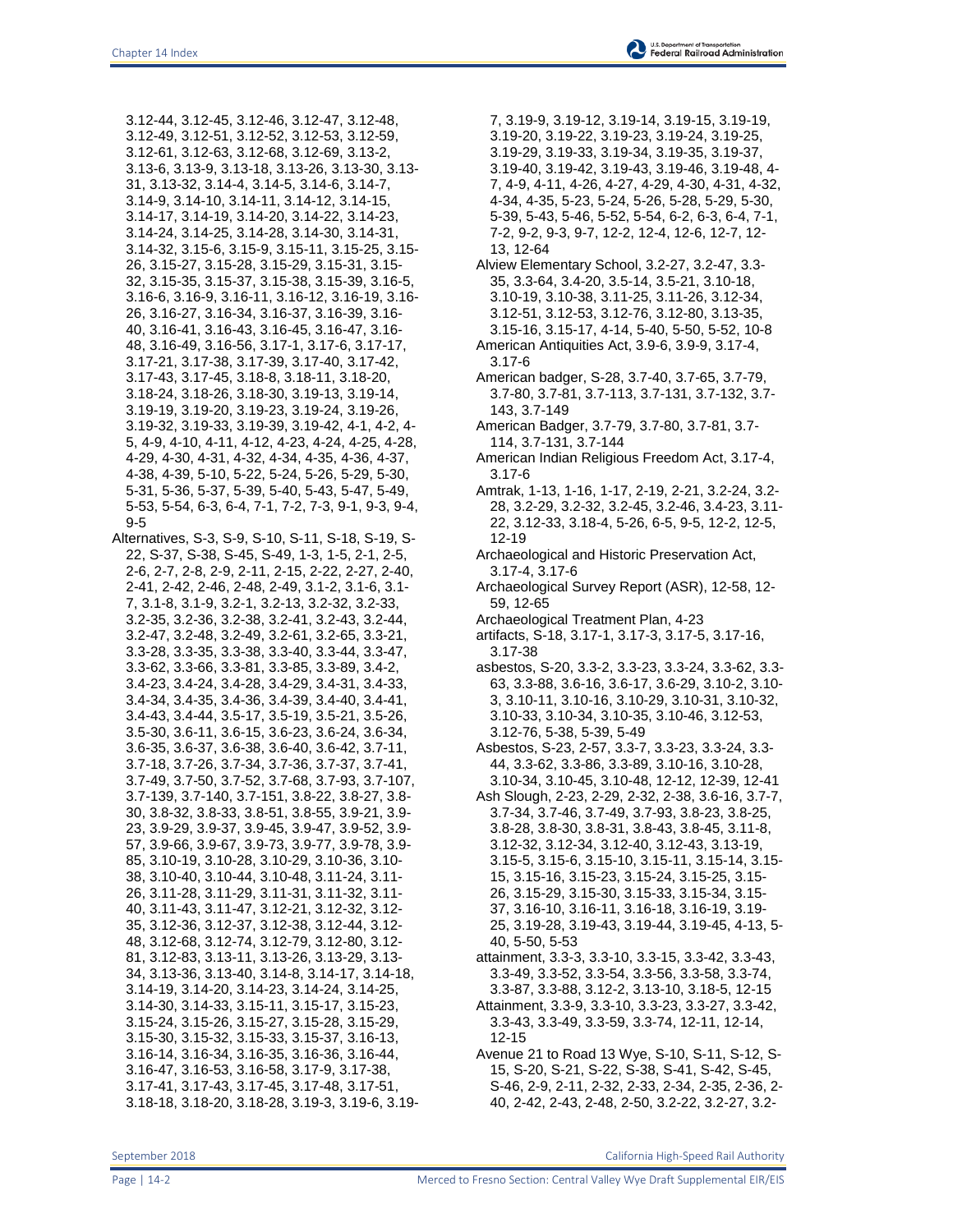Chapter 14 Index

33, 3.2-35, 3.2-36, 3.2-38, 3.2-39, 3.2-40, 3.2- 41, 3.2-43, 3.2-44, 3.2-47, 3.2-49, 3.2-55, 3.2- 56, 3.2-57, 3.2-62, 3.2-64, 3.2-65, 3.3-35, 3.3- 55, 3.3-61, 3.3-62, 3.3-63, 3.3-64, 3.3-85, 3.3- 88, 3.4-20, 3.4-22, 3.4-25, 3.4-26, 3.4-31, 3.4- 34, 3.4-35, 3.4-36, 3.4-38, 3.4-39, 3.4-40, 3.4- 41, 3.4-43, 3.4-44, 3.5-14, 3.5-21, 3.5-23, 3.5- 24, 3.5-25, 3.6-15, 3.6-24, 3.6-27, 3.6-28, 3.6- 29, 3.6-30, 3.6-31, 3.6-35, 3.6-38, 3.6-40, 3.7- 26, 3.7-30, 3.7-31, 3.7-34, 3.7-40, 3.7-43, 3.7- 45, 3.7-46, 3.7-49, 3.7-53, 3.7-54, 3.7-58, 3.7- 67, 3.7-69, 3.7-70, 3.7-73, 3.7-76, 3.7-78, 3.7- 79, 3.7-80, 3.7-83, 3.7-84, 3.7-86, 3.7-87, 3.7- 88, 3.7-90, 3.7-94, 3.7-140, 3.7-145, 3.7-148, 3.7-149, 3.7-150, 3.7-154, 3.7-155, 3.8-30, 3.8- 34, 3.8-35, 3.8-36, 3.8-37, 3.8-38, 3.8-40, 3.8- 42, 3.8-43, 3.8-44, 3.8-52, 3.8-53, 3.9-35, 3.9- 41, 3.9-45, 3.9-47, 3.9-49, 3.9-52, 3.9-53, 3.9- 54, 3.9-55, 3.9-57, 3.9-58, 3.9-59, 3.9-60, 3.9- 64, 3.9-66, 3.9-67, 3.9-68, 3.9-69, 3.9-70, 3.9- 71, 3.9-76, 3.9-77, 3.9-78, 3.9-80, 3.9-81, 3.9- 82, 3.9-83, 3.9-84, 3.10-2, 3.10-17, 3.10-18, 3.10-19, 3.10-20, 3.10-21, 3.10-23, 3.10-24, 3.10-25, 3.10-26, 3.10-30, 3.10-32, 3.10-33, 3.10-34, 3.10-36, 3.10-38, 3.10-39, 3.10-40, 3.10-42, 3.10-45, 3.10-47, 3.11-22, 3.11-23, 3.11-24, 3.11-25, 3.11-26, 3.11-27, 3.11-28, 3.11-29, 3.11-31, 3.11-32, 3.11-33, 3.11-34, 3.11-36, 3.11-37, 3.11-38, 3.11-39, 3.11-40, 3.11-42, 3.11-43, 3.11-46, 3.11-47, 3.11-48, 3.12-32, 3.12-34, 3.12-38, 3.12-39, 3.12-40, 3.12-42, 3.12-43, 3.12-45, 3.12-46, 3.12-47, 3.12-48, 3.12-49, 3.12-50, 3.12-51, 3.12-52, 3.12-53, 3.12-54, 3.12-55, 3.12-58, 3.12-59, 3.12-60, 3.12-61, 3.12-62, 3.12-63, 3.12-64, 3.12-65, 3.12-66, 3.12-68, 3.12-69, 3.12-70, 3.12-74, 3.12-79, 3.12-80, 3.12-81, 3.12-82, 3.12-83, 3.12-84, 3.13-18, 3.13-23, 3.13-27, 3.13-28, 3.13-29, 3.13-30, 3.13-31, 3.13-32, 3.13-33, 3.13-34, 3.13-35, 3.13-37, 3.13-38, 3.13-39, 3.13-40, 3.14-15, 3.14-17, 3.14-19, 3.14-20, 3.14-21, 3.14-22, 3.14-23, 3.14-24, 3.14-25, 3.14-29, 3.14-30, 3.14-32, 3.15-16, 3.15-17, 3.15-20, 3.15-24, 3.15-25, 3.15-26, 3.15-27, 3.15-28, 3.15-29, 3.15-30, 3.15-31, 3.15-32, 3.15-34, 3.15-36, 3.15-37, 3.15-38, 3.15-39, 3.16-11, 3.16-14, 3.16-27, 3.16-29, 3.16-30, 3.16-31, 3.16-34, 3.16-35, 3.16-36, 3.16-37, 3.16-41, 3.16-44, 3.16-45, 3.16-49, 3.16-54, 3.16-56, 3.16-57, 3.16-58, 3.17-41, 3.17-42, 3.17-49, 3.17-50, 3.18-9, 3.18-20, 3.18-21, 3.18-22, 3.18-23, 3.18-29, 3.19-9, 3.19-13, 3.19-17, 3.19-19, 3.19-21, 3.19-22, 3.19-23, 3.19-31, 3.19-32, 3.19-38, 3.19-48, 4- 9, 4-11, 4-25, 4-27, 4-28, 4-32, 4-35, 4-37, 4- 38, 5-30, 5-31, 5-32, 5-33, 5-36, 5-38, 5-39, 5- 40, 5-41, 5-42, 5-43, 5-44, 5-46, 5-47, 5-51, 5- 52, 5-53, 5-54, 7-1, 7-2, 9-4 badger, 3.7-79, 3.7-80, 3.7-81, 3.7-82, 3.7-131, 3.7-132, 3.7-149

Berenda Creek, 3.8-23, 3.8-26, 3.8-28, 3.8-30

Berenda Slough, 2-23, 2-29, 2-34, 3.3-35, 3.7-7, 3.7-47, 3.7-49, 3.8-25, 3.11-8, 3.15-5, 3.15-10, 3.15-12, 3.15-13, 3.15-16, 3.15-23, 3.15-24, 3.15-25, 3.15-29, 3.15-30, 3.15-33, 3.15-34, 3.15-36, 3.15-37, 4-32, 5-44, 5-53 bicycle, S-46, 3.2-1, 3.2-2, 3.2-4, 3.2-7, 3.2-8, 3.2-17, 3.2-29, 3.2-32, 3.2-34, 3.2-39, 3.2-41, 3.2-48, 3.2-61, 3.2-64, 3.8-10, 3.11-2, 3.11-3, 3.11-6, 3.11-11, 3.11-14, 3.11-15, 3.11-21, 3.11-22, 3.11-31, 3.11-35, 3.11-46, 3.12-2, 3.12-20, 3.12-36, 3.12-38, 3.12-44, 3.12-52, 3.12-54, 3.12-55, 3.12-71, 3.12-76, 3.12-79, 3.12-84, 3.13-7, 3.15-2, 3.15-33, 3.15-35, 3.19- 6, 3.19-7, 3.19-8, 3.19-28, 5-4, 5-31, 5-32, 5- 34, 5-52, 5-53, 5-54, 7-1, 7-2 bicycle transportation, 3.2-8, 5-4 Bicycle Transportation Plan, 3.2-4 blunt-nosed leopard lizard, S-26, 3.7-73, 3.7-74, 3.7-123, 3.7-134, 3.7-135, 3.7-137, 3.7-138, 3.7-142, 3.7-149 Blunt-Nosed Leopard Lizard, 3.7-74, 3.7-123, 12- 23 BNSF, S-11, S-12, S-20, S-21, 1-13, 2-19, 2-20, 2-21, 2-22, 2-23, 2-27, 2-29, 2-32, 2-34, 2-36, 2-38, 2-40, 2-41, 2-50, 3.2-29, 3.2-32, 3.2-51, 3.2-54, 3.2-57, 3.2-60, 3.4-20, 3.4-21, 3.4-23, 3.4-35, 3.5-18, 3.5-23, 3.7-93, 3.8-48, 3.8-49, 3.10-16, 3.10-17, 3.11-16, 3.11-21, 3.11-22, 3.11-23, 3.12-31, 3.12-33, 3.12-41, 3.12-42, 3.12-43, 3.12-44, 3.13-19, 3.19-33, 4-9, 4-10, 4-11, 4-12, 12-5 California Air Resources Board (CARB), 1-19, 3.3-3, 12-2, 12-11, 12-51 California Ambient Air Quality Standards (CAAQS), 3.3-3 California Aqueduct, 3.9-28, 3.16-29, 3.17-23, 3.17-24, 3.17-36, 3.17-40, 4-4 California Department of Fish and Wildlife (CDFW), 3.7-2, 12-23 California Department of Forestry and Fire Protection (CAL FIRE), 2-7, 12-1, 12-5, 12-41, 12-46, 12-50, 12-54, 12-57, 12-58, 12-64 California Department of Parks and Recreation, 10-3 California Department of Water Resources (DWR), 3.6-15, 3.7-5, 3.8-3, 3.19-26, 12-20, 12-24, 12-29, 12-34, 12-38 California Endangered Species Act (CESA), 3.7- 2 California Environmental Protection Agency (Cal-EPA), 12-39 California Environmental Quality Act (CEQA), S-4, 1-1, 2-1, 3.1-3, 3.2-2, 3.2-6, 3.3-1, 3.4-8, 3.5-6, 3.6-7, 3.7-2, 3.8-12, 3.9-7, 3.10-7, 3.11- 1, 3.12-9, 3.13-1, 3.14-6, 3.15-5, 3.16-4, 3.17- 4, 3.18-3, 3.19-2, 5-3, 7-1, 9-1 California Farmland Conservancy Program Act, 3.14-4, 3.14-7 California General Plan Law, 3.8-5, 3.11-4, 3.11- 10

California Global Warming Solutions Act of 2006 (AB 32), 3.3-9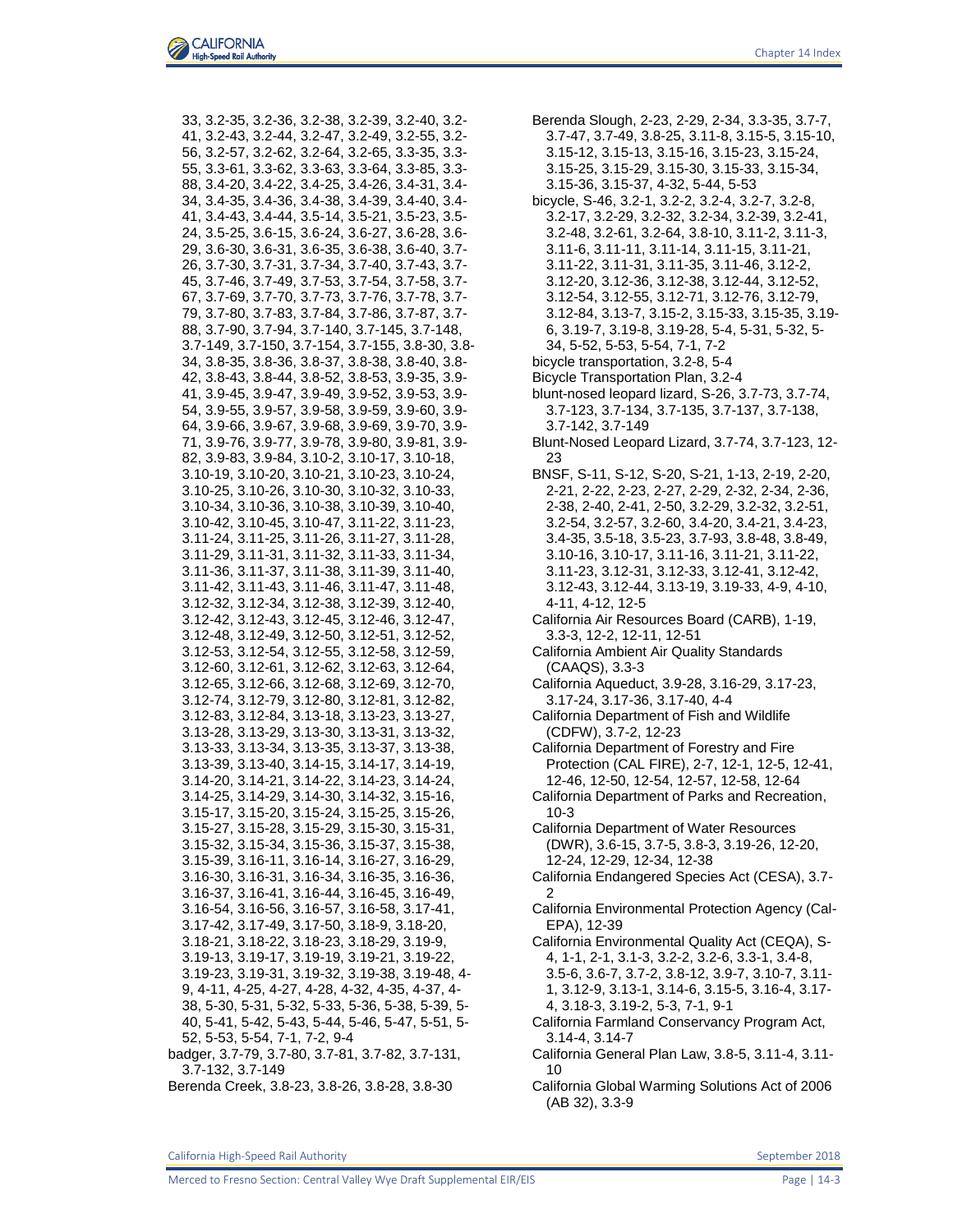- California High-Speed Rail Authority (Authority), S-1, 2-1, 3.13-4, 6-1, 9-1, 12-1, 12-3, 12-6, 12- 12, 12-16, 12-17, 12-21, 12-24, 12-30, 12-34, 12-39, 12-42, 12-46, 12-50, 12-52, 12-60, 12- 65
- California Land Conservation Act of 1965 (Williamson Act), 3.12-4, 3.14-7
- California Native American Graves Protection and Repatriation Act, 3.17-4
- California Public Park Preservation Act, 3.15-2
- California Public Utilities Commission (CPUC), 3.5-7, 3.6-3
- California Register of Historical Resources (CRHR), 3.17-6, 4-23
- California Tiger Salamander, 3.1-3, 3.7-71, 3.7- 114, 3.7-121, 3.7-122, 3.7-137, 12-28, 12-29 Capacity Constraints, 1-9, 2-20, 3.2-3
- Chapman Farms, 2-19, 3.2-27, 3.2-28, 3.11-23, 3.11-24, 3.11-25
- Chowchilla Canal, S-44, 3.16-17, 3.16-19, 3.16- 29, 3.17-20, 3.17-23, 3.17-25, 3.17-26, 3.17- 40, 3.17-41, 3.17-43, 3.17-45, 3.17-50, 3.19- 47, 4-10, 4-11, 4-12, 4-13, 4-14, 4-16, 4-17, 4- 23, 4-26, 4-27, 4-31, 4-34, 4-35, 4-36
- Chowchilla Municipal Airport, 3.2-3, 3.2-6, 3.2-27, 3.2-28, 3.5-17, 3.11-23, 3.11-24, 3.11-25, 3.12- 32, 3.13-5
- Chowchilla River, 2-23, 2-29, 2-32, 2-38, 3.7-7, 3.7-34, 3.8-23, 3.8-25, 3.8-28, 3.8-30, 3.8-31, 3.8-43, 3.8-45, 3.9-33, 3.12-40, 3.12-43, 3.13- 19, 3.15-10, 3.16-10, 3.16-18, 3.16-19, 3.16- 29, 3.17-23, 3.19-44, 4-23
- Chowchilla Seventh-day Adventist School, S-34, 3.5-14, 3.5-21, 3.5-23, 3.5-29, 3.10-18, 3.10- 19, 3.10-38, 3.11-25, 3.11-26, 3.12-53, 3.12- 54, 3.12-55, 3.12-76, 3.12-80, 3.12-84, 3.15- 16, 10-8
- City of Chowchilla, S-6, 2-5, 2-16, 3.2-3, 3.2-6, 3.2-7, 3.2-10, 3.2-25, 3.2-28, 3.2-29, 3.3-15, 3.4-7, 3.4-8, 3.4-9, 3.5-9, 3.5-15, 3.5-19, 3.6-7, 3.6-8, 3.6-14, 3.6-16, 3.6-27, 3.7-7, 3.7-8, 3.7- 52, 3.8-4, 3.8-10, 3.8-11, 3.8-13, 3.8-27, 3.8- 32, 3.8-33, 3.9-4, 3.9-6, 3.9-13, 3.9-44, 3.9-72, 3.10-4, 3.10-6, 3.10-7, 3.11-8, 3.11-10, 3.11- 11, 3.11-12, 3.11-16, 3.11-17, 3.11-18, 3.11- 19, 3.11-30, 3.12-8, 3.12-9, 3.12-10, 3.12-11, 3.12-24, 3.12-26, 3.12-28, 3.12-31, 3.12-32, 3.12-34, 3.12-36, 3.12-46, 3.12-47, 3.13-5, 3.13-6, 3.13-7, 3.13-9, 3.13-19, 3.13-20, 3.13- 21, 3.13-22, 3.13-23, 3.13-24, 3.13-25, 3.13- 26, 3.13-32, 3.13-33, 3.14-4, 3.14-8, 3.14-18, 3.15-5, 3.15-6, 3.15-8, 3.15-10, 3.15-11, 3.15- 12, 3.15-13, 3.15-14, 3.15-15, 3.15-16, 3.15- 23, 3.15-24, 3.15-25, 3.15-30, 3.15-33, 3.15- 35, 3.16-3, 3.16-5, 3.16-10, 3.16-33, 3.17-5, 3.17-37, 3.18-7, 3.18-8, 3.18-9, 3.18-10, 3.18- 15, 3.18-16, 3.19-4, 3.19-15, 3.19-42, 3.19-43, 3.19-44, 3.19-45, 3.19-46, 3.19-47, 3.19-48, 4- 7, 4-13, 4-29, 5-13, 5-16, 5-18, 5-19, 5-28, 5- 42, 5-45, 9-2, 9-6, 9-7, 9-9, 9-11, 10-6, 12-7, 12-12, 12-17, 12-18, 12-22, 12-25, 12-31, 12-
- 34, 12-40, 12-42, 12-47, 12-50, 12-53, 12-55,
- 12-56, 12-57, 12-58, 12-61, 12-62, 12-65
- Clean Air Act (CAA), 3.3-3
- Clean Water Act (CWA), 3.7-3
- climate change, S-46, 3.3-1, 3.3-2, 3.3-3, 3.3-11, 3.3-15, 3.3-16, 3.3-17, 3.3-18, 3.3-20, 3.3-25, 3.3-32, 3.3-34, 3.3-44, 3.3-47, 3.3-75, 3.3-85, 3.3-86, 3.3-87, 3.3-88, 3.6-19, 3.6-22, 3.18-5, 3.19-9, 3.19-11, 5-38
- closure, S-46, 2-27, 2-30, 2-36, 2-38, 3.2-33, 3.2- 34, 3.2-35, 3.2-36, 3.2-38, 3.2-40, 3.2-41, 3.2- 43, 3.2-48, 3.2-49, 3.2-55, 3.2-58, 3.2-65, 3.4- 28, 3.4-40, 3.6-21, 3.10-20, 3.10-22, 3.11-5, 3.11-11, 3.11-31, 3.11-35, 3.12-39, 3.12-42, 3.12-59, 3.13-30, 3.13-31, 3.13-38, 3.14-10, 3.14-25, 3.15-28, 3.15-29, 3.19-7, 3.19-8, 3.19- 40, 4-8, 5-32, 5-33, 5-41, 5-43, 5-45, 5-46, 5- 54
- closures, S-11, S-21, S-22, 2-27, 2-30, 2-36, 2- 38, 2-40, 2-42, 2-47, 3.2-7, 3.2-11, 3.2-12, 3.2- 13, 3.2-33, 3.2-34, 3.2-35, 3.2-36, 3.2-38, 3.2- 39, 3.2-40, 3.2-41, 3.2-42, 3.2-43, 3.2-44, 3.2- 47, 3.2-48, 3.2-49, 3.2-52, 3.2-55, 3.2-58, 3.2- 61, 3.2-62, 3.2-64, 3.3-80, 3.4-28, 3.4-29, 3.4- 40, 3.4-41, 3.11-14, 3.11-16, 3.11-31, 3.11-32, 3.11-35, 3.11-46, 3.12-18, 3.12-38, 3.12-41, 3.12-52, 3.12-59, 3.12-63, 3.12-81, 3.13-30, 3.13-31, 3.14-11, 3.14-23, 3.14-24, 3.14-25, 3.14-32, 3.15-28, 3.15-29, 3.15-36, 3.19-7, 3.19-35, 3.19-40, 5-31, 5-41
- coachwhip, S-26, 3.7-60, 3.7-72, 3.7-74, 3.7-126, 3.7-142, 3.7-149
- community interactions, 3.12-15, 3.12-36, 3.12- 38, 3.12-40, 3.12-65, 3.12-82, 3.19-37
- Community Interactions, 3.12-35, 3.12-37, 3.12- 65, 3.12-74, 3.12-78, 3.12-79, 3.12-82, 3.12- 83, 3.12-85
- Community Safety and Security, 3.11-3, 3.11-14, 3.11-21, 3.11-29, 3.11-33, 3.11-38, 3.11-44, 3.11-45, 3.11-48
- Comprehensive Environmental Response, Compensation, and Liability Act (CERCLA), 3.10-3
- confined animal agriculture, 3.4-35, 3.12-2, 3.12- 51, 3.12-61, 3.12-68, 3.12-69, 3.12-83, 3.14-1, 3.14-2
- Confined Animal Agriculture, 3.4-35, 3.12-2, 3.12-12, 3.12-13, 3.12-68
- confined animal facilities, 3.4-42, 3.12-12, 3.12- 13, 3.12-29, 3.12-51, 3.12-60, 3.12-68, 3.12- 81, 3.14-1
- Conformity, 3.3-2, 3.3-3, 3.3-23, 3.3-30, 3.3-32, 3.14-5, 3.14-6, 12-4, 12-15
- congestion, S-8, S-9, 1-7, 1-13, 1-16, 2-21, 2-51, 3.2-13, 3.2-31, 3.2-36, 3.2-61, 3.2-62, 3.2-65, 3.3-80, 3.6-18, 3.7-115, 3.12-8, 3.12-65, 3.19- 3, 3.19-7, 3.19-8, 3.19-35, 3.19-36, 4-8, 4-30, 5-9, 5-25, 7-3
- Congestion, 1-12, 1-13, 3.2-16
- consistency, 2-9, 3.3-31, 3.3-34, 3.3-49, 3.3-83, 3.4-24, 3.9-10, 3.9-20, 3.9-21, 3.9-33, 3.9-62, 3.9-84, 3.10-32, 3.10-33, 3.12-2, 3.13-10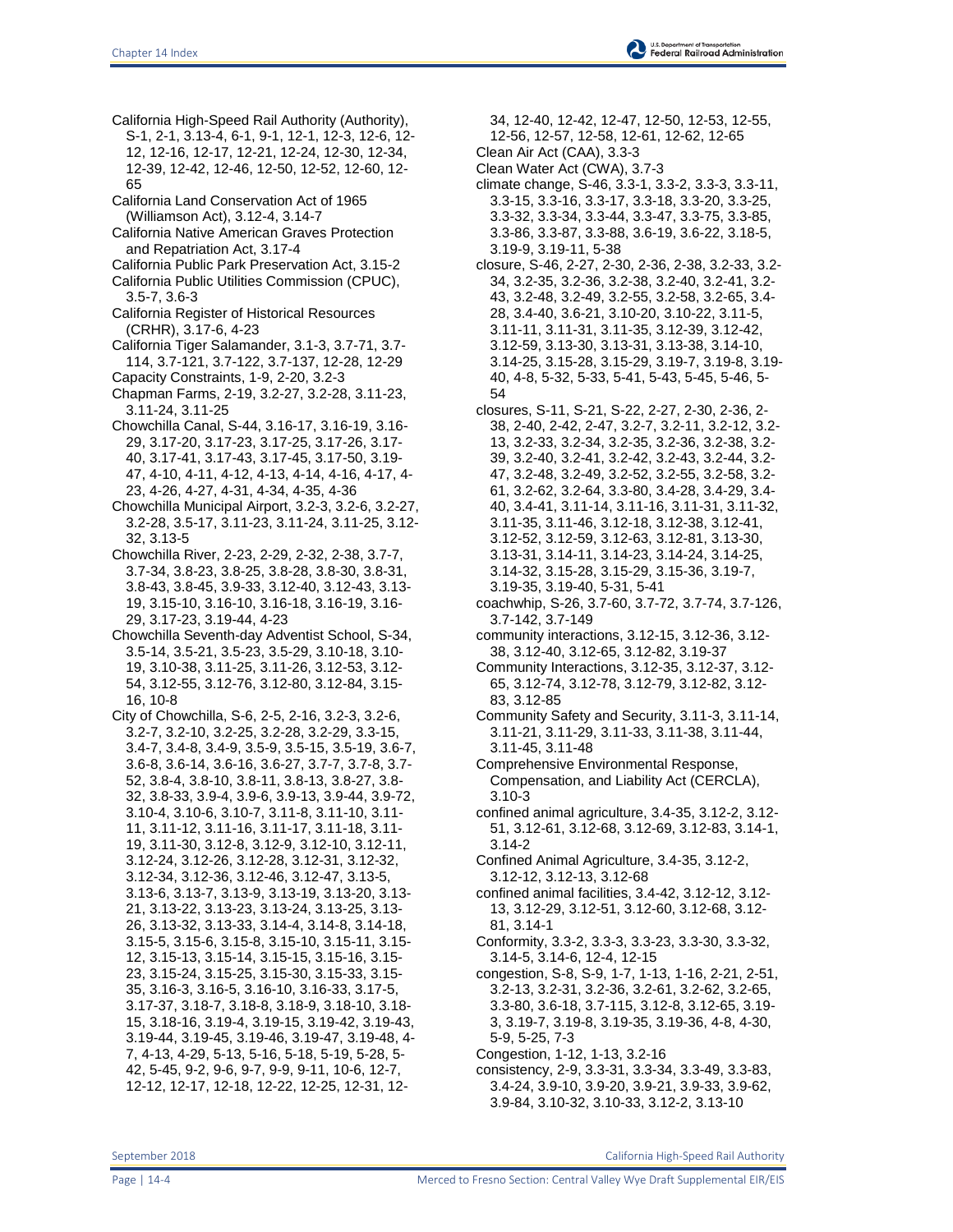

Consistency, 3.3-2, 3.3-31, 3.6-1, 3.8-1, 3.11-1, 3.12-1, 3.12-2, 3.13-1, 3.14-1, 3.16-1, 3.17-2 Construction Management Plan, 3.8-41, 3.12-13, 3.13-8, 3.19-38, 5-7 conventional rail, 1-16, 3.11-42, 6-6 Conventional Rail, 1-16 conversion, S-17, S-18, S-20, S-21, S-34, S-35, S-38, S-39, S-41, S-42, 1-20, 2-15, 2-17, 3.2-6, 3.4-39, 3.5-2, 3.7-67, 3.7-70, 3.7-71, 3.7-72, 3.7-76, 3.7-78, 3.7-79, 3.7-93, 3.7-111, 3.7- 112, 3.7-114, 3.7-115, 3.7-117, 3.7-118, 3.7- 137, 3.7-139, 3.7-153, 3.8-18, 3.8-51, 3.10-33, 3.10-34, 3.10-46, 3.12-2, 3.12-5, 3.12-17, 3.12- 36, 3.12-49, 3.12-60, 3.12-61, 3.12-62, 3.12- 63, 3.12-68, 3.12-69, 3.12-74, 3.12-75, 3.12- 80, 3.12-81, 3.13-1, 3.13-2, 3.13-3, 3.13-4, 3.13-7, 3.13-9, 3.13-25, 3.13-26, 3.13-28, 3.13- 29, 3.13-31, 3.13-32, 3.13-34, 3.13-35, 3.13- 36, 3.13-37, 3.13-38, 3.13-39, 3.14-1, 3.14-2, 3.14-3, 3.14-5, 3.14-7, 3.14-8, 3.14-9, 3.14-10, 3.14-11, 3.14-12, 3.14-13, 3.14-17, 3.14-18, 3.14-19, 3.14-20, 3.14-21, 3.14-22, 3.14-23, 3.14-24, 3.14-25, 3.14-26, 3.14-27, 3.14-28, 3.14-29, 3.14-30, 3.14-31, 3.14-32, 3.18-6, 3.18-9, 3.19-3, 3.19-5, 3.19-6, 3.19-7, 3.19-15, 3.19-18, 3.19-21, 3.19-27, 3.19-30, 3.19-33, 3.19-36, 3.19-40, 3.19-41, 3.19-42, 3.19-45, 3.19-46, 3.19-47, 4-32, 4-39, 5-29, 5-37, 5-53, 7-1, 7-3 Conversion, 1-20, 2-17, 3.7-118, 3.12-50, 3.12- 61, 3.13-25, 3.13-31, 3.13-37, 3.13-38, 3.13- 40, 3.14-7, 3.14-10, 3.14-17, 3.14-19, 3.14-21, 3.14-30, 3.14-33, 4-39, 12-52 convert, S-11, 2-27, 2-30, 2-38, 2-40, 3.2-34, 3.2- 35, 3.2-36, 3.2-44, 3.3-79, 3.7-72, 3.8-51, 3.12- 36, 3.13-26, 3.13-28, 3.13-29, 3.13-30, 3.13- 31, 3.13-32, 3.13-35, 3.13-39, 3.14-10, 3.14- 18, 3.14-19, 3.14-20, 3.14-20, 3.14-22, 3.14- 25, 3.14-31, 3.19-35, 3.19-39, 3.19-40, 3.19- 41, 3.19-42, 4-37, 4-38, 5-32, 7-2 Convert, 2-20, 3.14-12 cooperating agencies, S-5, *1-25* Cooperating Agencies, 1-2, *1-25*, 9-5 cooperating agency, S-5, 2-56 cost, 1-14, 1-19, 2-51, 2-53, 3.2-5, 3.3-84, 3.4-10, 3.4-36, 3.4-37, 3.4-38, 3.4-44, 3.5-7, 3.6-34, 3.7-11, 3.8-9, 3.9-28, 3.11-8, 3.12-6, 3.12-8, 3.12-17, 3.12-19, 3.12-46, 3.12-61, 3.12-63, 3.18-1, 3.18-4, 3.18-11, 3.18-19, 3.18-21, 3.18- 24, 3.18-28, 4-31, 4-32, 6-1, 6-2, 6-3, 6-4, 6-5, 6-6, 6-7, 10-1 cost estimate, 3.12-17, 3.12-19, 3.18-1, 3.18-11, 3.18-21, 3.18-24, 6-1, 6-2, 6-3, 6-4, 6-6 Council on Environmental Quality (CEQ), S-4, 3.1-3, 3.3-61, 3.13-1, 3.19-1, 12-13 Criminal, 3.11-16, 3.11-29, 3.11-41, 3.11-45, 3.11-49, 12-42 critical habitat, S-37, S-40, 3.7-2, 3.7-4, 3.7-9, 3.7-17, 3.7-22, 3.7-41, 3.7-45, 3.7-52, 3.7-90, 3.7-91, 3.7-106, 3.7-107, 3.7-108, 3.7-113, 3.7- 139, 3.7-150, 3.7-154, 3.19-17, 3.19-23, 3.19- 24

Critical Habitat, S-29, S-41, 3.7-4, 3.7-22, 3.7-40, 3.7-45, 3.7-51, 3.7-90, 3.7-91, 3.7-106, 3.7- 107, 3.7-145, 3.7-147, 3.7-150, 3.7-154, 3.7- 156, 3.19-23, 12-28 Deadman Creek, 3.7-35, 3.7-46, 3.8-23, 3.8-26, 3.8-28, 3.8-30 delay, 3.2-13, 3.2-16, 3.2-33, 3.2-36, 3.2-37, 3.2- 39, 3.2-41, 3.2-45, 3.2-49, 3.2-64, 3.11-32, 3.11-33, 3.13-31, 3.13-38, 3.14-23, 3.17-8, 5- 10 delays, S-8, 1-7, 1-14, 1-17, 3.2-36, 3.2-38, 3.2- 44, 3.2-45, 3.2-46, 3.2-47, 3.11-16, 3.11-46, 3.12-38, 3.12-52, 3.12-53, 3.12-76, 3.14-24, 3.19-7, 3.19-8, 4-8, 5-32 Delta-Mendota, 3.8-26, 3.8-27, 3.8-33, 3.9-23, 3.9-28, 3.9-33, 3.9-46, 3.9-56, 3.16-29, 3.17- 23, 3.17-24, 3.17-34, 3.17-35, 3.17-40, 3.19- 27, 4-4, 12-29, 12-33, 12-37 Department of Homeland Security, 3.11-3, 10-2 displacement, S-9, S-21, 1-19, 3.6-31, 3.6-40, 3.7- 77, 3.7-78, 3.7-143, 3.9-3, 3.9-58, 3.9-69, 3.12- 12, 3.12-16, 3.12-17, 3.12-36, 3.12-37, 3.12- 41, 3.12-42, 3.12-43, 3.12-46, 3.12-47, 3.12- 48, 3.12-50, 3.12-51, 3.12-58, 3.12-61, 3.12- 75, 3.12-79, 3.12-81, 3.14-1, 3.15-1, 3.18-12, 3.19-37, 3.19-38, 4-30, 5-26, 5-36 Displacement, 3.12-37, 3.12-77, 5-9 displacements, S-18, S-20, S-21, S-45, 3.4-39, 3.9-29, 3.9-31, 3.9-58, 3.9-59, 3.9-69, 3.12-1, 3.12-3, 3.12-11, 3.12-12, 3.12-13, 3.12-15, 3.12-16, 3.12-17, 3.12-20, 3.12-25, 3.12-26, 3.12-29, 3.12-36, 3.12-40, 3.12-41, 3.12-42, 3.12-43, 3.12-44, 3.12-45, 3.12-46, 3.12-47, 3.12-48, 3.12-49, 3.12-50, 3.12-51, 3.12-57, 3.12-58, 3.12-74, 3.12-75, 3.12-79, 3.12-81, 3.18-2, 3.19-37, 3.19-38, 3.19-39, 5-28, 5-33, 5-36, 5-37, 5-46, 5-48, 5-52 Displacements, S-33, 3.12-3, 3.12-12, 3.12-16, 3.12-35, 3.12-41, 3.12-42, 3.12-44, 3.12-45, 3.12-48, 3.12-49, 3.12-51, 3.12-75, 3.12-76, 3.12-79, 3.12-84, 3.19-38, 5-27, 5-36, 5-48 disposal site, 3.6-17, 3.6-30, 3.10-7, 3.10-21, 3.11-5, 3.12-50 disposal sites, 3.6-30, 3.10-7, 3.11-5 Division of Established Communities, 3.12-35, 3.12-37, 3.12-65, 3.12-74, 3.12-78, 3.12-79, 3.12-82, 3.12-83, 3.12-85 Dos Palos, 2-21, 3.2-28, 3.3-12, 3.7-18, 3.8-27, 3.9-20, 3.9-21, 3.9-23, 3.9-27, 3.9-37, 3.9-38, 3.9-40, 3.9-73, 3.10-23, 3.11-23, 3.18-4, 5-25, 9-7, 10-6, 10-7, 10-8, 12-24 Dos Palos Alluvium, 3.9-20, 3.9-21, 3.9-40, 3.9- 73 Dry Creek, 2-23, 2-29, 2-34, 2-38, 3.7-8, 3.7-35, 3.8-11, 3.8-23, 3.8-28, 3.8-29, 3.8-30 Dutchman Creek, 2-23, 2-32, 2-38, 3.7-35, 3.7- 46, 3.8-23, 3.8-28, 3.8-30, 3.8-37, 12-29 Eagle Field Airport, 3.2-27, 3.2-28, 3.10-25, 3.11- 23, 3.11-24, 3.11-25, 3.11-39 economic, S-8, S-9, S-17, S-18, S-48, 1-7, 1-9, 1- 10, 1-14, 1-21, *1-25*, 2-14, 2-15, 2-16, *3.2-5*,

Critical habitat, S-40, 3.7-4, 3.7-22, 3.19-23

California High-Speed Rail Authority **September 2018** September 2018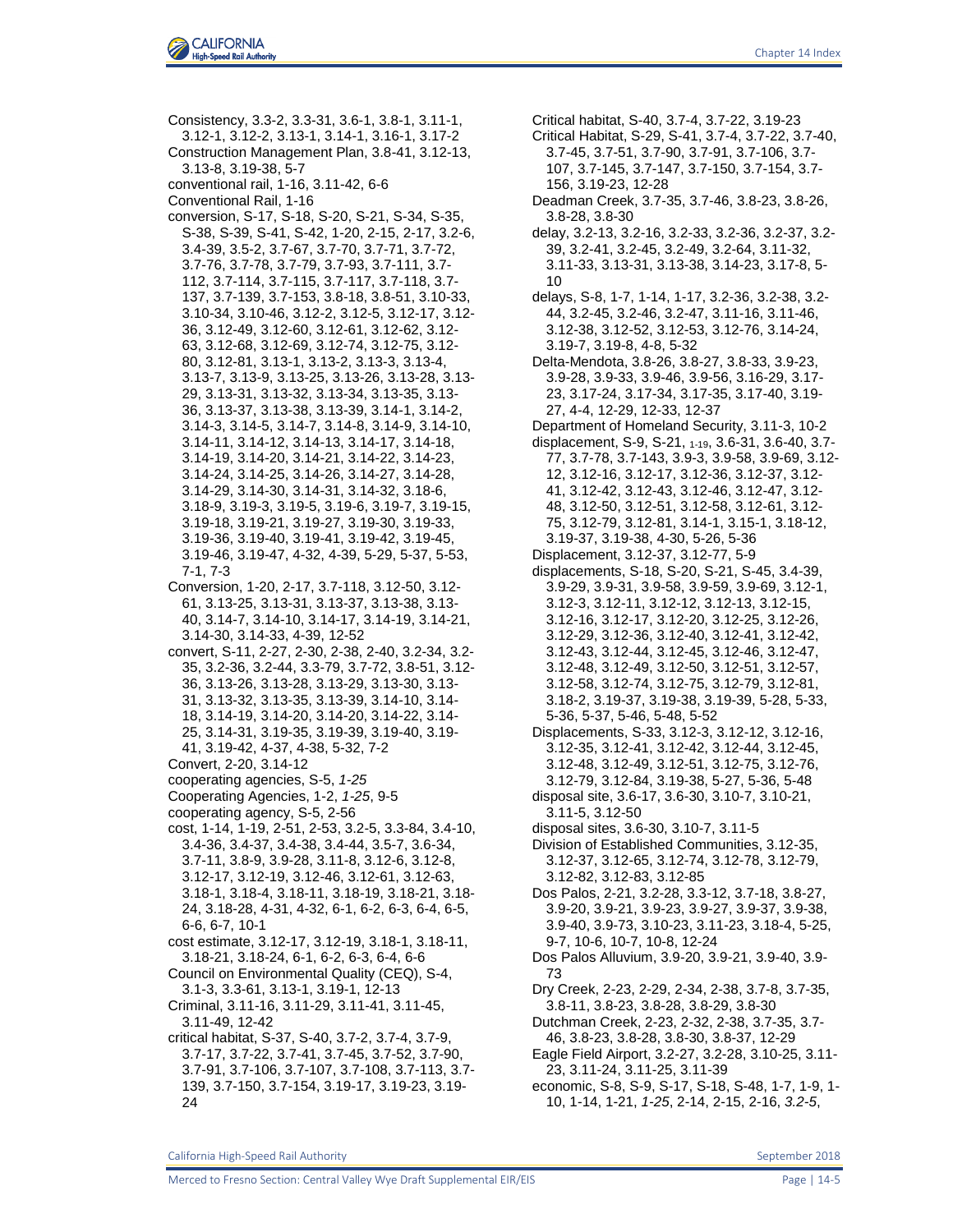3.2-34, 3.2-61, 3.3-45, 3.3-47, 3.3-75, 3.6-6, 3.6-19, 3.6-21, 3.6-34, 3.11-30, 3.12-2, 3.12-3, 3.12-5, 3.12-6, 3.12-7, 3.12-8, 3.12-9, 3.12-11, 3.12-12, 3.12-13, 3.12-15, 3.12-17, 3.12-19, 3.12-20, 3.12-27, 3.12-28, 3.12-31, 3.12-36, 3.12-37, 3.12-48, 3.12-49, 3.12-51, 3.12-56, 3.12-58, 3.12-59, 3.12-60, 3.12-61, 3.12-62, 3.12-63, 3.12-64, 3.12-67, 3.12-68, 3.12-69, 3.12-70, 3.12-80, 3.12-81, 3.12-83, 3.13-1, 3.13-4, 3.13-5, 3.13-18, 3.13-30, 3.14-1, 3.14- 6, 3.14-10, 3.14-11, 3.18-1, 3.18-2, 3.18-4, 3.18-5, 3.18-6, 3.18-7, 3.18-11, 3.18-12, 3.18- 13, 3.18-16, 3.18-18, 3.18-19, 3.18-26, 3.18- 27, 3.18-28, 3.19-39, 4-2, 4-8, 5-3, 5-9, 5-15, 5-38, 5-45, 7-3, 12-60

Economic Growth, 1-9, 3.3-61

- economics, 3.9-46, 3.12-15, 3.12-20, 3.14-2 El Capitan High School, S-34, 3.2-27, 3.2-46, 3.2-47, 3.3-35, 3.3-64, 3.4-20, 3.5-14, 3.5-18, 3.5-21, 3.5-23, 3.5-29, 3.10-18, 3.10-19, 3.10- 38, 3.11-25, 3.11-26, 3.11-42, 3.12-34, 3.12- 53, 3.12-66, 3.12-76, 3.13-35, 3.15-11, 3.15- 20, 3.15-21, 3.15-23, 3.15-27, 3.15-28, 3.15- 29, 3.15-31, 3.15-32, 3.15-34, 3.15-36, 3.16- 26, 3.16-36, 10-8, 12-56
- electromagnetic, S-17, S-37, S-45, 3.5-1, 3.5-2, 3.5-5, 3.5-6, 3.5-8, 3.5-20, 3.5-27, 3.5-30, 3.6- 2, 3.6-5, 3.7-115, 3.10-2, 3.12-2, 3.12-53, 3.12- 54, 3.12-55, 3.12-78, 3.12-86, 3.16-4, 3.19-14, 3.19-15, 5-28, 5-29, 12-19
- Electromagnetic, S-17, S-18, 3.1-1, 3.5-1, 3.5-2, 3.5-5, 3.5-6, 3.5-7, 3.5-9, 3.5-11, 3.5-30, 3.6-2, 3.7-115, 3.10-2, 3.11-42, 3.12-2, 3.12-76, 3.12- 80, 3.13-36, 3.19-14, 5-29, 12-17, 12-18, 12- 19, 12-20
- Electromagnetic fields, S-17, 3.12-2
- Electromagnetic Fields, 3.1-1, 3.5-1, 3.5-2, 3.5-6, 3.5-11, 3.5-30, 3.6-2, 3.7-115, 3.10-2, 3.11-42, 3.12-2, 3.13-36, 3.19-14, 5-29, 12-17, 12-18, 12-19, 12-20
- Electromagnetic interference, 3.12-76, 3.12-80
- Electromagnetic Interference, S-18, 3.1-1, 3.5-1, 3.5-5, 3.5-11, 3.5-30, 3.6-2, 3.7-115, 3.10-2, 3.11-42, 3.12-2, 3.13-36, 3.19-14, 5-29, 12-18, 12-20
- emergency access, 3.2-11, 3.2-17, 3.2-38, 3.2- 39, 3.2-40, 3.2-44, 3.2-62, 3.2-63, 3.2-64, 3.11- 15, 3.11-32, 3.11-45, 3.11-47, 3.19-7, 3.19-8, 3.19-35, 3.19-37
- Emergency Access, S-22, 3.2-2, 3.2-8, 3.2-30, 3.2-38, 3.2-39, 3.2-62, 3.2-66
- Emergency Planning and Community Right-to-Know Act, 3.10-3, 3.11-3, 3.11-10
- emergency response, 3.2-2, 3.2-39, 3.8-50, 3.10- 2, 3.10-4, 3.10-6, 3.11-2, 3.11-6, 3.11-10, 3.11- 11, 3.11-15, 3.11-16, 3.11-19, 3.11-27, 3.11- 30, 3.11-31, 3.11-32, 3.11-33, 3.11-38, 3.11- 39, 3.11-41, 3.11-43, 3.11-45, 3.11-46, 3.12-2, 3.12-36, 3.19-35, 3.19-36, 3.19-37, 12-41 emergency services, 3.4-16, 3.11-2, 3.11-11,
- 3.11-12, 3.11-15, 3.11-30, 3.11-32, 3.11-33,

3.11-38, 3.11-43, 3.11-44, 3.11-47, 3.12-38, 3.19-36, 3.19-37, 5-10

- emission, 1-20, 3.3-8, 3.3-10, 3.3-15, 3.3-17, 3.3- 20, 3.3-21, 3.3-22, 3.3-23, 3.3-25, 3.3-26, 3.3- 27, 3.3-28, 3.3-29, 3.3-31, 3.3-33, 3.3-34, 3.3- 45, 3.3-47, 3.3-48, 3.3-49, 3.3-59, 3.3-62, 3.3- 70, 3.3-75, 3.3-77, 3.3-79, 3.3-83, 3.3-84, 3.3- 87, 3.4-8, 3.4-13, 3.4-37, 3.6-4, 3.7-118, 3.10- 39, 3.14-4, 3.14-5, 3.14-6, 3.18-5, 3.19-10, 3.19-11, 5-38
- emissions, S-8, S-9, S-18, S-19, S-22, S-37, S-39, S-43, 1-6, 1-18, 1-19, 1-20, *1-24*, *1-25*, 2-51, 3.3-1, 3.3-2, 3.3-4, 3.3-7, 3.3-8, 3.3-9, 3.3-10, 3.3-11, 3.3-12, 3.3-13, 3.3-14, 3.3-15, 3.3-16, 3.3-17, 3.3-18, 3.3-20, 3.3-21, 3.3-22, 3.3-23, 3.3-24, 3.3-25, 3.3-26, 3.3-27, 3.3-28, 3.3-31, 3.3-32, 3.3-33, 3.3-34, 3.3-35, 3.3-43, 3.3-45, 3.3-46, 3.3-47, 3.3-48, 3.3-49, 3.3-52, 3.3-54, 3.3-56, 3.3-58, 3.3-59, 3.3-60, 3.3-61, 3.3-62, 3.3-64, 3.3-65, 3.3-67, 3.3-68, 3.3-69, 3.3-70, 3.3-71, 3.3-73, 3.3-74, 3.3-75, 3.3-76, 3.3-77, 3.3-78, 3.3-79, 3.3-80, 3.3-81, 3.3-82, 3.3-83, 3.3-84, 3.3-85, 3.3-86, 3.3-87, 3.3-88, 3.3-89, 3.4-9, 3.4-10, 3.4-13, 3.4-23, 3.4-27, 3.4-32, 3.5-7, 3.5-18, 3.5-20, 3.5-22, 3.5-23, 3.5-26, 3.5-28, 3.6-4, 3.6-8, 3.7-97, 3.7-115, 3.8-54, 3.10-13, 3.10-17, 3.10-32, 3.10-39, 3.10-43, 3.11-2, 3.11-37, 3.12-8, 3.12-37, 3.12-52, 3.12- 53, 3.12-54, 3.12-66, 3.12-67, 3.12-80, 3.13-2, 3.14-4, 3.14-6, 3.14-7, 3.15-1, 3.15-27, 3.15- 28, 3.18-3, 3.18-5, 3.18-8, 3.19-4, 3.19-6, 3.19- 9, 3.19-10, 3.19-11, 3.19-12, 3.19-13, 3.19-14, 3.19-15, 3.19-34, 4-24, 5-38, 5-44, 5-49, 5-51, 5-52, 7-3
- Emissions, S-22, S-37, 1-18, 3.3-4, 3.3-8, 3.3-9, 3.3-10, 3.3-16, 3.3-18, 3.3-20, 3.3-22, 3.3-23, 3.3-26, 3.3-27, 3.3-28, 3.3-44, 3.3-45, 3.3-46, 3.3-47, 3.3-51, 3.3-52, 3.3-53, 3.3-54, 3.3-55, 3.3-56, 3.3-57, 3.3-58, 3.3-59, 3.3-60, 3.3-62, 3.3-63, 3.3-64, 3.3-65, 3.3-66, 3.3-67, 3.3-68, 3.3-69, 3.3-70, 3.3-73, 3.3-75, 3.3-76, 3.3-77, 3.3-78, 3.3-79, 3.3-81, 3.3-82, 3.3-83, 3.3-85, 3.3-86, 3.3-88, 3.3-89, 3.3-90, 3.5-7, 3.7-117, 3.11-13, 3.12-14, 3.13-8, 3.15-7, 3.19-10, 3.19- 11, 4-24, 5-7, 5-38, 12-11, 12-12, 12-13, 12-14, 12-15, 12-21
- Emmett Field, 2-19, 3.2-27, 3.2-28, 3.11-23, 3.11-24
- employment, S-34, S-37, S-45, S-48, 1-9, 1-10, 2-14, 3.12-3, 3.12-5, 3.12-12, 3.12-17, 3.12-18, 3.12-19, 3.12-27, 3.12-28, 3.12-29, 3.12-33, 3.12-36, 3.12-56, 3.12-61, 3.12-67, 3.12-68, 3.12-74, 3.12-80, 3.12-81, 3.12-83, 3.13-2, 3.14-2, 3.18-1, 3.18-2, 3.18-4, 3.18-6, 3.18-7, 3.18-8, 3.18-10, 3.18-11, 3.18-12, 3.18-13, 3.18-14, 3.18-15, 3.18-19, 3.18-20, 3.18-21, 3.18-22, 3.18-23, 3.18-24, 3.18-25, 3.18-26, 3.18-27, 3.18-28, 3.18-29, 3.18-30, 3.19-38, 3.19-39, 5-9, 5-11, 5-21, 5-25, 5-26, 5-28, 5- 37, 5-44, 5-45, 5-46, 5-48, 5-50, 5-51, 5-53, 7- 3, 12-60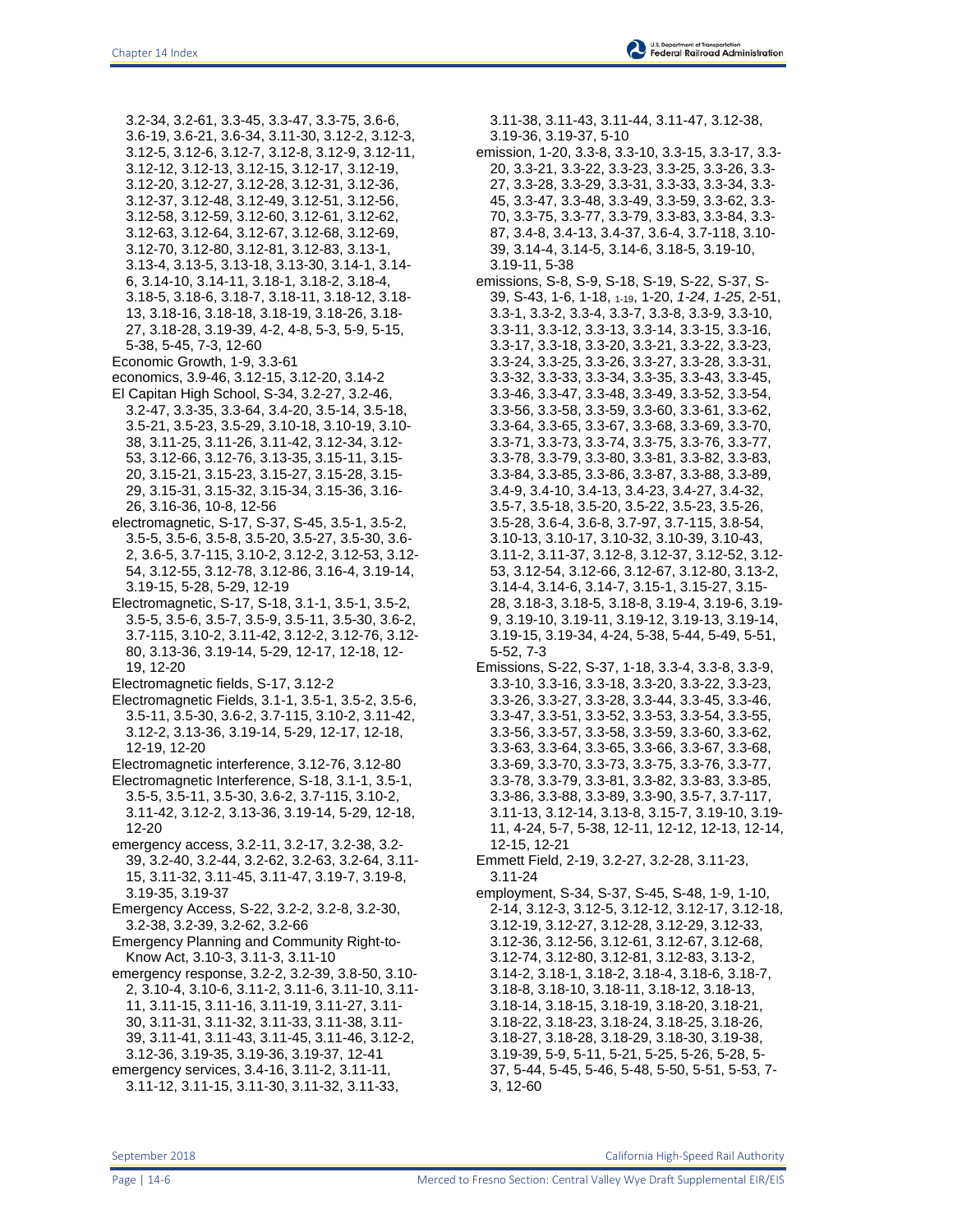

Employment, 1-10, 2-14, 3.12-17, 3.12-18, 3.12- 35, 3.12-56, 3.12-61, 3.12-62, 3.12-67, 3.12- 77, 3.12-78, 3.12-85, 3.12-86, 3.18-2, 3.18-11, 3.18-13, 3.18-14, 3.18-15, 3.18-16, 3.18-18, 3.18-19, 3.18-20, 3.18-21, 3.18-22, 3.18-23, 3.18-25, 3.18-26, 3.18-27, 3.18-29, 5-27, 5-37, 5-44, 5-48, 12-3, 12-5, 12-46, 12-60 endangered species, 3.7-4, 3.7-6, 3.7-9, 3.7-10, 3.7-90, 3.8-7, 3.8-26, 4-30 Endangered Species, S-47, 2-56, 3.7-5, 3.7-9, 3.19-1, 3.19-2, 3.19-20, 12-25, 12-26 Endangered Species Act, S-47, 2-56, 3.7-5, 3.7- 9, 3.19-1, 3.19-2, 3.19-20 energy, S-9, S-17, S-18, S-19, S-20, S-24, S-31, S-38, 1-20, 2-51, 3.3-8, 3.3-12, 3.3-15, 3.3-26, 3.3-27, 3.3-45, 3.3-47, 3.3-70, 3.3-77, 3.3-82, 3.3-83, 3.3-87, 3.4-3, 3.4-16, 3.5-3, 3.5-4, 3.6- 1, 3.6-2, 3.6-5, 3.6-7, 3.6-8, 3.6-9, 3.6-10, 3.6- 11, 3.6-12, 3.6-13, 3.6-14, 3.6-17, 3.6-18, 3.6- 19, 3.6-20, 3.6-21, 3.6-22, 3.6-23, 3.6-26, 3.6- 27, 3.6-29, 3.6-34, 3.6-35, 3.6-36, 3.6-37, 3.6- 39, 3.6-40, 3.6-41, 3.7-115, 3.7-135, 3.8-40, 3.8-48, 3.9-1, 3.9-4, 3.9-8, 3.9-14, 3.9-19, 3.9- 44, 3.9-66, 3.9-83, 3.10-29, 3.10-40, 3.11-2, 3.12-4, 3.12-8, 3.13-26, 3.18-3, 3.18-8, 3.19-4, 3.19-6, 3.19-15, 3.19-16, 3.19-17, 5-29, 7-3, 12-12, 12-21, 12-23 Energy, S-24, S-31, 3.3-27, 3.3-61, 3.6-1, 3.6-2, 3.6-3, 3.6-8, 3.6-9, 3.6-10, 3.6-12, 3.6-13, 3.6- 17, 3.6-18, 3.6-19, 3.6-20, 3.6-21, 3.6-22, 3.6- 23, 3.6-25, 3.6-34, 3.6-35, 3.6-36, 3.6-37, 3.6- 39, 3.6-40, 3.6-41, 3.6-42, 3.9-34, 3.9-43, 3.9- 66, 3.9-79, 3.9-86, 3.11-34, 3.12-3, 3.19-15, 3.19-17, 10-3, 12-12, 12-20, 12-21, 12-23 energy consumption, S-20, S-24, 3.3-82, 3.3-83, 3.6-1, 3.6-2, 3.6-10, 3.6-12, 3.6-17, 3.6-34, 3.6- 35, 3.6-36, 3.6-39, 3.6-40, 3.6-41, 3.19-4, 3.19- 6, 5-29 energy demand, S-18, 3.3-87, 3.6-1, 3.6-11, 3.6- 19, 3.6-22, 3.6-38 Environmental Impact Report (EIR), S-1, 1-1, 2-1, 3.1-1, 3.2-1, 3.3-1, 3.4-1, 3.5-1, 3.6-1, 3.7-1, 3.8-1, 3.9-1, 3.10-1, 3.11-1, 3.12-1, 3.13-1, 3.14-1, 3.15-1, 3.16-1, 3.17-1, 3.18-1, 3.19-1, 4-1, 5-1, 9-1, 10-1, 12-1, 12-3, 12-6, 12-7, 12- 16, 12-18, 12-30, 12-39, 12-53, 12-54, 12-64 Environmental Impact Statement (EIS), S-1, 1-1, 2-1, 3.1-1, 3.2-1, 3.3-1, 3.4-1, 3.5-1, 3.6-1, 3.7- 1, 3.8-1, 3.9-1, 3.10-1, 3.11-1, 3.12-1, 3.13-1, 3.14-1, 3.15-1, 3.16-1, 3.17-1, 3.18-1, 3.19-1, 4-1, 5-1, 9-1, 10-1, 12-1, 12-6, 12-7, 12-16, 12- 18, 12-30, 12-39, 12-53, 12-54, 12-64 environmental justice, S-19, S-46, S-47, 3.12-3,

- 3.19-48, 5-1, 5-2, 5-3, 5-4, 5-8, 5-9, 5-10, 5-11, 5-12, 5-13, 5-15, 5-16, 5-18, 5-19, 5-21, 5-22, 5-25, 5-26, 5-27, 5-28, 5-30, 5-41, 5-45, 5-46, 5-51, 5-52, 5-53, 5-54, 9-1, 9-2
- Environmental Justice, S-20, S-45, 1-3, 2-56, 3.12-3, 3.12-22, 3.17-4, 3.17-6, 3.19-48, 5-1, 5- 2, 5-5, 5-6, 5-10, 5-11, 5-21, 5-34, 5-54, 9-1, 9- 10, 12-46
- environmentally sensitive area, S-41, 3.7-56, 3.7- 57, 3.7-67, 3.7-70, 3.7-72, 3.7-73, 3.7-74, 3.7- 83, 3.7-84, 3.7-86, 3.7-121, 3.7-124, 3.7-125, 3.7-126, 3.7-129, 3.7-139, 3.7-152, 3.7-154, 3.12-72, 3.19-20
- Environmentally Sensitive Area, 3.7-15, 3.7-113 environmentally sensitive areas, S-41, 3.7-56, 3.7-57, 3.7-67, 3.7-70, 3.7-72, 3.7-73, 3.7-74, 3.7-83, 3.7-84, 3.7-86, 3.7-121, 3.7-124, 3.7- 126, 3.7-139, 3.7-152, 3.7-154, 3.12-72, 3.19- 20
- established community, 3.7-117, 3.12-19, 3.12- 65, 3.13-29, 3.15-9, 5-10
- Fairmead, S-20, S-21, S-33, S-34, S-35, S-36, S-41, S-42, S-44, S-45, S-46, 2-16, 2-21, 2-23, 2- 29, 2-34, 2-36, 2-38, 3.2-20, 3.2-22, 3.2-24, 3.2-27, 3.2-29, 3.2-44, 3.2-46, 3.2-48, 3.2-51, 3.2-54, 3.3-35, 3.3-64, 3.4-19, 3.4-21, 3.4-22, 3.4-34, 3.4-39, 3.4-42, 3.4-43, 3.5-14, 3.5-18, 3.5-21, 3.6-14, 3.6-16, 3.6-17, 3.6-30, 3.9-38, 3.9-41, 3.9-42, 3.9-76, 3.9-84, 3.10-2, 3.10-18, 3.10-19, 3.10-20, 3.10-38, 3.10-39, 3.11-19, 3.11-21, 3.11-25, 3.11-26, 3.11-27, 3.11-36, 3.12-12, 3.12-15, 3.12-22, 3.12-24, 3.12-25, 3.12-26, 3.12-27, 3.12-28, 3.12-31, 3.12-32, 3.12-33, 3.12-34, 3.12-38, 3.12-39, 3.12-40, 3.12-41, 3.12-42, 3.12-43, 3.12-44, 3.12-45, 3.12-46, 3.12-47, 3.12-53, 3.12-57, 3.12-58, 3.12-65, 3.12-71, 3.12-73, 3.12-74, 3.12-75, 3.12-76, 3.12-79, 3.12-80, 3.12-82, 3.12-83, 3.13-9, 3.13-10, 3.13-12, 3.13-18, 3.13-19, 3.13-20, 3.13-25, 3.13-27, 3.13-29, 3.13-30, 3.13-32, 3.13-33, 3.13-34, 3.13-35, 3.13-37, 3.13-38, 3.13-39, 3.15-11, 3.15-17, 3.15-18, 3.15-23, 3.15-24, 3.15-26, 3.15-27, 3.15-28, 3.15-29, 3.15-31, 3.15-32, 3.15-34, 3.15-36, 3.16-12, 3.16-14, 3.16-23, 3.16-24, 3.16-25, 3.16-27, 3.16-32, 3.16-33, 3.16-34, 3.16-43, 3.16-44, 3.16-45, 3.16-49, 3.16-55, 3.16-56, 3.16-58, 3.19-4, 3.19-17, 3.19-38, 3.19-44, 3.19-45, 4-7, 4-10, 4-11, 4-12, 4-13, 4-14, 4- 15, 4-24, 4-25, 4-29, 5-4, 5-10, 5-12, 5-13, 5- 15, 5-16, 5-18, 5-19, 5-21, 5-22, 5-25, 5-26, 5- 27, 5-28, 5-30, 5-31, 5-32, 5-33, 5-34, 5-35, 5- 36, 5-37, 5-39, 5-40, 5-41, 5-42, 5-43, 5-44, 5- 45, 5-46, 5-47, 5-48, 5-50, 5-51, 5-52, 5-53, 5- 54, 7-1, 7-2, 9-2, 9-7, 9-8, 9-10, 9-11, 9-12, 9- 13, 10-7, 10-8, 12-8, 12-20, 12-32, 12-35, 12- 36, 12-37, 12-39, 12-44, 12-48, 12-51, 12-54, 12-56, 12-63
- Fairmead Elementary School, S-34, S-41, S-44, S-46, 3.2-27, 3.2-46, 3.3-35, 3.3-64, 3.4-21, 3.5-14, 3.5-21, 3.10-18, 3.10-19, 3.10-38, 3.11- 25, 3.11-26, 3.12-32, 3.12-33, 3.12-34, 3.12- 41, 3.12-53, 3.12-65, 3.12-76, 3.12-79, 3.12- 80, 3.13-35, 3.15-11, 3.15-17, 3.15-18, 3.15- 23, 3.15-24, 3.15-26, 3.15-27, 3.15-28, 3.15- 29, 3.15-31, 3.15-32, 3.15-34, 3.15-36, 4-7, 4- 10, 4-11, 4-12, 4-13, 4-14, 4-15, 4-24, 4-25, 4- 29, 5-15, 5-25, 5-26, 5-28, 5-33, 5-39, 5-41, 5- 42, 5-44, 5-45, 5-46, 5-50, 5-51, 5-52, 5-53, 5- 54, 9-2, 9-12, 10-8, 12-54, 12-63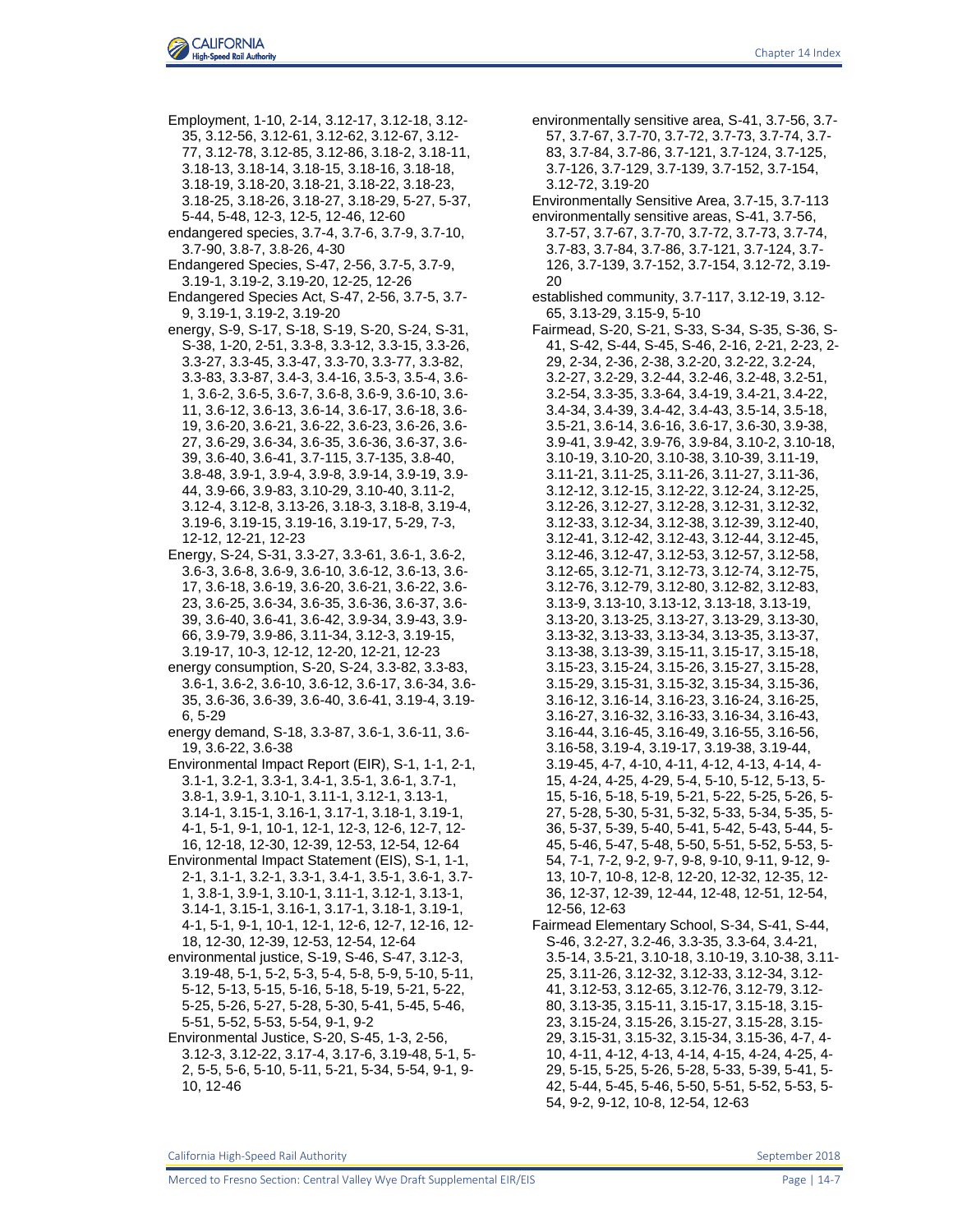fairy shrimp, 3.7-37, 3.7-44, 3.7-45, 3.7-58, 3.7- 90, 3.7-113, 3.7-137, 3.19-23 Farmland, S-18, S-35, S-42, 1-20, 3.1-1, 3.5-18, 3.6-2, 3.7-117, 3.7-118, 3.8-18, 3.12-2, 3.12-3, 3.12-11, 3.12-12, 3.12-13, 3.12-17, 3.12-18, 3.12-29, 3.12-50, 3.12-51, 3.12-61, 3.12-62, 3.12-63, 3.12-74, 3.12-78, 3.13-2, 3.13-6, 3.13- 7, 3.13-8, 3.13-25, 3.14-1, 3.14-2, 3.14-3, 3.14- 4, 3.14-5, 3.14-7, 3.14-8, 3.14-9, 3.14-10, 3.14- 11, 3.14-12, 3.14-13, 3.14-15, 3.14-16, 3.14- 17, 3.14-18, 3.14-19, 3.14-20, 3.14-21, 3.14- 22, 3.14-23, 3.14-25, 3.14-26, 3.14-27, 3.14- 28, 3.14-30, 3.14-31, 3.14-32, 3.14-33, 3.15- 20, 3.16-2, 3.18-2, 3.19-41, 3.19-42, 5-29, 5- 37, 7-1, 7-2, 12-5, 12-31, 12-46, 12-48, 12-49, 12-50, 12-51, 12-52, 12-53, 12-54 Farmland Mapping and Monitoring Program (FMMP), 3.14-2, 12-31 Farmland Protection Policy Act (FPPA), 3.14-3 Farmland Security Zone (FSZ), 3.12-17 Federal Aviation Administration (FAA), 12-4, 12- 7, 12-13, 12-18, 12-43 Federal Emergency Management Agency (FEMA), 3.8-18, 12-31 federal Endangered Species Act (FESA), 3.7-2 Federal Endangered Species Act (FESA), 3.7-5 Federal Highway Administration (FHWA), S-20, 3.3-28, 3.4-4, 3.16-1, 12-13, 12-17, 12-57 Federal Insecticide, Fungicide, and Rodenticide Act, 3.10-3 Federal Railroad Administration (FRA), S-4, 1-1, 2-1, 3.1-3, 3.6-8, 5-2, 6-1, 9-1, 12-7, 12-17, 12- 19, 12-25, 12-43, 12-47, 12-53, 12-54, 12-55, 12-62, 12-65 Federal Transit Administration (FTA), 12-17 fire, 2-25, 2-30, 2-36, 2-53, 3.2-8, 3.3-63, 3.5-4, 3.5-14, 3.7-84, 3.7-85, 3.7-104, 3.7-105, 3.7- 108, 3.7-140, 3.7-144, 3.7-147, 3.7-154, 3.8-9, 3.8-50, 3.10-6, 3.10-16, 3.10-23, 3.10-30, 3.11- 2, 3.11-3, 3.11-4, 3.11-5, 3.11-6, 3.11-8, 3.11- 10, 3.11-12, 3.11-13, 3.11-14, 3.11-15, 3.11- 16, 3.11-18, 3.11-19, 3.11-20, 3.11-27, 3.11- 30, 3.11-31, 3.11-33, 3.11-34, 3.11-38, 3.11- 39, 3.11-43, 3.11-46, 3.11-47, 3.12-33, 3.12- 38, 3.12-54, 3.12-68, 3.16-5, 3.19-25, 3.19-35, 3.19-36, 5-10, 5-29, 6-1, 12-19, 12-30, 12-41, 12-42, 12-44, 12-45 Fire, 3.5-14, 3.9-6, 3.11-2, 3.11-5, 3.11-6, 3.11- 17, 3.11-18, 3.11-19, 3.11-20, 3.12-34, 9-10, 10-6, 10-7, 12-19, 12-30, 12-41, 12-42, 12-44, 12-45 flood, S-48, 2-23, 2-57, 3.7-3, 3.7-46, 3.7-86, 3.8- 2, 3.8-5, 3.8-6, 3.8-7, 3.8-8, 3.8-9, 3.8-10, 3.8- 12, 3.8-14, 3.8-18, 3.8-19, 3.8-20, 3.8-21, 3.8- 22, 3.8-23, 3.8-24, 3.8-28, 3.8-29, 3.8-30, 3.8- 31, 3.8-33, 3.8-38, 3.8-43, 3.8-44, 3.8-45, 3.8- 46, 3.8-49, 3.8-50, 3.8-51, 3.8-52, 3.8-53, 3.8- 54, 3.9-21, 3.9-33, 3.9-61, 3.9-63, 3.11-2, 3.19- 3, 3.19-28, 3.19-29

Flood, S-6, S-30, 1-25, 2-57, 3.6-7, 3.6-10, 3.6- 14, 3.7-16, 3.8-3, 3.8-5, 3.8-6, 3.8-8, 3.8-9, 3.8- 12, 3.8-14, 3.8-17, 3.8-18, 3.8-28, 3.8-29, 3.830, 3.8-31, 3.8-32, 3.8-43, 3.8-49, 3.8-50, 3.8- 52, 3.8-53, 3.8-55, 3.8-56, 3.9-71, 3.19-29, 3.19-36, 5-7, 9-3, 9-7, 9-9, 9-10, 9-13, 10-6,

12-29, 12-30, 12-31 floodplain, S-30, 3.8-2, 3.8-5, 3.8-7, 3.8-8, 3.8-9, 3.8-10, 3.8-12, 3.8-14, 3.8-20, 3.8-24, 3.8-25, 3.8-28, 3.8-29, 3.8-30, 3.8-31, 3.8-33, 3.8-37, 3.8-43, 3.8-44, 3.8-45, 3.8-46, 3.8-47, 3.8-49, 3.8-50, 3.8-52, 3.8-53, 3.9-13, 3.9-34, 3.9-37,

3.9-40, 3.19-27, 3.19-29

- Floodplain, S-30, 3.8-3, 3.8-5, 3.8-12, 3.8-14, 3.8-17, 3.8-29, 3.8-30, 3.8-32, 3.8-43, 3.8-44, 3.8-49, 3.8-52, 3.8-53, 3.8-55, 3.8-56, 12-31
- freight, S-10, 1-13, 2-13, 2-19, 2-21, 2-22, 2-48, 3.1-7, 3.2-2, 3.2-3, *3.2-4*, 3.2-8, 3.2-29, 3.2-32, 3.2-48, 3.2-61, 3.2-63, 3.3-12, 3.4-23, 3.5-18, 3.5-24, 3.5-25, 3.11-6, 3.11-22, 3.11-23, 3.11- 30, 3.11-41, 3.12-6, 3.12-39, 3.18-4, 3.19-13, 3.19-14, 4-9, 12-5
- Freight, 1-13, 2-21, 2-22, 2-27, 2-32, 2-36, 2-41, 2-48, 3.2-2, 3.2-11, 3.2-29, 3.2-32, 3.4-34, 3.12-14, 3.12-38, 3.19-8, 5-7, 12-5
- Fresno County, 2-11, 3.3-14, 3.3-31, 3.4-7, 3.4-8, 3.6-4, 3.6-6, 3.6-7, 3.6-17, 3.7-5, 3.7-112, 3.8- 6, 3.8-11, 3.9-4, 3.9-7, 3.9-61, 3.11-6, 3.11-9, 3.11-16, 3.11-19, 3.11-20, 3.12-9, 3.12-12, 3.12-57, 3.12-81, 3.13-27, 3.13-32, 3.14-4, 3.14-13, 3.15-11, 3.16-3, 3.17-4, 3.17-17, 3.18- 5, 3.18-7, 3.18-8, 3.18-10, 3.18-13, 3.18-19, 3.18-24, 3.19-4, 10-6, 10-7, 12-13, 12-17, 12- 22, 12-25, 12-31, 12-35, 12-40, 12-41, 12-44, 12-47, 12-50, 12-51, 12-52, 12-53, 12-55, 12- 57, 12-59, 12-60, 12-61, 12-62
- gas monitoring, 3.10-41, 3.10-45, 3.11-5, 3.11- 27, 5-39
- Gas Monitoring, 3.10-4, 3.11-5, 3.11-27, 3.11-36
- General Conformity, S-22, 2-56, 3.3-2, 3.3-31, 3.3-49, 3.3-51, 3.3-53, 3.3-55, 3.3-57, 12-6, 12- 12, 12-16
- general plan, 3.1-3, 3.2-4, 3.2-5, 3.2-6, 3.2-8, 3.2- 12, 3.2-18, 3.3-8, 3.3-11, 3.3-12, 3.3-13, 3.3- 14, 3.3-15, 3.4-4, 3.4-5, 3.4-6, 3.4-7, 3.4-8, 3.4- 9, 3.4-24, 3.5-8, 3.6-5, 3.6-7, 3.7-6, 3.7-7, 3.7- 22, 3.8-5, 3.8-6, 3.8-7, 3.8-8, 3.8-10, 3.9-5, 3.9- 7, 3.10-5, 3.11-4, 3.11-6, 3.11-7, 3.11-8, 3.11- 14, 3.11-16, 3.12-4, 3.13-3, 3.13-4, 3.13-5, 3.13-9, 3.13-32, 3.14-4, 3.14-5, 3.14-6, 3.15-3, 3.15-4, 3.15-5, 3.15-6, 3.16-3, 3.16-4, 3.16-40, 3.16-41, 3.16-43, 3.17-5, 3.17-6, 3.18-3, 3.18- 4, 3.18-5, 3.18-8, 3.18-9, 3.18-12, 3.18-18, 3.18-28, 3.19-4, 3.19-5, 3.19-6, 3.19-7, 3.19-9, 3.19-12, 3.19-14, 3.19-16, 3.19-27, 3.19-29, 3.19-31, 3.19-33, 3.19-35, 3.19-36, 3.19-37, 3.19-40, 3.19-41, 3.19-43, 3.19-44, 3.19-47, 5- 4, 5-45
- giant garter snake, S-26, 3.7-73, 3.7-74, 3.7-111, 3.7-125, 3.7-139, 3.7-142, 3.7-149
- Giant Garter Snake, 3.7-74, 3.7-75, 3.7-125, 3.7- 139
- giant kangaroo rat, S-28, 3.7-79, 3.7-81, 3.7-133, 3.7-134, 3.7-143, 3.7-149
- Giant Kangaroo Rat, 3.7-80, 3.7-133, 3.7-134

September 2018 California High-Speed Rail Authority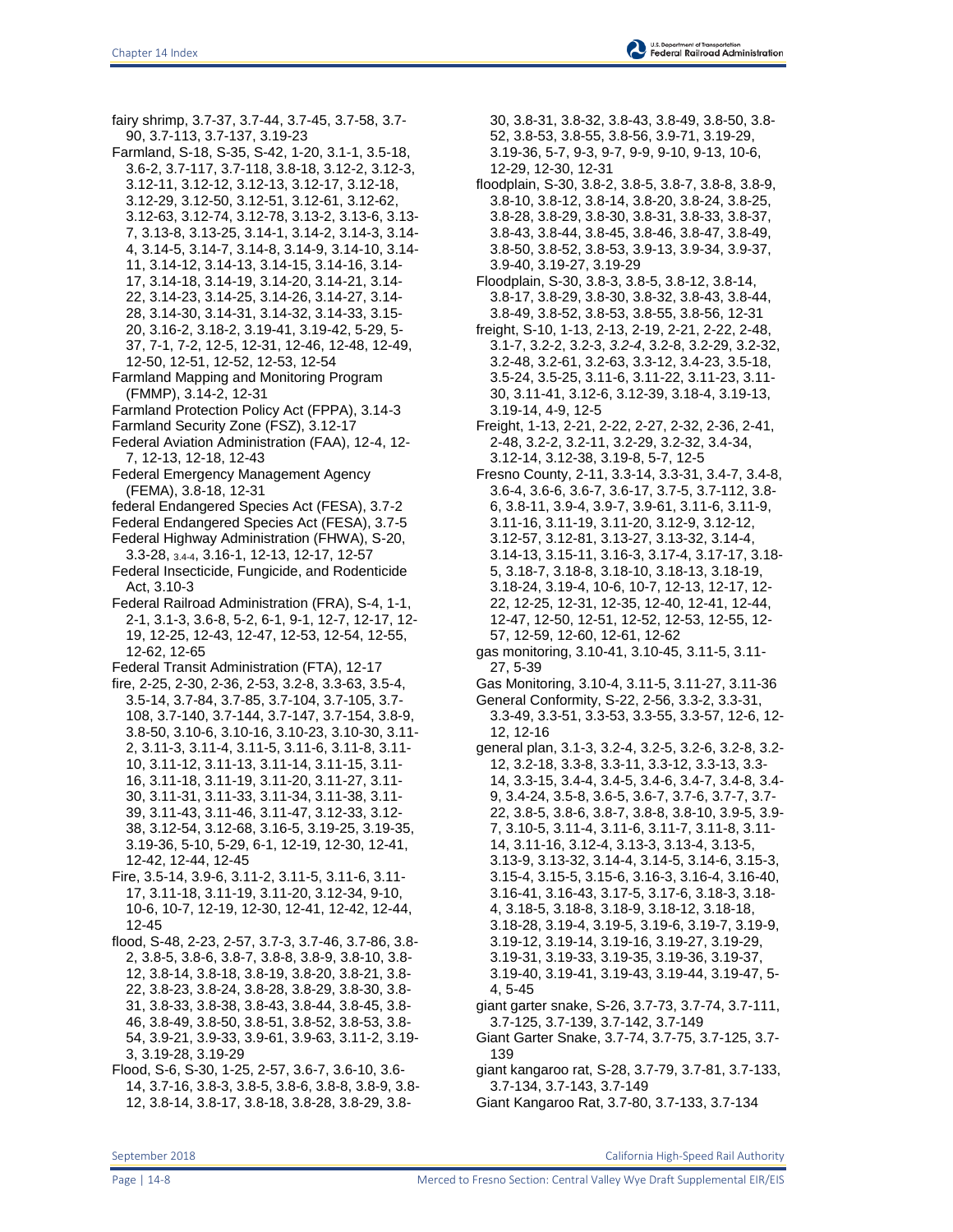

grazing animals, 3.12-13, 3.12-18, 3.12-68, 3.12- 69 Grazing Animals, 3.12-13, 3.12-68 grazing land, 3.12-68, 3.12-69, 3.12-78, 3.16-6, 3.16-8, 3.16-17, 3.16-25, 3.19-44 Grazing Land, 3.12-68, 3.12-69, 3.14-1, 3.14-2, 3.14-13, 3.14-21 greenhouse gas (GHG), S-19, 1-19, 3.19-4 Greenhouse Gas Reduction Fund, 5-3 groundwater, S-18, S-30, S-31, 3.6-6, 3.6-15, 3.6-16, 3.6-27, 3.6-29, 3.6-33, 3.6-34, 3.7-2, 3.7-3, 3.7-4, 3.7-7, 3.7-25, 3.7-34, 3.7-113, 3.7- 116, 3.8-1, 3.8-2, 3.8-6, 3.8-7, 3.8-10, 3.8-11, 3.8-12, 3.8-13, 3.8-14, 3.8-18, 3.8-19, 3.8-21, 3.8-24, 3.8-26, 3.8-27, 3.8-31, 3.8-32, 3.8-33, 3.8-37, 3.8-39, 3.8-40, 3.8-41, 3.8-42, 3.8-43, 3.8-49, 3.8-51, 3.8-52, 3.8-53, 3.8-54, 3.9-2, 3.9-13, 3.9-23, 3.9-28, 3.9-31, 3.9-33, 3.9-44, 3.9-46, 3.9-53, 3.9-54, 3.9-55, 3.9-56, 3.9-57, 3.9-59, 3.9-62, 3.9-63, 3.9-66, 3.9-78, 3.9-80, 3.9-82, 3.9-83, 3.10-5, 3.10-12, 3.10-21, 3.10- 24, 3.10-25, 3.10-26, 3.10-29, 3.10-32, 3.10- 33, 3.10-35, 3.10-37, 3.10-39, 3.10-40, 3.10- 46, 3.10-47, 3.11-2, 3.13-5, 3.14-2, 3.19-3, 3.19-4, 3.19-6, 3.19-26, 3.19-28, 3.19-29, 3.19- 30, 3.19-31, 3.19-32, 5-15, 5-28, 5-38, 5-42, 5- 49, 5-52, 12-29, 12-30, 12-31, 12-34 Groundwater, S-30, 3.8-2, 3.8-6, 3.8-12, 3.8-16, 3.8-26, 3.8-27, 3.8-32, 3.8-39, 3.8-40, 3.8-41, 3.8-49, 3.8-52, 3.8-53, 3.8-55, 3.8-56, 3.9-23, 3.9-33, 3.9-53, 3.9-56, 3.9-57, 3.9-78, 3.19-29, 12-20, 12-29, 12-30, 12-31, 12-32, 12-34, 12- 35, 12-40 growth, S-8, S-9, S-10, S-17, S-18, S-38, 1-7, 1- 9, 1-10, 1-12, 1-13, 1-14, 1-15, 1-16, 1-18, 1- 20, 1-21, *1-24*, *1-25*, 2-14, 2-15, 2-16, 2-19, 2- 21, *3.2-5*, 3.2-12, 3.2-31, 3.2-32, 3.2-45, 3.2- 61, 3.3-2, 3.3-45, 3.3-46, 3.3-47, 3.3-75, 3.4- 23, 3.4-24, 3.5-1, 3.5-19, 3.5-28, 3.6-12, 3.6- 19, 3.6-20, 3.6-21, 3.6-22, 3.6-23, 3.6-37, 3.7- 2, 3.7-4, 3.7-52, 3.7-116, 3.7-139, 3.8-10, 3.8- 33, 3.9-44, 3.9-45, 3.9-72, 3.10-29, 3.10-44, 3.11-30, 3.12-3, 3.12-5, 3.12-7, 3.12-8, 3.12-9, 3.12-22, 3.12-24, 3.12-25, 3.12-27, 3.12-29, 3.12-36, 3.12-56, 3.12-57, 3.12-67, 3.12-83, 3.13-2, 3.13-4, 3.13-5, 3.13-18, 3.13-19, 3.13- 25, 3.13-26, 3.14-5, 3.14-6, 3.14-18, 3.15-23, 3.15-24, 3.15-33, 3.16-33, 3.16-50, 3.16-52, 3.16-53, 3.17-37, 3.17-38, 3.18-1, 3.18-2, 3.18- 3, 3.18-4, 3.18-5, 3.18-6, 3.18-7, 3.18-8, 3.18- 9, 3.18-10, 3.18-11, 3.18-12, 3.18-13, 3.18-15, 3.18-17, 3.18-18, 3.18-19, 3.18-20, 3.18-24, 3.18-25, 3.18-26, 3.18-27, 3.18-28, 3.18-29, 3.18-30, 3.19-3, 3.19-4, 3.19-5, 3.19-8, 3.19-9, 3.19-12, 3.19-15, 3.19-16, 3.19-17, 3.19-28, 3.19-32, 3.19-35, 3.19-36, 3.19-37, 3.19-38, 3.19-39, 3.19-40, 3.19-41, 3.19-43, 3.19-45, 3.19-48, 4-8, 4-29, 5-11, 5-15, 5-28, 5-34, 5- 37, 5-41, 5-42, 5-44, 5-45, 5-46, 7-3

Growth, S-18, S-37, 1-9, 3.1-1, 3.2-2, 3.2-31, 3.3- 2, 3.5-1, 3.5-18, 3.7-2, 3.12-3, 3.12-28, 3.12- 68, 3.13-2, 3.14-2, 3.18-1, 3.18-2, 3.18-12,

3.18-18, 3.18-19, 3.18-20, 3.18-24, 3.18-26,

3.18-27, 3.19-3, 3.19-4, 3.19-5, 3.19-11, 3.19-

35, 3.19-44, 3.19-45, 5-37, 7-3, 12-14, 12-60

- Habitats of Concern, 3.7-41, 3.7-42
- hardhead, 3.7-40
- Hardhead, 3.7-38, 3.7-58
- hardpan, S-31, 3.7-44, 3.7-67, 3.7-68, 3.7-72, 3.7-75, 3.7-91, 3.7-107, 3.9-24, 3.9-33, 3.9-62, 3.9-63, 3.9-66, 3.9-83
- Hardpan, 3.9-43, 3.9-62, 3.9-79, 3.9-85
- hazard, 1-17, 2-42, 3.3-33, 3.3-62, 3.3-64, 3.3- 65, 3.3-88, 3.8-8, 3.8-9, 3.8-14, 3.8-21, 3.8-28, 3.8-29, 3.8-30, 3.8-43, 3.8-49, 3.9-14, 3.9-23, 3.9-31, 3.9-33, 3.9-53, 3.9-55, 3.9-62, 3.9-71, 3.9-77, 3.10-2, 3.10-3, 3.10-5, 3.10-8, 3.10-10, 3.10-13, 3.10-23, 3.10-31, 3.10-32, 3.10-34, 3.10-35, 3.10-37, 3.10-38, 3.10-39, 3.10-40, 3.10-41, 3.10-42, 3.11-1, 3.11-4, 3.11-5, 3.11- 8, 3.11-9, 3.11-15, 3.11-20, 3.11-28, 3.11-34, 3.11-36, 3.11-37, 3.11-38, 3.11-39, 3.11-40, 3.11-41, 3.11-42, 3.11-43, 3.11-47, 3.12-52, 3.12-54, 3.12-66, 3.12-84, 3.19-10, 5-38, 5-39, 12-34, 12-43
- Hazard, 3.3-24, 3.8-18, 3.8-30, 3.8-43, 3.10-2, 3.10-4, 3.10-5, 3.11-9, 3.11-10, 3.11-13, 3.11- 29, 3.11-41, 3.11-45, 3.11-49, 3.19-35, 12-31, 12-34, 12-36, 12-39, 12-40, 12-41, 12-42, 12- 43, 12-44, 12-45
- hazardous material, S-18, S-31, S-34, S-41, 2- 53, 3.6-8, 3.7-96, 3.7-99, 3.7-100, 3.7-105, 3.7- 106, 3.7-107, 3.7-116, 3.8-2, 3.8-19, 3.8-38, 3.8-39, 3.8-41, 3.8-43, 3.8-47, 3.8-48, 3.9-2, 3.10-1, 3.10-2, 3.10-3, 3.10-4, 3.10-5, 3.10-6, 3.10-7, 3.10-8, 3.10-9, 3.10-10, 3.10-11, 3.10- 12, 3.10-13, 3.10-16, 3.10-18, 3.10-21, 3.10- 22, 3.10-28, 3.10-29, 3.10-30, 3.10-31, 3.10- 32, 3.10-33, 3.10-34, 3.10-35, 3.10-36, 3.10- 37, 3.10-38, 3.10-39, 3.10-40, 3.10-41, 3.10- 42, 3.10-43, 3.10-44, 3.10-45, 3.10-46, 3.10- 47, 3.11-2, 3.11-3, 3.11-8, 3.11-16, 3.11-27, 3.11-30, 3.11-34, 3.11-36, 3.11-40, 3.12-53, 3.12-54, 3.12-55, 3.12-66, 3.12-67, 3.12-76, 3.12-78, 3.12-80, 3.12-82, 3.12-84, 3.12-86, 3.19-30, 3.19-33, 3.19-34, 4-32, 5-28, 5-39, 5- 49, 5-50, 5-51, 5-52, 6-1
- hazardous materials, S-18, S-31, S-34, S-41, 2- 53, 3.7-96, 3.7-99, 3.7-100, 3.7-105, 3.7-106, 3.7-107, 3.7-116, 3.8-19, 3.8-38, 3.8-39, 3.8- 41, 3.8-43, 3.8-47, 3.8-48, 3.9-2, 3.10-1, 3.10- 2, 3.10-3, 3.10-4, 3.10-5, 3.10-6, 3.10-7, 3.10- 8, 3.10-9, 3.10-10, 3.10-11, 3.10-12, 3.10-13, 3.10-16, 3.10-18, 3.10-21, 3.10-22, 3.10-28, 3.10-29, 3.10-30, 3.10-31, 3.10-32, 3.10-33, 3.10-34, 3.10-35, 3.10-36, 3.10-37, 3.10-38, 3.10-39, 3.10-40, 3.10-41, 3.10-42, 3.10-43, 3.10-44, 3.10-45, 3.10-46, 3.10-47, 3.11-2, 3.11-3, 3.11-8, 3.11-16, 3.11-27, 3.11-30, 3.11- 34, 3.11-36, 3.11-40, 3.12-53, 3.12-54, 3.12- 55, 3.12-66, 3.12-67, 3.12-76, 3.12-78, 3.12- 80, 3.12-82, 3.12-84, 3.12-86, 3.19-33, 3.19- 34, 4-32, 5-28, 5-39, 5-49, 5-50, 5-51, 5-52, 6- 1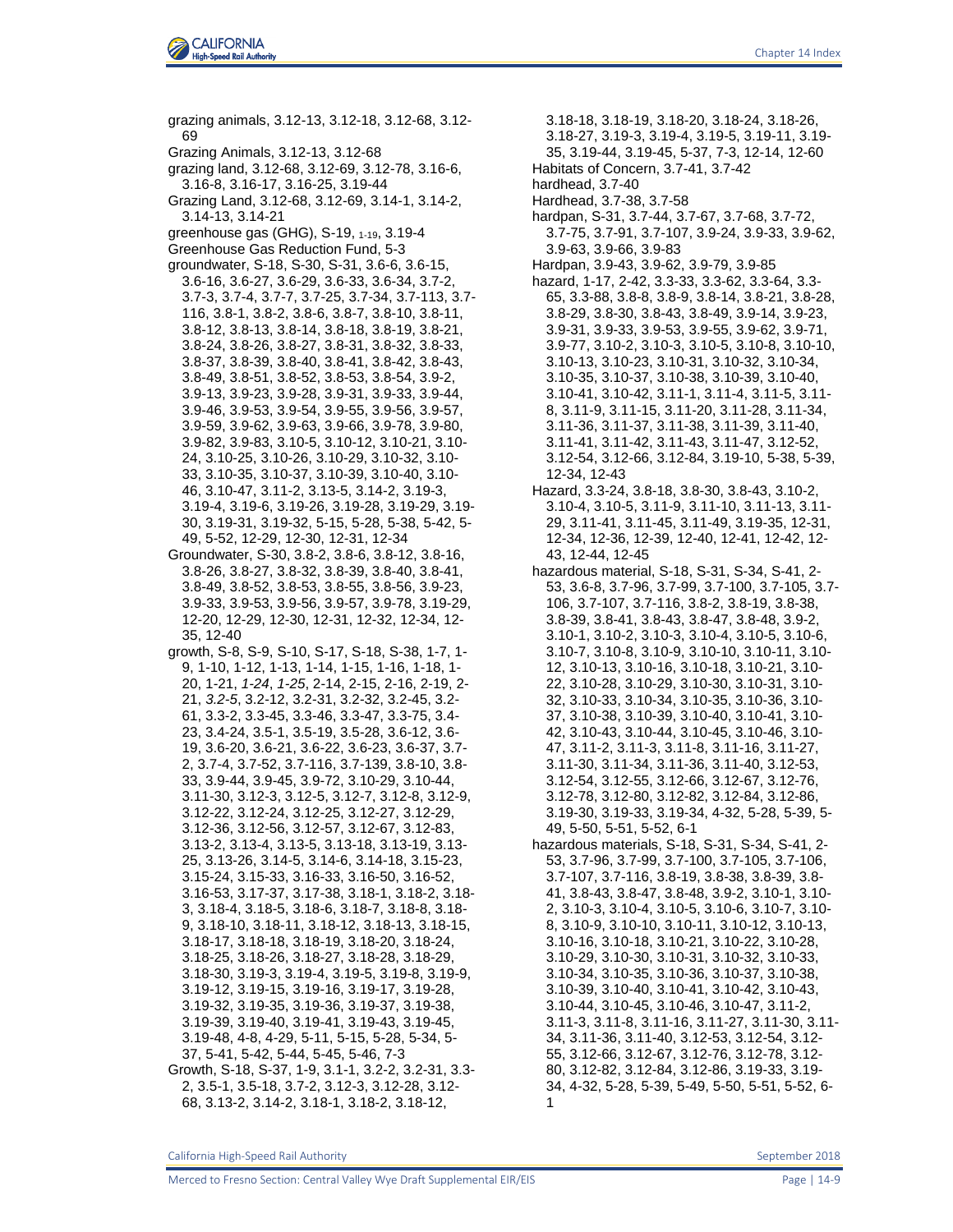Hazardous Materials, S-18, S-31, S-41, 3.1-1, 3.3-2, 3.7-116, 3.8-2, 3.9-2, 3.10-1, 3.10-2, 3.10-3, 3.10-4, 3.10-7, 3.10-8, 3.10-10, 3.10- 11, 3.10-12, 3.10-14, 3.10-16, 3.10-27, 3.10- 28, 3.10-29, 3.10-30, 3.10-32, 3.10-36, 3.10- 38, 3.10-41, 3.10-42, 3.10-43, 3.10-45, 3.10- 46, 3.10-48, 3.11-2, 3.12-2, 3.12-14, 3.12-54, 3.19-33, 3.19-34, 5-8, 5-27, 5-39, 5-40, 5-49, 12-39, 12-42

Hazardous Materials Transportation Act, 3.10-3, 3.10-30

hazardous waste, 3.6-3, 3.6-5, 3.6-8, 3.6-10, 3.6- 16, 3.6-17, 3.6-29, 3.6-30, 3.6-31, 3.8-8, 3.10- 1, 3.10-2, 3.10-3, 3.10-4, 3.10-5, 3.10-6, 3.10- 7, 3.10-8, 3.10-10, 3.10-11, 3.10-12, 3.10-16, 3.10-17, 3.10-18, 3.10-20, 3.10-22, 3.10-30, 3.10-31, 3.10-33, 3.10-34, 3.10-35, 3.10-36, 3.10-38, 3.10-41, 3.10-42, 3.10-43, 3.10-45, 3.11-33, 3.12-53, 3.12-66, 3.12-67, 3.12-78, 3.19-17, 3.19-33

Hazardous Waste, S-24, 3.6-22, 3.6-29, 3.6-30, 3.6-38, 3.6-42, 3.10-3, 3.10-4, 3.10-5, 3.10-31, 3.10-36, 3.10-38, 3.10-42, 12-20, 12-39

hazards, S-19, S-20, 2-42, 3.2-3, 3.2-17, 3.2-33, 3.2-34, 3.2-36, 3.2-37, 3.2-38, 3.2-40, 3.2-41, 3.2-42, 3.2-43, 3.2-44, 3.2-47, 3.2-48, 3.2-49, 3.5-7, 3.5-19, 3.7-75, 3.8-6, 3.8-8, 3.8-9, 3.8- 28, 3.8-31, 3.8-49, 3.8-50, 3.8-51, 3.8-54, 3.9- 1, 3.9-2, 3.9-3, 3.9-5, 3.9-8, 3.9-11, 3.9-12, 3.9- 13, 3.9-14, 3.9-19, 3.9-20, 3.9-21, 3.9-23, 3.9- 24, 3.9-28, 3.9-29, 3.9-31, 3.9-33, 3.9-34, 3.9- 44, 3.9-45, 3.9-46, 3.9-47, 3.9-49, 3.9-53, 3.9- 55, 3.9-56, 3.9-57, 3.9-58, 3.9-59, 3.9-60, 3.9- 61, 3.9-62, 3.9-63, 3.9-66, 3.9-67, 3.9-68, 3.9- 69, 3.9-70, 3.9-71, 3.9-72, 3.9-77, 3.9-81, 3.9- 82, 3.9-83, 3.10-5, 3.10-18, 3.10-32, 3.10-33, 3.10-41, 3.11-1, 3.11-3, 3.11-4, 3.11-5, 3.11-6, 3.11-9, 3.11-10, 3.11-14, 3.11-15, 3.11-20, 3.11-23, 3.11-24, 3.11-27, 3.11-33, 3.11-34, 3.11-35, 3.11-36, 3.11-37, 3.11-38, 3.11-39, 3.11-40, 3.11-41, 3.11-42, 3.11-43, 3.11-44, 3.11-45, 3.11-46, 3.11-47, 3.12-53, 3.12-54, 3.12-55, 3.12-66, 3.12-80, 3.19-31, 3.19-32, 3.19-33, 3.19-34, 3.19-35, 3.19-36, 5-29, 5-40, 12-38

Hazards, S-31, S-32, 3.8-32, 3.8-50, 3.8-53, 3.8- 56, 3.9-3, 3.9-4, 3.9-11, 3.9-13, 3.9-14, 3.9-26, 3.9-28, 3.9-29, 3.9-31, 3.9-34, 3.9-35, 3.9-36, 3.9-43, 3.9-44, 3.9-45, 3.9-48, 3.9-53, 3.9-58, 3.9-59, 3.9-66, 3.9-69, 3.9-70, 3.9-78, 3.9-79, 3.9-85, 3.9-86, 3.10-41, 3.11-20, 3.11-27, 3.11- 29, 3.11-33, 3.11-36, 3.11-38, 3.11-44, 3.11- 45, 3.11-48, 12-12, 12-38

high-speed rail, 6-5, 6-6, 7-1

High-Speed Rail, S-1, S-2, S-17, S-48, 1-1, 1-2, 2-1, 2-10, 2-22, 2-27, 2-45, 2-50, 2-55, 3.1-2, 3.2-1, *3.2-4*, 3.2-11, 3.2-13, 3.3-1, 3.3-20, 3.3- 47, 3.3-76, 3.3-77, 3.4-1, 3.4-11, 3.4-30, 3.4- 32, 3.4-35, 3.4-37, 3.4-43, 3.4-44, 3.5-7, 3.5- 11, 3.6-1, 3.6-10, 3.6-34, 3.7-1, 3.7-15, 3.8-1, 3.8-18, 3.9-1, 3.9-12, 3.10-1, 3.10-9, 3.11-1, 3.11-13, 3.11-32, 3.12-1, 3.12-2, 3.12-4, 3.12-

5, 3.12-13, 3.12-55, 3.12-67, 3.12-86, 3.13-1, 3.13-8, 3.14-1, 3.14-5, 3.14-9, 3.15-1, 3.15-7, 3.16-1, 3.16-6, 3.17-1, 3.17-2, 3.17-9, 3.17-14, 3.17-19, 3.17-20, 3.18-1, 3.18-10, 3.19-1, 3.19- 6, 4-1, 4-34, 5-1, 5-7, 5-43, 6-1, 6-2, 7-1, 9-4, 10-1, 10-2, 12-1, 12-2, 12-3, 12-6, 12-7, 12-8, 12-12, 12-16, 12-18, 12-21, 12-24, 12-30, 12- 34, 12-39, 12-42, 12-47, 12-50, 12-51, 12-52, 12-53, 12-54, 12-57, 12-58, 12-60, 12-62, 12- 64, 12-65 high-speed rail (HSR), S-1, 1-1, 1-13, 3.1-1, 3.3- 1, 3.4-2, 3.6-2, 3.7-9, 3.8-12, 3.9-2, 3.10-2, 3.11-1, 3.12-4, 3.13-2, 3.14-8, 3.15-6, 3.18-1, 3.18-6, 3.19-1, 5-25, 7-1, 9-1 Historic American Landscape Survey, 3.17-48 Historic Architectural Survey Report (HASR), 12- 58, 12-59, 12-65 Historic Property Survey Report (HPSR), 12-58 IAMFs, S-17, S-19, S-32, 2-50, 3.1-2, 3.1-3, 3.1- 4, 3.1-9, 3.2-7, 3.2-11, 3.2-61, 3.3-20, 3.3-48, 3.3-64, 3.4-11, 3.4-28, 3.4-39, 3.5-11, 3.5-25, 3.5-28, 3.6-8, 3.6-10, 3.6-26, 3.6-32, 3.6-40, 3.7-9, 3.7-15, 3.7-56, 3.7-70, 3.7-113, 3.7-115, 3.7-139, 3.7-151, 3.7-152, 3.7-153, 3.7-154, 3.7-155, 3.8-1, 3.8-4, 3.8-12, 3.8-18, 3.8-34, 3.8-35, 3.8-38, 3.8-41, 3.8-48, 3.8-51, 3.8-53, 3.8-54, 3.9-10, 3.9-12, 3.9-15, 3.9-16, 3.9-18, 3.9-46, 3.9-57, 3.9-58, 3.9-59, 3.9-60, 3.9-66, 3.9-67, 3.9-68, 3.9-69, 3.9-72, 3.9-74, 3.9-76, 3.9-77, 3.9-80, 3.9-81, 3.9-82, 3.9-83, 3.9-84, 3.10-1, 3.10-8, 3.10-9, 3.10-32, 3.10-33, 3.10- 35, 3.10-37, 3.10-39, 3.10-41, 3.10-42, 3.10- 44, 3.11-4, 3.11-11, 3.11-13, 3.11-31, 3.11-33, 3.11-34, 3.11-35, 3.11-36, 3.11-37, 3.11-38, 3.11-42, 3.11-43, 3.11-44, 3.11-46, 3.11-47, 3.12-10, 3.12-13, 3.12-38, 3.12-39, 3.12-42, 3.12-43, 3.12-44, 3.12-54, 3.12-72, 3.12-74, 3.13-6, 3.13-8, 3.13-28, 3.13-37, 3.13-38, 3.14- 7, 3.14-8, 3.14-9, 3.14-19, 3.14-24, 3.14-25, 3.14-31, 3.14-32, 3.15-7, 3.15-28, 3.15-29, 3.15-35, 3.16-5, 3.16-6, 3.16-37, 3.16-45, 3.16- 55, 3.17-7, 3.17-14, 3.17-38, 3.17-41, 3.17-49, 3.18-10, 3.19-6, 3.19-8, 3.19-10, 3.19-11, 3.19- 14, 3.19-19, 3.19-20, 3.19-21, 3.19-22, 3.19- 23, 3.19-24, 3.19-25, 3.19-26, 3.19-28, 3.19- 30, 3.19-32, 3.19-33, 3.19-34, 3.19-35, 3.19-

- 36, 3.19-37, 3.19-38, 3.19-45, 3.19-46, 5-2, 5- 7, 5-39, 5-40, 5-46, 5-51, 5-53 Important Farmland, S-18, S-21, S-35, S-38, S-
- 42, 1-20, 3.1-6, 3.4-39, 3.7-117, 3.7-118, 3.12- 2, 3.12-17, 3.12-18, 3.12-29, 3.12-36, 3.12-49, 3.12-50, 3.12-60, 3.12-61, 3.12-62, 3.12-69, 3.12-74, 3.12-75, 3.13-8, 3.14-1, 3.14-2, 3.14- 3, 3.14-7, 3.14-8, 3.14-9, 3.14-10, 3.14-11, 3.14-12, 3.14-13, 3.14-14, 3.14-15, 3.14-17, 3.14-18, 3.14-19, 3.14-20, 3.14-21, 3.14-20, 3.14-22, 3.14-23, 3.14-24, 3.14-25, 3.14-26, 3.14-27, 3.14-28, 3.14-29, 3.14-30, 3.14-31, 3.14-32, 3.14-33, 3.19-41, 3.19-42, 5-37, 7-1, 7-2, 12-51, 12-54

Index, 1-3, 3.3-24, 3.7-26, 3.7-27, 12-31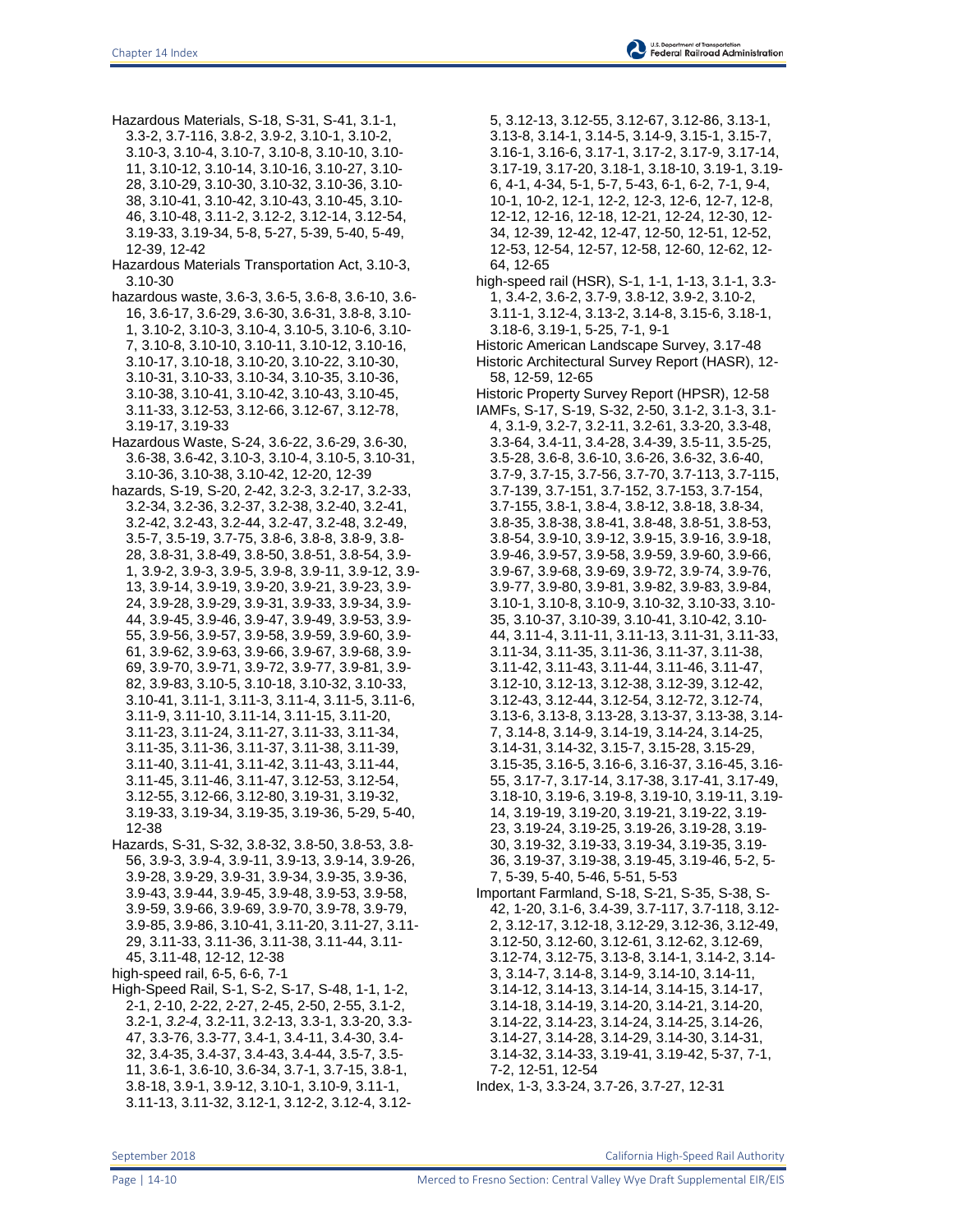intersection, 2-23, 2-29, 2-32, 2-36, 2-48, 3.2-6, 3.2-12, 3.2-13, 3.2-16, 3.4-17, 3.4-36, 3.6-32, 3.9-20, 3.11-28, 3.11-29, 3.12-40, 3.12-41, 3.12-43, 3.16-16, 3.16-20, 3.16-27, 3.16-32, 3.17-23, 3.17-42, 4-9, 4-10, 4-11, 4-24, 4-28, 6-5 Intersection, 2-48, 3.2-13, 3.5-17, 3.19-48 intersections, S-19, 1-12, 1-17, 2-48, 3.2-2, 3.2- 12, 3.2-13, 3.2-17, 3.2-36, 3.2-37, 3.2-39, 3.2- 48, 3.2-64, 3.3-30, 3.3-80, 3.3-89, 3.11-15, 3.11-22, 3.11-32, 3.11-33, 3.11-35, 3.13-19, 3.13-31, 3.13-38, 3.16-20, 3.16-46, 3.16-47, 3.16-48, 3.16-49, 3.16-57, 4-32, 5-32, 5-43 Intersections, 3.2-14, 3.11-22 Irrigation District, 3.6-6, 3.6-14, 3.6-15, 3.6-27, 3.8-4, 3.17-40, 9-9, 10-6, 12-21, 12-31 jobs, S-19, S-21, S-34, 1-9, 1-10, 1-20, 2-14, 3.3- 15, 3.12-7, 3.12-17, 3.12-18, 3.12-27, 3.12-28, 3.12-29, 3.12-56, 3.12-57, 3.12-62, 3.12-67, 3.12-77, 3.12-78, 3.12-80, 3.12-81, 3.12-83, 3.18-1, 3.18-2, 3.18-10, 3.18-12, 3.18-13, 3.18- 19, 3.18-20, 3.18-21, 3.18-22, 3.18-23, 3.18- 24, 3.18-25, 3.18-26, 3.18-27, 3.18-28, 3.18- 29, 3.18-30, 5-25, 5-26, 5-28, 5-37, 5-44, 5-45, 5-48, 5-50, 5-51, 5-53 Jobs, 3.18-13, 3.18-29 Johnson Ranch Airstrip, 2-19, 3.11-23, 3.11-24 jurisdictional waters, S-40, S-41, 3.7-17, 3.7-25, 3.7-29, 3.7-41, 3.7-43, 3.7-106, 3.7-111, 3.7- 113, 3.7-139, 3.7-150, 3.19-2, 3.19-22 Jurisdictional Waters, 3.7-51 kit fox, S-28, 3.7-4, 3.7-17, 3.7-27, 3.7-38, 3.7-40, 3.7-65, 3.7-78, 3.7-79, 3.7-80, 3.7-81, 3.7-111, 3.7-113, 3.7-114, 3.7-132, 3.7-138, 3.7-139, 3.7-143, 3.7-149, 4-30 Laguna Formation, 3.9-20, 3.9-21, 3.9-38, 3.9-42, 3.9-76 Land and Water Conservation Fund, S-44, 3.13- 2, 3.15-1, 3.15-2, 4-1, 12-65 landfill, 3.6-13, 3.6-16, 3.6-17, 3.6-29, 3.6-30, 3.6-31, 3.9-76, 3.9-84, 3.10-2, 3.10-16, 3.10- 20, 3.10-23, 3.10-25, 3.10-39, 3.10-40, 3.10- 47, 3.11-3, 3.11-5, 3.11-27, 3.11-36, 3.11-46, 3.19-16, 3.19-17, 3.19-34, 3.19-36, 12-23 Landfills, S-32, 3.6-30, 3.9-66, 3.10-4, 3.10-9, 3.10-12, 3.10-20, 3.10-28, 3.10-39, 3.10-40, 3.10-46, 3.11-13, 3.11-26, 3.11-34, 3.11-36, 3.19-16 Ldn, 3.4-3, 3.4-6, 3.4-8, 3.4-9, 3.4-13, 3.4-14, 3.4- 16, 3.4-17, 3.4-20, 3.4-21, 3.4-22, 3.4-31, 3.4- 32, 3.4-36 lead agencies, S-38, 3.3-8, 3.3-11, 3.9-9, 3.9-72, 3.9-77, 9-1, 9-5 Lead Agencies, 1-2, *1-25* lead exposure, 3.10-35 Lead exposure, 3.3-24 Lead Exposure, 3.10-28, 3.10-34, 3.10-45, 3.10- 48 Least Environmentally Damaging Practicable Alternative (LEDPA), 3.7-11 legless lizard, S-26, 3.7-39, 3.7-60, 3.7-73, 3.7- 74, 3.7-126, 3.7-142, 3.7-149

Leq, 3.4-3, 3.4-8, 3.4-13, 3.4-14, 3.4-15, 3.4-16, 3.4-17, 3.4-21, 3.4-25, 3.4-26, 3.4-36, 3.12-60, 3.15-27

Leq(h), 3.4-15, 3.4-16, 3.4-17, 3.4-26

- Madera County General Plan, 3.3-13, 3.3-14, 3.3-16, 3.4-6, 3.5-8, 3.6-4, 3.7-5, 3.8-6, 3.9-4, 3.9-7, 3.10-4, 3.10-5, 3.11-6, 3.11-11, 3.11-30, 3.12-7, 3.12-8, 3.12-10, 3.13-3, 3.13-7, 3.13- 20, 3.14-4, 3.14-7, 3.15-2, 3.16-3, 3.16-5, 3.17- 4, 3.17-7, 3.18-7, 3.19-4, 12-13, 12-17, 12-19, 12-22, 12-32, 12-36, 12-40, 12-44, 12-48, 12- 50, 12-53, 12-56, 12-57, 12-59, 12-61, 12-63
- maintenance, S-8, S-19, S-40, S-45, S-46, S-48, 1-6, 1-7, 1-13, 1-18, 2-1, 2-51, 2-52, 2-53, 2- 54, 3.2-12, 3.2-44, 3.2-48, 3.2-61, 3.3-3, 3.3-9, 3.3-10, 3.3-24, 3.3-26, 3.3-27, 3.3-30, 3.3-31, 3.3-35, 3.3-42, 3.3-52, 3.3-54, 3.3-56, 3.3-58, 3.3-59, 3.3-70, 3.3-77, 3.3-79, 3.3-80, 3.3-88, 3.4-3, 3.4-7, 3.4-16, 3.4-38, 3.5-20, 3.5-25, 3.5- 28, 3.6-3, 3.6-4, 3.6-11, 3.6-35, 3.6-36, 3.6-40, 3.6-41, 3.6-42, 3.7-2, 3.7-17, 3.7-22, 3.7-56, 3.7-95, 3.7-96, 3.7-97, 3.7-98, 3.7-99, 3.7-100, 3.7-101, 3.7-102, 3.7-103, 3.7-104, 3.7-105, 3.7-106, 3.7-107, 3.7-108, 3.7-109, 3.7-110, 3.7-111, 3.7-112, 3.7-113, 3.7-133, 3.7-137, 3.7-150, 3.8-5, 3.8-9, 3.8-12, 3.8-19, 3.8-31, 3.8-45, 3.8-46, 3.8-47, 3.8-49, 3.8-54, 3.9-4, 3.9-28, 3.9-54, 3.9-57, 3.9-61, 3.9-71, 3.9-77, 3.9-81, 3.10-8, 3.10-16, 3.10-39, 3.10-41, 3.10- 42, 3.10-43, 3.11-5, 3.11-21, 3.11-22, 3.11-34, 3.11-35, 3.11-37, 3.12-6, 3.12-8, 3.12-17, 3.12- 19, 3.12-52, 3.12-65, 3.12-66, 3.12-67, 3.12- 70, 3.12-72, 3.12-74, 3.12-82, 3.12-83, 3.13- 36, 3.13-37, 3.14-3, 3.14-10, 3.14-19, 3.14-23, 3.14-24, 3.14-27, 3.15-4, 3.15-29, 3.15-30, 3.15-31, 3.15-32, 3.16-7, 3.16-16, 3.16-27, 3.16-50, 3.16-52, 3.16-53, 3.17-14, 3.17-44, 3.17-50, 3.18-1, 3.18-5, 3.18-6, 3.18-7, 3.18- 10, 3.18-20, 3.18-24, 3.18-25, 3.18-26, 3.18- 28, 3.18-30, 3.19-4, 3.19-18, 3.19-19, 3.19-21, 3.19-22, 3.19-23, 3.19-24, 3.19-26, 3.19-28, 4- 2, 4-4, 4-8, 4-31, 5-1, 5-41, 5-42, 5-44, 5-54, 6- 1, 6-4, 6-5, 6-6, 6-7 Maintenance, 2-50, 2-52, 2-53, 3.2-11, 3.3-9, 3.3-
- 10, 3.3-23, 3.3-27, 3.3-30, 3.3-42, 3.3-43, 3.3- 49, 3.3-59, 3.3-65, 3.3-74, 3.3-81, 3.6-14, 3.6- 27, 3.6-36, 3.7-2, 3.7-15, 3.7-22, 3.7-95, 3.7- 96, 3.7-97, 3.7-99, 3.7-100, 3.7-101, 3.7-102, 3.7-103, 3.7-104, 3.7-106, 3.7-107, 3.7-108, 3.7-109, 3.7-111, 3.7-146, 3.8-5, 3.8-46, 3.8- 47, 3.8-52, 3.8-54, 3.9-46, 3.10-4, 3.10-43, 3.11-45, 3.12-14, 3.12-38, 3.13-37, 3.15-7, 3.18-25, 3.19-8, 5-7, 5-50, 6-1, 6-4, 6-5, 6-6, 12-11, 12-14, 12-15, 12-26, 12-31 Meeting, 1-7, 1-19, 5-22, 9-6, 9-7, 9-8, 9-9, 9-10,
- 9-11, 9-12, 9-13, 12-26, 12-35, 12-37 Meetings, 5-22, 9-2, 9-3, 9-4, 12-62 Mehrten Formation, 3.9-20, 3.9-21, 3.9-38, 3.9- 42, 3.9-74, 3.9-76, 3.9-83
- Memorandum of Agreement (MOA), 4-23 Memorandum of Understanding (MOU), 3.7-11, 9-3

California High-Speed Rail Authority September 2018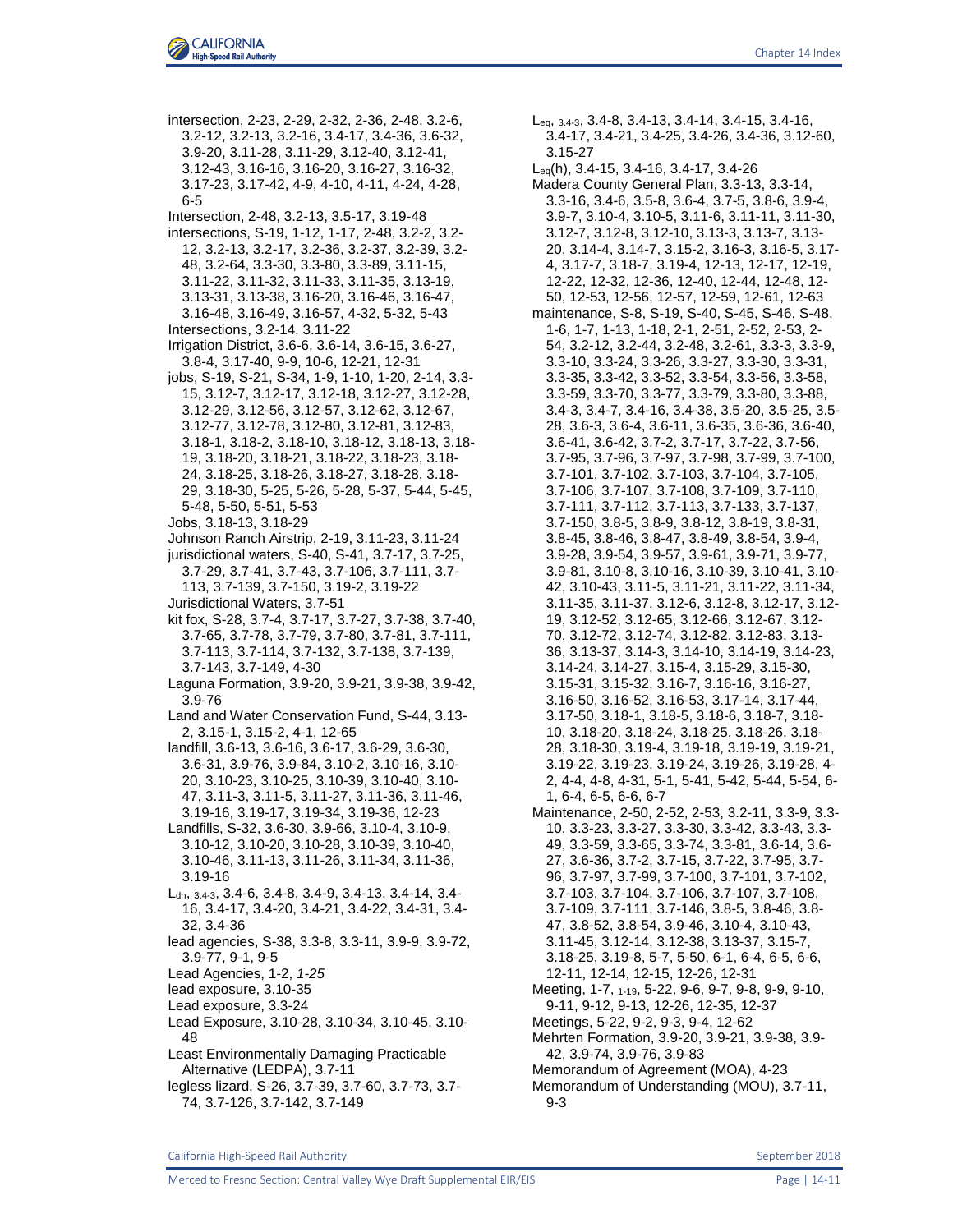- Merced County General Plan, 3.2-5, 3.2-7, 3.2- 13, 3.3-12, 3.4-5, 3.5-8, 3.6-5, 3.7-6, 3.8-7, 3.9- 5, 3.9-7, 3.10-5, 3.11-6, 3.11-11, 3.12-5, 3.12- 6, 3.12-10, 3.13-3, 3.13-7, 3.14-5, 3.14-7, 3.15- 3, 3.15-4, 3.16-4, 3.16-5, 3.17-5, 3.18-5, 3.19- 4, 3.19-16, 12-8, 12-14, 12-17, 12-19, 12-22, 12-26, 12-32, 12-36, 12-40, 12-45, 12-48, 12- 51, 12-54, 12-56, 12-57, 12-59, 12-61, 12-63
- Metropolitan Transportation Commission, 1-12
- mobile source air toxics (MSAT), 3.3-3 Modesto Formation, 3.9-21, 3.9-37, 3.9-40, 3.9- 41, 3.9-74, 3.9-76, 3.9-83, 3.19-32
- National Ambient Air Quality Standards (NAAQS), 3.3-3
- National Environmental Policy Act (NEPA), S-4, 1-1, 2-5, 3.1-3, 3.2-7, 3.3-1, 3.4-8, 3.5-9, 3.6-7, 3.7-3, 3.8-12, 3.9-8, 3.10-7, 3.11-1, 3.12-9, 3.13-6, 3.14-6, 3.15-5, 3.16-4, 3.17-6, 3.18-2, 3.19-1, 7-1, 9-1
- National Fire Protection Association (NFPA), 3.11-6, 12-45
- National Historic Preservation Act (NHPA), 3.17- 1, 4-4
- National Oceanic and Atmospheric
- Administration (NOAA), 12-4
- National Park Service (NPS), 4-2
- National Pollutant Discharge Elimination System (NPDES), 3.8-4
- National Register of Historic Places (NRHP), 3.16-11, 3.17-1, 3.19-47, 4-4
- Native American Heritage Commission (NAHC), 3.17-9
- natural gas, 3.6-2, 3.6-8, 3.6-9, 3.6-14, 3.6-19, 3.6-21, 3.6-26, 3.6-36, 3.6-40, 3.9-4, 3.9-14, 3.9-34, 3.9-67, 3.9-82, 3.10-10, 3.10-40, 3.10- 43, 3.11-2, 3.11-9, 3.11-10, 3.11-40, 3.19-16
- Natural Gas, 3.6-3, 3.6-8, 3.6-13, 3.6-19, 3.6-21, 3.6-24, 12-21
- natural resources, S-7, S-8, 1-6, 1-7, 1-20, 3.8- 11, 3.9-5, 3.12-5, 3.12-6, 3.12-8, 3.12-10, 3.12- 11, 3.15-3, 3.16-4, 3.16-5, 3.18-3, 3.18-6, 3.18- 8, 4-8, 4-9, 5-9, 7-3
- Natural Resources, S-37, 1-20, 3.3-8, 3.7-5, 3.7- 8, 3.8-3, 3.8-7, 3.9-5, 3.9-13, 3.9-24, 3.9-27, 3.14-2, 3.14-31, 3.16-4, 10-2, 10-3, 12-12, 12- 23, 12-26, 12-37, 12-51, 12-54
- Natural Resources Conservation Service (NRCS), 3.9-13, 3.14-2, 12-26, 12-37, 12-51, 12-54
- No Project Alternative, S-4, S-9, S-10, S-17, S-18, S-19, 2-1, 2-11, 2-13, 2-15, 2-16, 2-19, 2- 21, 2-22, 3.1-7, 3.1-9, 3.2-1, 3.2-12, 3.2-17, 3.2-30, 3.2-31, 3.2-32, 3.2-61, 3.3-1, 3.3-25, 3.3-31, 3.3-44, 3.3-45, 3.3-46, 3.3-47, 3.3-68, 3.3-70, 3.3-72, 3.3-79, 3.3-85, 3.3-86, 3.4-1, 3.4-23, 3.4-24, 3.4-39, 3.5-1, 3.5-18, 3.5-19, 3.5-26, 3.5-28, 3.6-1, 3.6-12, 3.6-22, 3.6-23, 3.6-37, 3.7-1, 3.7-50, 3.7-52, 3.7-97, 3.7-139, 3.8-1, 3.8-31, 3.8-32, 3.8-33, 3.8-51, 3.9-1, 3.9- 43, 3.9-44, 3.9-45, 3.9-72, 3.9-77, 3.10-1, 3.10- 28, 3.10-29, 3.10-44, 3.11-1, 3.11-29, 3.11-30, 3.11-43, 3.12-1, 3.12-35, 3.12-36, 3.12-74,
- 3.13-1, 3.13-25, 3.13-26, 3.13-36, 3.13-38, 3.14-1, 3.14-17, 3.14-18, 3.14-30, 3.15-1, 3.15- 23, 3.15-24, 3.15-33, 3.16-1, 3.16-33, 3.16-34, 3.16-53, 3.17-1, 3.17-37, 3.17-38, 3.17-48, 3.18-18, 3.18-19, 3.18-28, 3.18-29, 3.18-30, 3.19-3, 3.19-4, 4-9, 4-29, 4-30, 5-1, 5-27, 5-28, 5-46, 6-2
- noise, S-6, S-18, S-20, S-21, S-23, S-33, S-34, S-36, S-38, S-39, S-44, S-45, S-46, 2-51, 3.1- 2, 3.3-12, 3.4-1, 3.4-2, 3.4-3, 3.4-4, 3.4-5, 3.4-6, 3.4-7, 3.4-8, 3.4-9, 3.4-10, 3.4-11, 3.4-12, 3.4- 13, 3.4-14, 3.4-15, 3.4-16, 3.4-17, 3.4-18, 3.4- 19, 3.4-20, 3.4-21, 3.4-22, 3.4-23, 3.4-24, 3.4- 25, 3.4-26, 3.4-27, 3.4-28, 3.4-29, 3.4-30, 3.4- 31, 3.4-32, 3.4-34, 3.4-35, 3.4-36, 3.4-37, 3.4- 38, 3.4-39, 3.4-40, 3.4-41, 3.4-43, 3.4-44, 3.4- 45, 3.5-5, 3.5-8, 3.5-24, 3.5-25, 3.6-5, 3.7-2, 3.7-29, 3.7-77, 3.7-78, 3.7-79, 3.7-81, 3.7-94, 3.7-95, 3.7-101, 3.7-103, 3.7-109, 3.7-115, 3.7- 133, 3.7-146, 3.7-150, 3.11-23, 3.12-2, 3.12- 10, 3.12-13, 3.12-37, 3.12-38, 3.12-39, 3.12- 40, 3.12-53, 3.12-54, 3.12-55, 3.12-60, 3.12- 65, 3.12-66, 3.12-67, 3.12-68, 3.12-69, 3.12- 70, 3.12-72, 3.12-74, 3.12-76, 3.12-78, 3.12- 79, 3.12-80, 3.12-81, 3.12-82, 3.12-83, 3.12- 84, 3.12-85, 3.12-86, 3.13-7, 3.13-8, 3.13-26, 3.13-27, 3.13-28, 3.13-34, 3.13-35, 3.13-36, 3.13-37, 3.13-38, 3.14-1, 3.14-2, 3.15-1, 3.15- 6, 3.15-7, 3.15-9, 3.15-24, 3.15-26, 3.15-27, 3.15-28, 3.15-29, 3.15-30, 3.15-31, 3.15-32, 3.15-33, 3.15-35, 3.15-36, 3.16-2, 3.16-4, 3.17- 3, 3.17-14, 3.17-15, 3.17-44, 3.17-45, 3.17-50, 3.18-5, 3.19-5, 3.19-6, 3.19-12, 3.19-13, 3.19- 14, 3.19-26, 3.19-38, 3.19-40, 3.19-46, 4-4, 4- 6, 4-24, 4-25, 4-33, 4-37, 4-39, 5-2, 5-9, 5-26, 5-28, 5-29, 5-30, 5-32, 5-41, 5-42, 5-43, 5-44, 5-46, 5-47, 5-50, 5-51, 5-53, 5-54, 6-1, 7-1, 7- 2, 9-1, 9-2, 9-9, 12-16, 12-17
- Noise, S-17, S-20, S-21, S-23, S-33, S-34, S-38, S-39, 2-51, 3.1-1, 3.1-6, 3.4-1, 3.4-2, 3.4-3, 3.4- <sup>4</sup>, 3.4-5, 3.4-6, 3.4-7, 3.4-8, 3.4-9, 3.4-10, 3.4- 11, 3.4-12, 3.4-13, 3.4-14, 3.4-15, 3.4-16, 3.4- 17, 3.4-18, 3.4-19, 3.4-20, 3.4-22, 3.4-23, 3.4- 24, 3.4-25, 3.4-26, 3.4-28, 3.4-29, 3.4-30, 3.4- 31, 3.4-32, 3.4-33, 3.4-34, 3.4-35, 3.4-36, 3.4- 37, 3.4-38, 3.4-39, 3.4-40, 3.4-41, 3.4-42, 3.4- 43, 3.4-44, 3.7-2, 3.7-95, 3.7-109, 3.7-115, 3.11-42, 3.12-2, 3.12-13, 3.12-18, 3.12-35, 3.12-39, 3.12-55, 3.12-60, 3.12-65, 3.12-66, 3.12-67, 3.12-68, 3.12-69, 3.12-74, 3.12-77, 3.12-78, 3.12-85, 3.13-8, 3.13-35, 3.14-1, 3.14- 2, 3.15-1, 3.15-7, 3.15-23, 3.15-26, 3.15-27, 3.15-30, 3.15-31, 3.15-32, 3.15-34, 3.15-35, 3.15-38, 3.15-39, 3.16-2, 3.17-3, 3.17-44, 3.17- 49, 3.17-52, 3.19-12, 3.19-13, 4-24, 4-25, 5-2, 5-7, 5-25, 5-27, 5-29, 5-33, 5-42, 5-43, 5-47, 5- 50, 7-1, 7-2, 12-16, 12-17, 12-24, 12-25, 12-47, 12-48, 12-55, 12-62
- Noise Control Act of 1972, 3.4-4
- nonattainment, 1-18, 3.3-3, 3.3-6, 3.3-9, 3.3-10, 3.3-30, 3.3-31, 3.3-32, 3.3-42, 3.3-43, 3.3-52, 3.3-54, 3.3-56, 3.3-58, 3.3-59, 3.3-80

September 2018 California High-Speed Rail Authority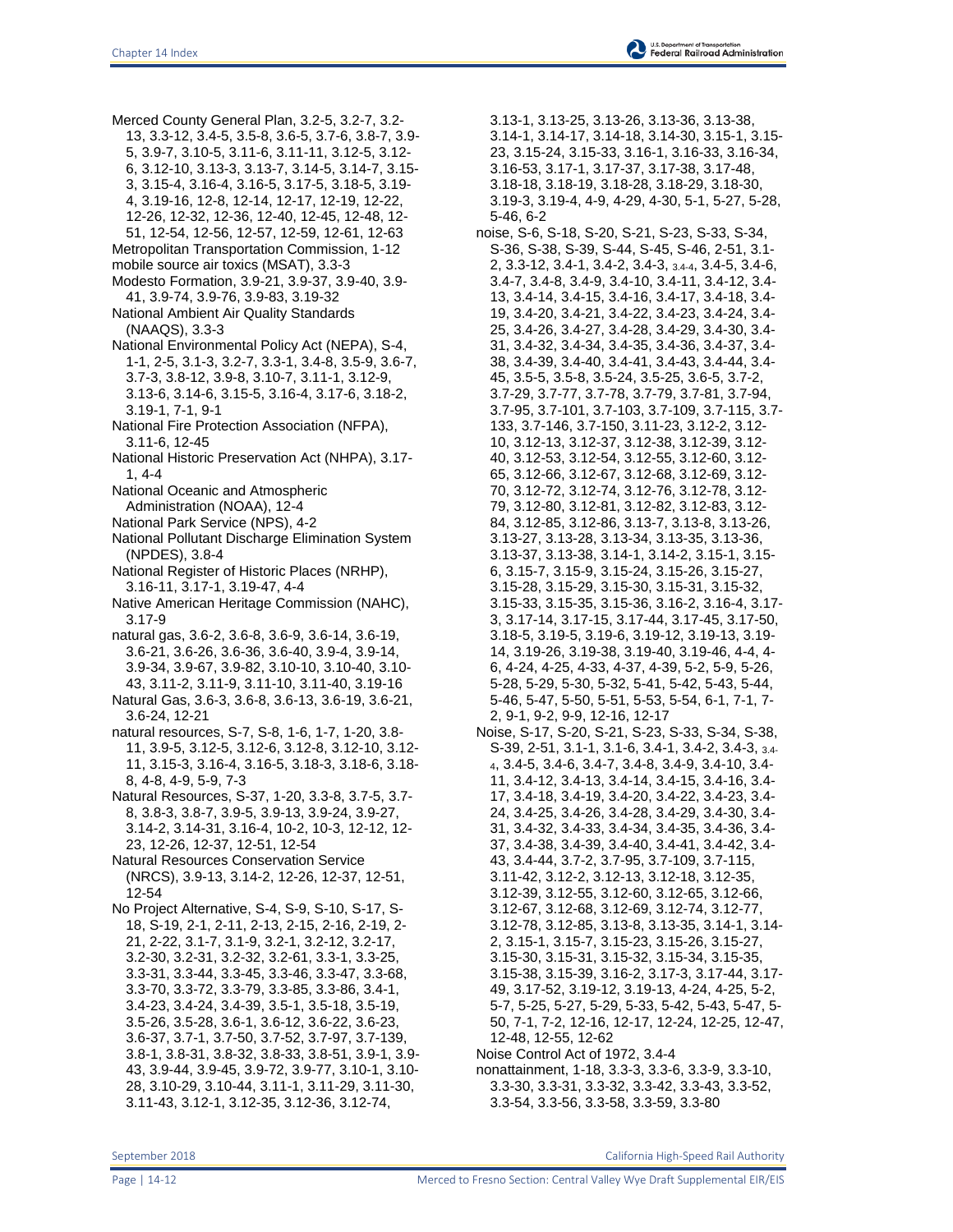

Nonattainment, 3.3-30, 3.3-42, 12-15, 12-16 North Merced Gravel, 3.9-38, 3.9-42, 3.9-73 Notice of Determination (NOD), S-48 O<sup>3</sup> Attainment Plan, 3.3-43 Oakdale Municipal Airport, 3.2-3, 3.2-27, 3.2-28, 3.4-2, 3.11-9, 3.11-23, 3.11-24, 3.11-25, 3.11- 39, 12-43 Occupational Noise Exposure, 3.4-4 Occupational Safety and Health Administration (OSHA), 3.4-4 Omnibus Public Land Management Act of 2009, 3.7-5, 3.8-3 open space, S-17, 3.7-84, 3.7-104, 3.7-108, 3.7- 140, 3.7-144, 3.7-147, 3.8-8, 3.9-5, 3.10-19, 3.12-2, 3.12-8, 3.13-2, 3.13-3, 3.13-4, 3.13-6, 3.13-19, 3.13-36, 3.14-5, 3.14-6, 3.15-1, 3.15- 2, 3.15-4, 3.15-5, 3.15-6, 3.15-7, 3.15-9, 3.15- 10, 3.15-11, 3.15-16, 3.15-17, 3.15-23, 3.15- 24, 3.15-30, 3.15-31, 3.16-2, 3.16-4, 3.16-5, 3.16-6, 3.16-7, 3.16-8, 3.16-33, 3.18-5, 3.19- 25, 3.19-42, 3.19-43, 3.19-44, 3.19-45, 4-12, 4- 25, 5-28, 5-51, 5-53 operating and maintenance, 6-5 operations and maintenance (O&M), 6-1 Operations and Service Plan, 1-22, 2-51, 2-52, 6-1 outreach, S-4, S-6, S-9, S-46, 1-2, 2-2, 2-5, 2-9, 3.2-42, 3.8-4, 3.9-42, 3.11-37, 3.11-46, 3.12- 44, 3.12-70, 3.12-71, 3.12-72, 3.13-9, 3.13-29, 3.15-1, 3.16-8, 3.17-3, 3.17-8, 3.17-9, 3.17-10, 3.17-16, 3.18-21, 5-1, 5-9, 5-10, 5-11, 5-22, 5- 24, 5-26, 5-33, 5-34, 5-37, 5-40, 5-51, 5-52, 5- 53, 5-54, 9-1, 9-2, 9-4, 9-5, 12-18 Outreach, S-5, S-42, 3.13-9, 3.17-3, 3.17-9, 5-1, 5-10, 5-22, 5-23, 5-25, 5-34, 9-1, 9-2, 9-4, 9-5, 12-32 overhead contact system, 2-53, 3.5-2, 3.5-17, 3.5-24, 3.6-3, 3.8-48, 3.16-46, 6-1 Pacific Gas & Electric Company (PG&E), 3.3-26 paleontological, S-38, 3.7-116, 3.9-1, 3.9-2, 3.9- 3, 3.9-6, 3.9-7, 3.9-8, 3.9-9, 3.9-10, 3.9-11, 3.9- 15, 3.9-16, 3.9-17, 3.9-18, 3.9-19, 3.9-20, 3.9- 34, 3.9-37, 3.9-40, 3.9-43, 3.9-72, 3.9-73, 3.9- 74, 3.9-75, 3.9-76, 3.9-77, 3.9-79, 3.9-80, 3.9- 83, 3.9-84, 3.17-2, 3.17-5, 3.19-31, 3.19-32, 3.19-33 Paleontological Resources, S-30, 3.1-1, 3.4-2, 3.7-116, 3.8-2, 3.9-1, 3.9-2, 3.9-4, 3.9-6, 3.9-9, 3.9-10, 3.9-15, 3.9-16, 3.9-17, 3.9-18, 3.9-37, 3.9-40, 3.9-43, 3.9-44, 3.9-72, 3.9-73, 3.9-76, 3.9-77, 3.9-79, 3.9-80, 3.9-83, 3.9-84, 3.9-85, 3.9-86, 3.10-2, 3.11-2, 3.17-2, 3.19-30, 3.19- 31, 3.19-32, 5-29, 12-34, 12-38, 12-62 Paleontological Resources Monitoring and Mitigation Plan (PRMMP), 3.9-15, 3.9-84 park, S-36, 3.7-117, 3.9-7, 3.9-9, 3.12-6, 3.12-48, 3.12-52, 3.12-54, 3.12-55, 3.12-65, 3.12-72, 3.13-2, 3.13-19, 3.13-20, 3.13-36, 3.15-2, 3.15- 3, 3.15-4, 3.15-5, 3.15-6, 3.15-9, 3.15-10, 3.15- 20, 3.15-24, 3.15-26, 3.15-27, 3.15-29, 3.15-

3.16-8, 3.16-9, 3.16-26, 3.19-43, 4-4, 4-7, 4-12, 4-14, 4-24, 4-30, 4-39

- Park, S-34, S-44, 2-21, 3.2-17, 3.9-6, 3.10-19, 3.10-38, 3.11-21, 3.12-53, 3.12-76, 3.15-2, 3.15-11, 3.15-20, 3.15-23, 3.15-27, 3.15-30, 3.15-31, 3.15-35, 3.15-36, 3.15-39, 3.16-26, 3.17-5, 3.17-47, 3.19-17, 4-14, 12-37, 12-55, 12-57
- parks, S-17, S-31, 2-15, 3.2-29, 3.3-83, 3.4-2, 3.4-13, 3.4-16, 3.4-17, 3.7-117, 3.10-12, 3.10- 19, 3.10-45, 3.12-2, 3.12-6, 3.12-20, 3.12-32, 3.12-34, 3.12-52, 3.12-54, 3.12-55, 3.12-66, 3.12-67, 3.12-68, 3.12-72, 3.12-82, 3.13-2, 3.15-1, 3.15-2, 3.15-3, 3.15-5, 3.15-6, 3.15-7, 3.15-9, 3.15-10, 3.15-11, 3.15-16, 3.15-17, 3.15-23, 3.15-24, 3.15-25, 3.15-26, 3.15-27, 3.15-28, 3.15-30, 3.15-31, 3.15-33, 3.15-35, 3.15-36, 3.16-2, 3.16-6, 3.16-8, 3.16-33, 3.16- 34, 3.17-5, 3.18-5, 3.19-6, 3.19-7, 3.19-15, 3.19-18, 3.19-21, 3.19-27, 3.19-33, 3.19-40, 3.19-42, 3.19-43, 3.19-47, 4-1, 4-4, 4-6, 4-12, 4-13, 4-14, 5-15, 5-28, 5-41, 5-44, 5-51, 5-53, 7-3, 12-55
- Parks, S-17, S-36, S-42, 3.1-1, 3.4-2, 3.7-117, 3.10-12, 3.10-38, 3.12-2, 3.13-2, 3.15-1, 3.15- 2, 3.15-5, 3.15-6, 3.15-7, 3.15-8, 3.15-9, 3.15- 11, 3.15-37, 3.16-2, 3.17-20, 3.19-42, 4-1, 4- 12, 4-13, 4-24, 4-39, 5-8, 5-27, 5-40, 5-44, 5- 50, 12-26, 12-55, 12-56, 12-65 particulate matter (PM), 3.3-2
- passenger rail, S-1, S-8, S-10, 1-7, 1-13, 1-16, 1- 22, 2-13, 2-19, 2-20, 2-22, 2-48, 3.1-7, 3.2-2, 3.2-4, 3.2-8, 3.2-24, 3.2-28, 3.2-32, 3.2-46, 3.2- 61, 3.2-64, 3.2-65, 3.10-43, 3.11-3, 3.11-10, 3.11-30, 3.12-66, 3.12-67, 3.18-4, 3.18-6, 4-8, 4-9
- Passenger Rail, 1-13, 1-22, 2-19, 2-20, 2-27, 2- 32, 2-36, 2-41, 2-48, 3.2-11, 3.2-28, 3.2-30, 3.2-32, 3.2-45, 3.2-46, 3.2-63, 3.2-64, 3.2-66, 3.11-6, 3.12-14, 3.12-38, 3.19-8, 5-7, 6-5, 12- 45
- Permits and Approvals, 2-56
- PM10, S-39, 1-18, 3.3-2, 3.3-6, 3.3-9, 3.3-10, 3.3- 13, 3.3-14, 3.3-15, 3.3-23, 3.3-27, 3.3-30, 3.3- 31, 3.3-33, 3.3-42, 3.3-43, 3.3-45, 3.3-46, 3.3- 48, 3.3-49, 3.3-52, 3.3-54, 3.3-56, 3.3-58, 3.3- 59, 3.3-64, 3.3-65, 3.3-66, 3.3-67, 3.3-69, 3.3- 71, 3.3-73, 3.3-74, 3.3-81, 3.3-83, 3.3-84, 3.3- 87, 3.3-89, 3.3-90, 3.12-52, 3.19-9, 3.19-10, 3.19-11, 5-38, 5-49, 12-14, 12-15

PM2.5, 1-18, 3.3-2, 3.3-6, 3.3-9, 3.3-10, 3.3-15, 3.3- 23, 3.3-27, 3.3-30, 3.3-33, 3.3-34, 3.3-42, 3.3- 43, 3.3-45, 3.3-46, 3.3-48, 3.3-52, 3.3-54, 3.3- 56, 3.3-58, 3.3-64, 3.3-65, 3.3-66, 3.3-67, 3.3- 69, 3.3-71, 3.3-73, 3.3-74, 3.3-80, 3.3-81, 3.3- 87, 3.3-89, 3.12-52, 5-38, 5-44, 12-11, 12-14, 12-15

pond turtle, S-26, 3.7-39, 3.7-59, 3.7-73, 3.7-74, 3.7-113, 3.7-123, 3.7-124, 3.7-141, 3.7-149, 3.9-41, 3.9-43

population, S-1, S-8, S-9, S-18, S-19, S-45, 1-7, 1-9, 1-10, 1-12, 1-14, 1-16, 1-18, 1-20, *1-25*, 2-

30, 3.15-31, 3.15-32, 3.15-33, 3.15-35, 3.16-2,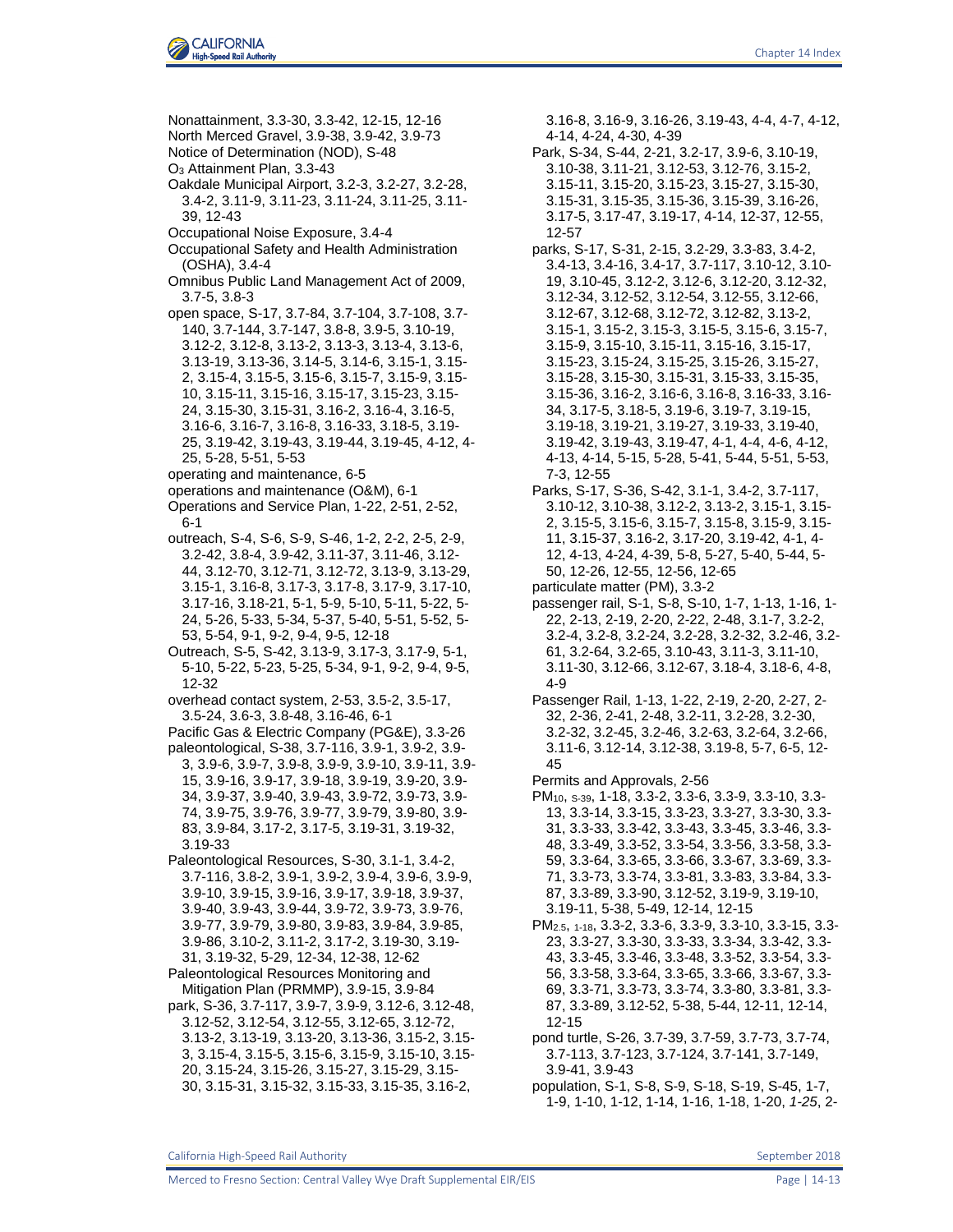14, 2-21, *3.2-5*, 3.2-12, 3.2-18, 3.2-30, 3.2-31, 3.2-45, 3.2-61, 3.3-44, 3.3-45, 3.3-46, 3.3-47, 3.3-75, 3.3-86, 3.4-23, 3.4-39, 3.5-18, 3.5-19, 3.6-19, 3.6-20, 3.6-21, 3.6-22, 3.6-23, 3.6-37, 3.7-27, 3.7-29, 3.7-39, 3.7-40, 3.7-52, 3.7-62, 3.7-72, 3.7-76, 3.7-139, 3.8-32, 3.8-33, 3.8-51, 3.9-44, 3.9-45, 3.9-72, 3.9-77, 3.10-28, 3.10- 44, 3.11-30, 3.11-31, 3.11-43, 3.12-3, 3.12-7, 3.12-15, 3.12-17, 3.12-18, 3.12-22, 3.12-23, 3.12-24, 3.12-25, 3.12-27, 3.12-28, 3.12-31, 3.12-36, 3.12-37, 3.12-40, 3.12-43, 3.12-47, 3.12-56, 3.12-57, 3.12-74, 3.12-79, 3.13-2, 3.13-5, 3.13-25, 3.13-38, 3.14-12, 3.14-17, 3.14-30, 3.15-4, 3.15-23, 3.15-24, 3.15-33, 3.16-19, 3.16-33, 3.16-53, 3.17-17, 3.17-18, 3.17-19, 3.17-20, 3.17-22, 3.17-37, 3.17-48, 3.18-1, 3.18-2, 3.18-3, 3.18-5, 3.18-7, 3.18-8, 3.18-11, 3.18-12, 3.18-13, 3.18-16, 3.18-17, 3.18-18, 3.18-19, 3.18-20, 3.18-25, 3.18-26, 3.18-27, 3.18-28, 3.18-29, 3.18-30, 3.19-3, 3.19-4, 3.19-5, 3.19-7, 3.19-12, 3.19-15, 3.19- 16, 3.19-18, 3.19-27, 3.19-32, 3.19-33, 3.19- 34, 3.19-35, 3.19-36, 3.19-37, 3.19-39, 3.19- 40, 3.19-42, 3.19-43, 3.19-47, 4-8, 4-29, 5-2, 5- 4, 5-9, 5-10, 5-11, 5-12, 5-13, 5-15, 5-16, 5-18, 5-21, 5-27, 5-30, 5-32, 5-38, 5-39, 5-42, 5-44, 5-45, 5-46, 5-49, 5-52, 5-53, 6-2

- Population, 1-9, 1-20, 2-14, 3.12-22, 3.12-24, 3.12-36, 3.14-18, 3.17-19, 3.17-20, 3.18-2, 3.18-16, 3.18-17, 3.18-19, 3.18-26, 3.18-27, 3.18-29, 3.18-30, 3.19-3, 3.19-5, 3.19-37, 5-16, 5-17, 5-18, 5-19, 5-20, 5-28, 5-46, 12-1, 12-2, 12-5, 12-8, 12-20, 12-46, 12-49, 12-52, 12-57, 12-59, 12-60, 12-62
- preferred alternative, S-5, 1-1, 1-4, 2-9, 2-11, 5- 24, 6-3, 9-4
- Preferred Alternative, S-4, S-10, S-47, S-48, 1-3, 2-1, 2-11, 2-36, 3.12-44, 3.12-70, 3.12-71, 5- 24, 5-34, 5-52, 9-11
- public meeting, S-47, 3.4-16, 5-3, 5-23, 5-24, 5- 25, 5-28, 5-45, 9-1, 9-2, 9-4
- public meetings, S-47, 5-3, 5-23, 5-24, 5-25, 9-1, 9-2, 9-4
- Purpose and Need, 1-6, 2-9, 3.7-11, 4-2, 4-8, 4- 29, 4-30, 4-37, 4-39
- rail, S-1, S-5, S-6, S-9, S-10, S-11, S-37, S-43, 1- 1, 1-6, 1-13, 1-16, 1-18, 1-19, 1-21, 1-22, *1-24*, 1-25, 2-13, 2-19, 2-20, 2-21, 2-22, 2-50, 2-52, 2-54, 2-55, 2-56, 3.1-7, 3.2-2, 3.2-3, 3.2-6, 3.2- 8, 3.2-17, 3.2-29, 3.2-31, 3.2-32, 3.2-45, 3.2- 46, 3.2-48, 3.2-64, 3.3-12, 3.3-17, 3.3-18, 3.3- 21, 3.3-22, 3.3-23, 3.3-25, 3.3-30, 3.3-62, 3.3- 67, 3.3-68, 3.3-71, 3.3-72, 3.3-73, 3.3-76, 3.3- 78, 3.3-81, 3.3-82, 3.3-89, 3.4-2, 3.4-10, 3.4- 11, 3.4-12, 3.4-16, 3.4-24, 3.4-31, 3.4-32, 3.4- 34, 3.4-38, 3.4-39, 3.4-44, 3.5-1, 3.5-11, 3.5- 13, 3.5-17, 3.5-18, 3.5-20, 3.5-24, 3.5-25, 3.5- 26, 3.5-27, 3.5-29, 3.6-10, 3.6-12, 3.6-37, 3.7- 6, 3.7-29, 3.7-93, 3.8-8, 3.8-24, 3.8-39, 3.8-42, 3.8-45, 3.8-48, 3.9-55, 3.9-56, 3.9-69, 3.9-80, 3.10-2, 3.10-9, 3.10-17, 3.10-28, 3.10-32, 3.10- 44, 3.11-1, 3.11-3, 3.11-5, 3.11-6, 3.11-7, 3.11-

14, 3.11-18, 3.11-21, 3.11-22, 3.11-30, 3.11- 31, 3.11-33, 3.11-38, 3.11-43, 3.11-45, 3.12-4, 3.12-5, 3.12-6, 3.12-8, 3.12-9, 3.12-13, 3.12- 37, 3.12-39, 3.12-54, 3.12-71, 3.12-78, 3.13-4, 3.13-27, 3.13-30, 3.14-5, 3.14-31, 3.16-2, 3.16- 9, 3.16-53, 3.17-11, 3.17-14, 3.17-41, 3.17-42, 3.18-4, 3.18-5, 3.18-6, 3.18-10, 3.18-11, 3.18- 25, 3.19-7, 3.19-13, 3.19-14, 3.19-33, 3.19-36, 3.19-48, 4-9, 4-34, 6-2, 6-4, 6-5, 6-6, 7-3, 9-1, 9-13, 12-5, 12-6, 12-64

- conventional rail, 6-6
- Rail, 1-13, 1-16, 2-19, 2-20, 2-21, 3.2-2, 3.2-3, 3.2-6, 3.2-10, 3.2-24, 3.2-29, 3.2-32, 3.4-44, 3.11-3, 3.11-10, 3.11-23, 3.12-5, 3.17-2, 5-36, 9-4, 9-6, 10-3, 10-7, 12-3, 12-4, 12-5, 12-8, 12- 16, 12-17, 12-18, 12-19, 12-20, 12-24, 12-28, 12-32, 12-34, 12-40, 12-43, 12-54, 12-64
- Rail Safety Improvement Act 2008, 3.11-3 receptors, S-20, S-21, 3.3-24, 3.3-34, 3.3-83, 3.3- 88, 3.4-3, 3.4-11, 3.4-13, 3.4-16, 3.4-18, 3.4- 19, 3.4-20, 3.4-23, 3.4-24, 3.4-25, 3.4-26, 3.4- 27, 3.4-29, 3.4-30, 3.4-31, 3.4-32, 3.4-36, 3.4- 37, 3.4-39, 3.4-40, 3.4-44, 3.5-10, 3.5-11, 3.5- 18, 3.5-21, 3.5-23, 3.7-115, 3.10-6, 3.12-39, 3.12-53, 3.12-65, 3.16-34, 3.16-50, 3.19-10, 3.19-12, 3.19-13, 3.19-14, 5-2, 5-30, 5-38, 5-
- 42, 5-43, 7-1, 7-2 Record of Decision (ROD), S-5, 1-1, 2-2
- recreation, S-17, S-44, 3.4-2, 3.4-13, 3.4-16, 3.7- 7, 3.7-117, 3.8-7, 3.8-9, 3.8-10, 3.8-26, 3.8-50, 3.10-12, 3.12-2, 3.12-6, 3.12-8, 3.12-32, 3.12- 34, 3.12-53, 3.12-54, 3.12-72, 3.12-78, 3.13-2, 3.13-19, 3.15-1, 3.15-2, 3.15-3, 3.15-5, 3.15-6, 3.15-7, 3.15-9, 3.15-10, 3.15-11, 3.15-16, 3.15- 17, 3.15-20, 3.15-23, 3.15-24, 3.15-26, 3.15- 27, 3.15-28, 3.15-29, 3.15-30, 3.15-31, 3.15- 32, 3.15-33, 3.15-34, 3.15-35, 3.15-36, 3.16-4, 3.16-6, 3.16-26, 3.16-34, 3.18-5, 3.19-42, 3.19- 43, 4-2, 4-4, 4-6, 4-7, 4-12, 4-13, 4-14, 4-24, 4- 25, 4-39, 5-28, 5-41, 5-44, 5-51, 5-53, 12-55, 12-56
- Recreation, S-36, S-42, 3.1-1, 3.4-2, 3.7-8, 3.7- 117, 3.9-7, 3.10-12, 3.12-2, 3.12-6, 3.13-2, 3.15-1, 3.15-2, 3.15-3, 3.15-4, 3.15-6, 3.15-7, 3.15-8, 3.15-9, 3.15-11, 3.15-16, 3.15-23, 3.15- 26, 3.15-34, 3.15-35, 3.15-37, 3.15-38, 3.16-2, 3.17-5, 3.17-20, 3.19-42, 4-1, 4-4, 4-12, 4-13, 4-24, 4-39, 5-8, 5-27, 5-40, 5-44, 5-50, 12-55, 12-65
- *Regional Bicycle Transportation Plan*, *3.2-4*, 12- 45
- regional transportation plan (RTP), 3.13-2
- *Regional Transportation Plan and Sustainable Communities Strategy*, *1-24*, 3.2-4, *3.2-5*, 3.12- 7, 3.12-36, 3.14-5, 3.14-6, 3.14-7, 3.14-8, 3.14- 18, 3.18-4, 3.18-5, 3.19-39, 12-4, 12-8, 12-14, 12-48, 12-53, 12-61, 12-62, 12-63
- reliability, S-8, 1-7, 1-16, 3.6-18, 3.6-20, 3.11-21, 3.19-17, 4-8, 4-30, 7-3
- Reliability, 1-17
- relocation, S-18, S-21, S-34, S-40, S-41, S-42, 2- 34, 3.2-6, 3.2-31, 3.2-44, 3.6-1, 3.6-4, 3.6-10,

September 2018 California High-Speed Rail Authority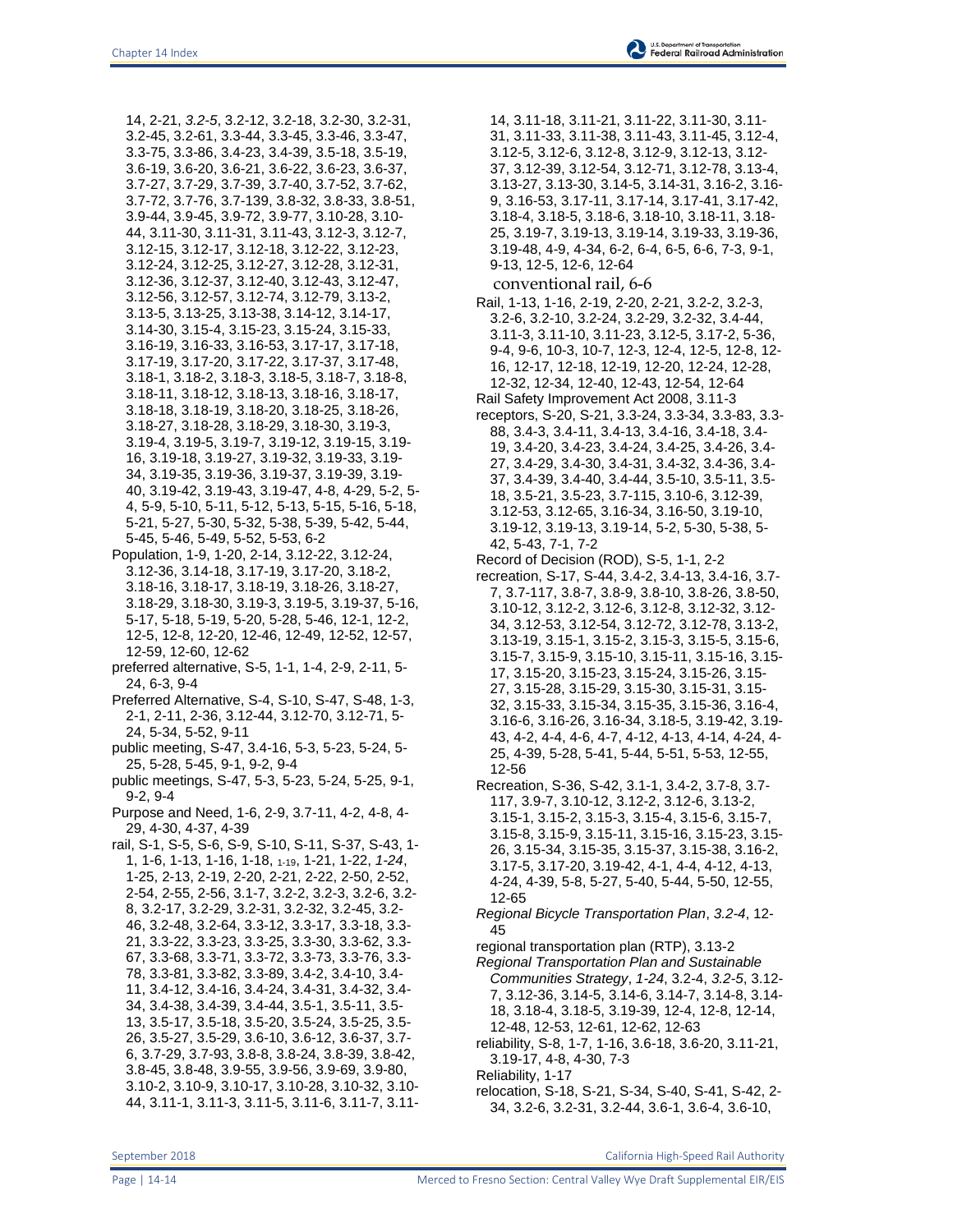3.6-23, 3.6-26, 3.6-31, 3.6-32, 3.6-38, 3.6-40, 3.7-16, 3.7-80, 3.7-82, 3.7-110, 3.7-117, 3.7- 120, 3.7-121, 3.7-124, 3.7-130, 3.7-131, 3.7- 134, 3.7-139, 3.8-9, 3.8-46, 3.9-67, 3.9-68, 3.9- 83, 3.10-40, 3.11-40, 3.12-1, 3.12-10, 3.12-11, 3.12-13, 3.12-17, 3.12-22, 3.12-36, 3.12-41, 3.12-42, 3.12-43, 3.12-44, 3.12-46, 3.12-47, 3.12-48, 3.12-49, 3.12-50, 3.12-51, 3.12-57, 3.12-58, 3.12-61, 3.12-64, 3.12-70, 3.12-71, 3.12-74, 3.12-77, 3.12-79, 3.12-81, 3.13-29, 3.13-35, 3.14-23, 3.14-24, 3.17-21, 3.17-37, 3.17-38, 3.17-48, 3.18-20, 3.19-38, 3.19-47, 4- 34, 5-15, 5-21, 5-26, 5-33, 5-36, 5-37, 5-41, 5- 48, 5-51, 5-52, 5-54

Relocation, S-24, 3.2-44, 3.6-10, 3.6-22, 3.6-31, 3.6-38, 3.6-42, 3.7-56, 3.7-71, 3.7-74, 3.7-80, 3.7-110, 3.7-114, 3.7-121, 3.7-123, 3.7-124, 3.7-126, 3.7-130, 3.7-131, 3.7-134, 3.7-136, 3.12-1, 3.12-2, 3.12-3, 3.12-4, 3.12-10, 3.12- 11, 3.12-13, 3.12-14, 3.12-16, 3.12-19, 3.12- 41, 3.12-44, 3.12-46, 3.12-48, 3.12-80, 3.14-9, 3.17-14, 3.17-37, 3.17-40, 3.17-48, 3.17-49, 3.17-51, 3.18-1, 3.19-38, 5-3, 5-7, 5-8, 12-45, 12-46, 12-47

relocations, S-18, S-34, 3.2-32, 3.2-33, 3.2-34, 3.2-49, 3.2-58, 3.2-61, 3.2-64, 3.2-65, 3.3-47, 3.4-24, 3.6-2, 3.6-23, 3.7-52, 3.8-33, 3.9-45, 3.10-29, 3.11-31, 3.12-3, 3.12-11, 3.12-13, 3.12-15, 3.12-16, 3.12-20, 3.12-26, 3.12-27, 3.12-36, 3.12-37, 3.12-46, 3.12-49, 3.12-51, 3.12-57, 3.12-58, 3.12-64, 3.12-74, 3.12-80, 3.12-81, 3.13-26, 3.13-30, 3.13-34, 3.14-18, 3.15-24, 3.16-34, 3.17-11, 3.17-12, 3.17-14, 3.18-2, 3.18-20, 3.19-7, 3.19-13, 3.19-35, 3.19- 37, 3.19-38, 3.19-39, 3.19-47, 5-29, 5-31, 5-43, 6-1, 6-2

Relocations, S-33, 3.2-30, 3.2-33, 3.2-34, 3.2-62, 3.2-65, 3.12-3, 3.12-12, 3.12-16, 3.12-35, 3.12- 41, 3.12-42, 3.12-44, 3.12-45, 3.12-48, 3.12- 49, 3.12-51, 3.12-57, 3.12-64, 3.12-75, 3.12- 76, 3.12-77, 3.12-79, 3.12-84, 3.12-85, 3.19- 38, 5-27, 5-36, 5-48

remnant, S-34, S-35, S-42, 3.7-52, 3.12-2, 3.12- 11, 3.12-16, 3.12-18, 3.12-50, 3.12-62, 3.12- 71, 3.12-77, 3.12-82, 3.13-7, 3.13-31, 3.13-35, 3.14-1, 3.14-2, 3.14-8, 3.14-9, 3.14-10, 3.14- 11, 3.14-21, 3.14-22, 3.14-26, 3.14-27, 3.14- 32, 3.19-42, 7-1, 7-2

Remnant, 3.12-2, 3.12-50, 3.12-63, 3.13-31, 3.14-2, 3.14-10, 3.14-17, 3.14-21, 3.14-22, 3.14-26, 3.14-30, 3.14-31, 3.14-33

Resource Conservation and Recovery Act (RCRA), 3.10-3

Responsible Agencies, 1-2, *1-25*

Responsible Agency, 2-57

Richard Bernasconi Neighborhood Park, 3.3-35, 3.3-64, 3.12-34, 3.15-20, 3.15-22, 3.15-23, 3.15-27, 3.15-28, 3.15-29, 3.15-31, 3.15-32, 3.15-34, 3.15-36, 3.16-26, 3.16-36, 12-56 riders, 1-13, 2-19, 2-51, 3.2-29, 3.2-46, 3.6-36, 3.8-49

Ridership, S-1, 1-22, 2-51, 3.2-45, 3.2-46, 3.2-64, 3.3-45, 3.3-46, 3.3-47, 3.3-67, 3.3-68, 3.3-69, 3.3-71, 3.3-72, 3.3-73, 3.3-76, 3.3-77, 3.3-78, 3.6-37, 6-7, 12-1, 12-3, 12-6

ringtail, S-27, 3.7-79, 3.7-80, 3.7-81, 3.7-131, 3.7-132, 3.7-143, 3.7-149

Ringtail, 3.7-40, 3.7-65, 3.7-79, 3.7-80, 3.7-81, 3.7-114, 3.7-131, 3.7-132, 3.7-144

river, 2-29, 2-32, 3.7-27, 3.7-46, 3.7-92, 3.7-120, 3.7-150, 3.8-2, 3.8-20, 3.8-21, 3.8-22, 3.8-44, 3.8-45, 3.8-46, 3.9-13, 3.9-21, 3.9-31, 3.9-33, 3.16-35, 3.19-24, 3.19-27

- River, 2-23, 2-36, 3.6-27, 3.6-40, 3.7-5, 3.7-7, 3.7-8, 3.7-22, 3.7-27, 3.7-34, 3.7-40, 3.7-46, 3.7-47, 3.7-49, 3.7-69, 3.7-90, 3.7-91, 3.7-92, 3.7-93, 3.7-108, 3.8-3, 3.8-8, 3.8-11, 3.8-22, 3.8-23, 3.8-25, 3.8-26, 3.8-29, 3.8-30, 3.8-31, 3.8-43, 3.8-45, 3.9-33, 3.9-34, 3.9-68, 3.13-10, 3.15-3, 3.15-11, 3.16-10, 3.16-16, 3.16-18, 3.16-27, 3.16-28, 3.17-10, 3.17-24, 3.19-8, 3.19-18, 3.19-24, 3.19-25, 3.19-28, 3.19-29, 3.19-31, 3.19-35, 3.19-44, 10-7, 10-8, 12-25, 12-27, 12-31, 12-32, 12-35, 12-55
- Riverbank Formation, 3.9-2, 3.9-21, 3.9-38, 3.9- 41, 3.9-42, 3.9-74, 3.9-76

rivers, 3.6-29, 3.7-3, 3.7-4, 3.7-6, 3.7-34, 3.7-44, 3.7-45, 3.7-90, 3.7-91, 3.7-141, 3.8-2, 3.8-7, 3.8-19, 3.8-20, 3.8-28, 3.8-37, 3.8-50, 3.9-28, 3.9-44, 3.9-45, 3.9-57, 3.16-10, 3.19-24, 3.19- 27, 3.19-28, 3.19-31, 3.19-32, 12-24, 12-30

road closure, S-6, S-20, S-21, S-22, S-32, S-33, S-35, 2-27, 2-30, 2-38, 2-42, 2-48, 3.2-8, 3.2- 11, 3.2-12, 3.2-13, 3.2-32, 3.2-33, 3.2-34, 3.2- 35, 3.2-36, 3.2-38, 3.2-39, 3.2-40, 3.2-41, 3.2- 42, 3.2-43, 3.2-44, 3.2-45, 3.2-47, 3.2-48, 3.2- 49, 3.2-52, 3.2-55, 3.2-58, 3.2-61, 3.2-62, 3.2- 64, 3.2-65, 3.3-80, 3.4-15, 3.4-28, 3.4-29, 3.4- 40, 3.6-2, 3.11-2, 3.11-11, 3.11-31, 3.11-32, 3.11-33, 3.11-35, 3.11-43, 3.11-44, 3.11-46, 3.12-18, 3.12-38, 3.12-40, 3.12-41, 3.12-43, 3.12-52, 3.12-53, 3.12-59, 3.12-63, 3.12-75, 3.12-77, 3.12-79, 3.12-81, 3.13-7, 3.13-26, 3.13-27, 3.13-28, 3.13-30, 3.13-31, 3.14-11, 3.14-23, 3.14-24, 3.14-25, 3.14-30, 3.14-32, 3.15-1, 3.15-28, 3.15-29, 3.15-34, 3.15-36,

3.17-14, 3.19-7, 4-24, 5-26, 5-31, 5-32, 5-33, 5-41, 5-43, 5-47, 5-48, 5-50, 5-53, 7-1, 7-2, 9-2

Road Closure, 2-27, 3.2-1, 3.2-12, 3.2-13, 3.2-30, 3.2-33, 3.2-34, 3.2-62, 3.2-63, 3.2-64, 3.2-65, 3.11-32, 3.12-75, 3.13-25, 3.13-30, 3.13-37, 3.13-40, 3.14-24

Robertson Boulevard Tree Row, S-21, S-36, S-38, S-43, S-44, 3.12-40, 3.12-42, 3.12-43, 3.16-22, 3.16-27, 3.16-31, 3.16-34, 3.16-37, 3.16-39, 3.16-40, 3.16-41, 3.16-42, 3.16-43, 3.16-56, 3.17-11, 3.17-20, 3.17-23, 3.17-27, 3.17-28, 3.17-29, 3.17-30, 3.17-31, 3.17-32, 3.17-33, 3.17-40, 3.17-42, 3.17-43, 3.17-45, 3.17-46, 3.17-48, 3.17-49, 3.17-50, 3.17-51, 3.19-44, 3.19-46, 3.19-47, 3.19-48, 4-10, 4-11, 4-12, 4-13, 4-14, 4-18, 4-19, 4-20, 4-21, 4-22,

California High-Speed Rail Authority September 2018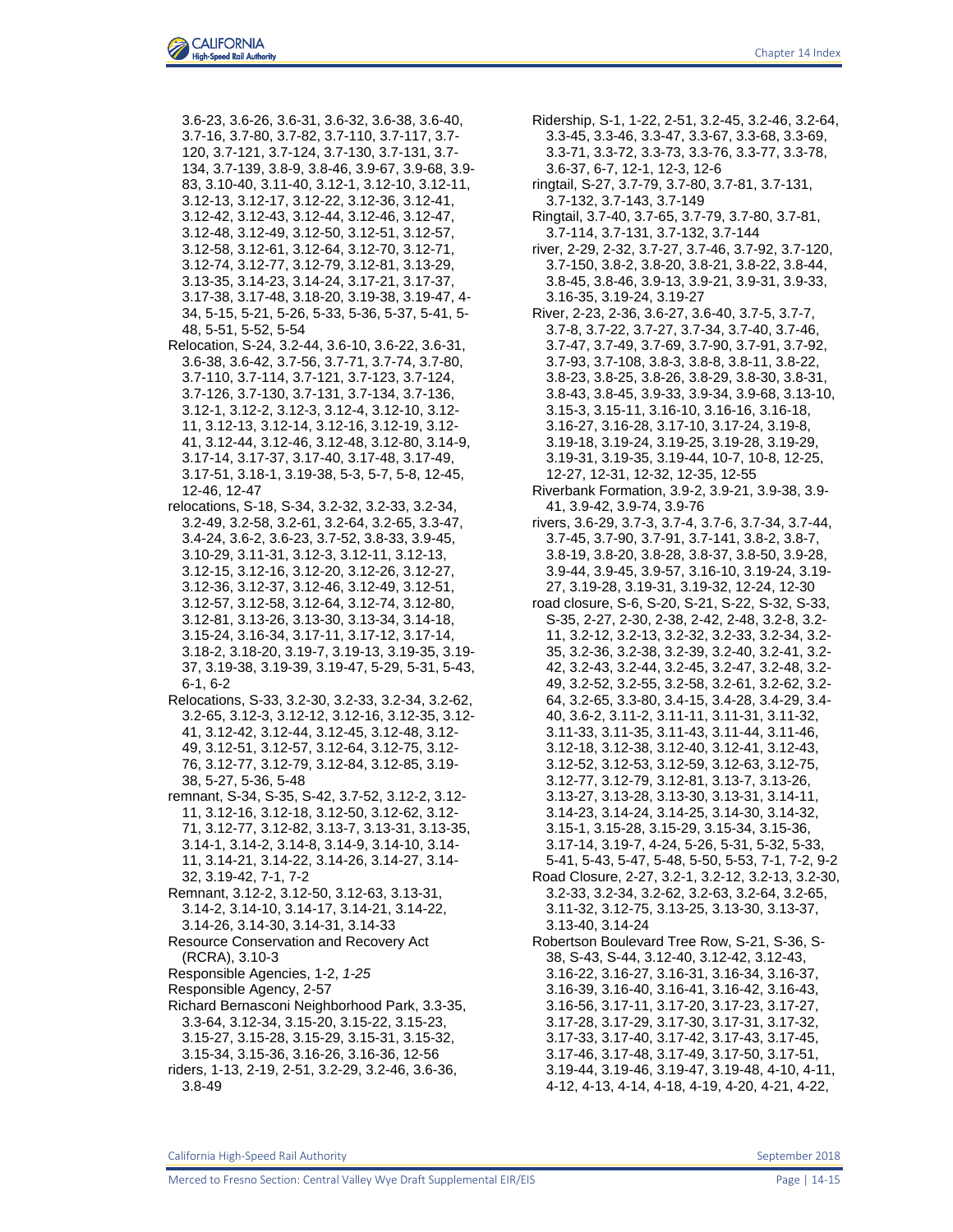4-24, 4-27, 4-28, 4-29, 4-30, 4-31, 4-32, 4-34, 4-35, 4-36, 4-35, 4-36, 4-38, 4-39, 5-31, 7-2 Runoff, 3.8-32, 3.8-33, 3.8-35, 3.8-44, 3.8-52, 3.8-55, 12-32 Safe Drinking Water Act, 3.10-3 safety, S-1, S-9, S-11, S-19, S-22, S-31, S-45, S-46, 1-17, 1-18, 2-20, 2-41, 2-42, 2-53, 2-54, 3.2-2, 3.2-3, *3.2-5*, 3.2-17, 3.2-31, 3.2-33, 3.2- 36, 3.2-37, 3.2-38, 3.2-41, 3.2-45, 3.2-46, 3.2- 47, 3.2-48, 3.2-52, 3.2-63, 3.2-65, 3.3-6, 3.4-4, 3.4-34, 3.4-37, 3.5-6, 3.5-7, 3.5-9, 3.5-13, 3.5- 20, 3.5-21, 3.5-22, 3.5-24, 3.6-3, 3.6-4, 3.6-6, 3.6-8, 3.7-117, 3.8-5, 3.8-13, 3.8-20, 3.8-31, 3.8-44, 3.8-45, 3.8-47, 3.8-50, 3.8-53, 3.8-54, 3.9-2, 3.9-4, 3.9-6, 3.9-28, 3.9-33, 3.9-46, 3.9- 67, 3.9-68, 3.9-70, 3.9-83, 3.10-1, 3.10-2, 3.10- 5, 3.10-6, 3.10-8, 3.10-10, 3.10-13, 3.10-17, 3.10-23, 3.10-29, 3.10-31, 3.10-33, 3.10-38, 3.10-39, 3.10-40, 3.10-41, 3.10-43, 3.10-46, 3.11-1, 3.11-2, 3.11-3, 3.11-4, 3.11-5, 3.11-6, 3.11-7, 3.11-8, 3.11-9, 3.11-10, 3.11-12, 3.11- 13, 3.11-14, 3.11-15, 3.11-16, 3.11-18, 3.11- 19, 3.11-20, 3.11-21, 3.11-22, 3.11-23, 3.11- 27, 3.11-28, 3.11-29, 3.11-30, 3.11-31, 3.11- 32, 3.11-33, 3.11-34, 3.11-35, 3.11-36, 3.11- 37, 3.11-38, 3.11-39, 3.11-40, 3.11-41, 3.11- 42, 3.11-43, 3.11-44, 3.11-45, 3.11-46, 3.11- 47, 3.12-2, 3.12-7, 3.12-10, 3.12-11, 3.12-12, 3.12-17, 3.12-20, 3.12-32, 3.12-33, 3.12-34, 3.12-36, 3.12-44, 3.12-52, 3.12-53, 3.12-54, 3.12-55, 3.12-65, 3.12-66, 3.12-67, 3.12-71, 3.12-74, 3.12-76, 3.12-80, 3.12-82, 3.12-86, 3.13-4, 3.13-5, 3.13-31, 3.13-38, 3.14-26, 3.15- 1, 3.15-4, 3.15-9, 3.15-33, 3.16-3, 3.16-5, 3.16- 50, 3.18-5, 3.19-7, 3.19-8, 3.19-14, 3.19-32, 3.19-34, 3.19-35, 3.19-36, 3.19-37, 4-2, 5-16, 5-29, 5-32, 5-34, 5-39, 5-52, 5-53, 5-54, 6-1, 6- 2, 6-6, 7-3, 12-43 Safety and Security Management Plan, 3.8-18, 3.9-12, 3.11-1, 3.11-12, 3.11-13, 3.11-41, 3.19- 35, 12-42 Sallaberry Ranch Airstrip, 3.11-24, 3.11-25 San Joaquin Coachwhip, 3.7-74, 3.7-126 San Joaquin Kit Fox, 3.7-23, 3.7-78, 3.7-80, 3.7- 81, 3.7-114, 3.7-132, 3.7-138, 3.7-144, 12-25, 12-28 San Joaquin River, S-25, S-36, 2-23, 2-29, 2-32, 2-36, 3.3-17, 3.7-5, 3.7-9, 3.7-10, 3.7-22, 3.7- 27, 3.7-34, 3.7-35, 3.7-40, 3.7-46, 3.7-58, 3.7- 69, 3.7-91, 3.7-92, 3.7-93, 3.7-108, 3.7-120, 3.7-135, 3.7-141, 3.7-145, 3.7-149, 3.7-150, 3.7-151, 3.8-3, 3.8-8, 3.8-12, 3.8-14, 3.8-15, 3.8-20, 3.8-22, 3.8-23, 3.8-25, 3.8-26, 3.8-28, 3.8-29, 3.8-30, 3.8-31, 3.8-45, 3.8-49, 3.9-21,

3.9-28, 3.9-33, 3.13-10, 3.16-10, 3.16-11, 3.16- 14, 3.16-16, 3.16-18, 3.16-19, 3.16-25, 3.16- 27, 3.16-28, 3.16-29, 3.16-31, 3.16-33, 3.16- 34, 3.16-35, 3.16-36, 3.16-54, 3.16-56, 3.16- 58, 3.17-23, 3.17-24, 3.19-18, 3.19-24, 3.19- 25, 3.19-26, 3.19-27, 3.19-28, 3.19-44, 4-10, 4- 11, 4-23, 9-12, 10-7, 12-24, 12-25, 12-26, 12- 27, 12-31, 12-32, 12-38

San Joaquin River Exchange Contractors Water Authority (SJRECWA), 12-32 San Joaquin River Restoration Program (SJRRP), 3.7-5, 3.8-3, 12-27, 12-32 Sandy Mush, 2-23, 2-29, 2-30, 2-32, 2-38, 2-45, 3.2-22, 3.2-23, 3.2-24, 3.2-27, 3.2-28, 3.2-29, 3.2-47, 3.2-51, 3.2-54, 3.2-57, 3.2-60, 3.3-35, 3.3-64, 3.4-2, 3.4-21, 3.4-24, 3.4-35, 3.4-36, 3.4-42, 3.5-14, 3.5-18, 3.5-20, 3.5-21, 3.5-23, 3.5-24, 3.5-29, 3.6-27, 3.6-32, 3.6-33, 3.7-18, 3.7-22, 3.7-46, 3.7-49, 3.7-93, 3.8-14, 3.8-28, 3.8-31, 3.8-35, 3.8-42, 3.8-48, 3.8-54, 3.9-3, 3.9-21, 3.9-34, 3.9-49, 3.9-53, 3.9-61, 3.9-68, 3.9-76, 3.10-2, 3.10-18, 3.10-19, 3.10-20, 3.10- 21, 3.10-25, 3.10-26, 3.10-40, 3.10-41, 3.10- 43, 3.11-10, 3.11-16, 3.11-20, 3.11-23, 3.11- 24, 3.11-25, 3.11-26, 3.11-27, 3.11-28, 3.11- 36, 3.11-39, 3.12-33, 3.12-34, 3.12-41, 3.12- 52, 3.12-66, 3.12-82, 3.13-10, 3.13-13, 3.13- 14, 3.13-15, 3.13-16, 3.13-20, 3.13-28, 3.13- 29, 3.13-35, 3.14-21, 3.14-26, 3.14-32, 3.15- 11, 3.15-16, 3.15-17, 3.15-20, 3.15-26, 3.15- 27, 3.15-29, 3.15-31, 3.15-32, 3.15-36, 3.16- 14, 3.16-26, 3.16-27, 3.16-34, 3.16-36, 3.16- 39, 3.16-48, 3.17-39, 3.17-40, 3.17-42, 3.19-5, 3.19-23, 3.19-25, 4-10, 5-2, 12-24 scenic corridor, 3.16-10, 3.19-44, 5-31 Schmidt Creek, 3.8-23, 3.8-28, 3.8-29, 3.8-30 Schmidt Creek Tributary, 3.8-23, 3.8-28, 3.8-29, 3.8-30 school, S-6, S-17, S-31, S-34, S-41, 2-15, 3.2-27, 3.2-29, 3.2-33, 3.2-38, 3.2-42, 3.2-45, 3.2-46, 3.2-47, 3.2-49, 3.2-64, 3.3-7, 3.3-17, 3.3-24, 3.3-35, 3.3-68, 3.4-3, 3.4-6, 3.4-13, 3.4-16, 3.4- 17, 3.4-20, 3.4-21, 3.4-25, 3.4-31, 3.4-40, 3.4- 41, 3.5-9, 3.5-11, 3.5-14, 3.5-18, 3.5-23, 3.5- 27, 3.5-29, 3.8-10, 3.10-4, 3.10-5, 3.10-6, 3.10- 7, 3.10-8, 3.10-9, 3.10-12, 3.10-13, 3.10-18, 3.10-29, 3.10-38, 3.10-39, 3.10-43, 3.10-44, 3.10-45, 3.10-46, 3.10-47, 3.11-3, 3.11-8, 3.11- 13, 3.11-25, 3.11-26, 3.11-31, 3.11-37, 3.11- 41, 3.11-42, 3.11-45, 3.11-46, 3.11-47, 3.12-2, 3.12-3, 3.12-4, 3.12-6, 3.12-12, 3.12-17, 3.12- 18, 3.12-19, 3.12-20, 3.12-28, 3.12-29, 3.12- 32, 3.12-33, 3.12-34, 3.12-36, 3.12-51, 3.12- 52, 3.12-53, 3.12-54, 3.12-55, 3.12-57, 3.12- 58, 3.12-59, 3.12-65, 3.12-66, 3.12-67, 3.12- 68, 3.12-76, 3.12-77, 3.12-78, 3.12-80, 3.12- 81, 3.12-82, 3.12-84, 3.13-9, 3.13-20, 3.13-35, 3.13-36, 3.15-1, 3.15-2, 3.15-6, 3.15-9, 3.15- 10, 3.15-11, 3.15-16, 3.15-17, 3.15-20, 3.15- 24, 3.15-26, 3.15-27, 3.15-28, 3.15-29, 3.15- 30, 3.15-31, 3.15-32, 3.15-36, 3.16-23, 3.18- 20, 3.18-21, 3.18-24, 3.19-4, 3.19-7, 3.19-15, 3.19-18, 3.19-21, 3.19-27, 3.19-33, 3.19-40, 3.19-47, 4-5, 4-7, 4-14, 4-24, 4-25, 4-26, 5-15, 5-22, 5-26, 5-28, 5-37, 5-39, 5-41, 5-45, 5-50, 5-53, 5-54, 9-1, 9-2, 10-8, 12-47, 12-54, 12-55, 12-63

School, S-22, S-31, S-34, 3.2-27, 3.2-30, 3.2-46, 3.2-47, 3.2-64, 3.2-67, 3.3-4, 3.4-20, 3.4-22, 3.4-27, 3.5-21, 3.5-23, 3.10-9, 3.10-12, 3.10-

September 2018 California High-Speed Rail Authority

Page | 14-16 **Merced to Fresno Section: Central Valley Wye Draft Supplemental EIR/EIS**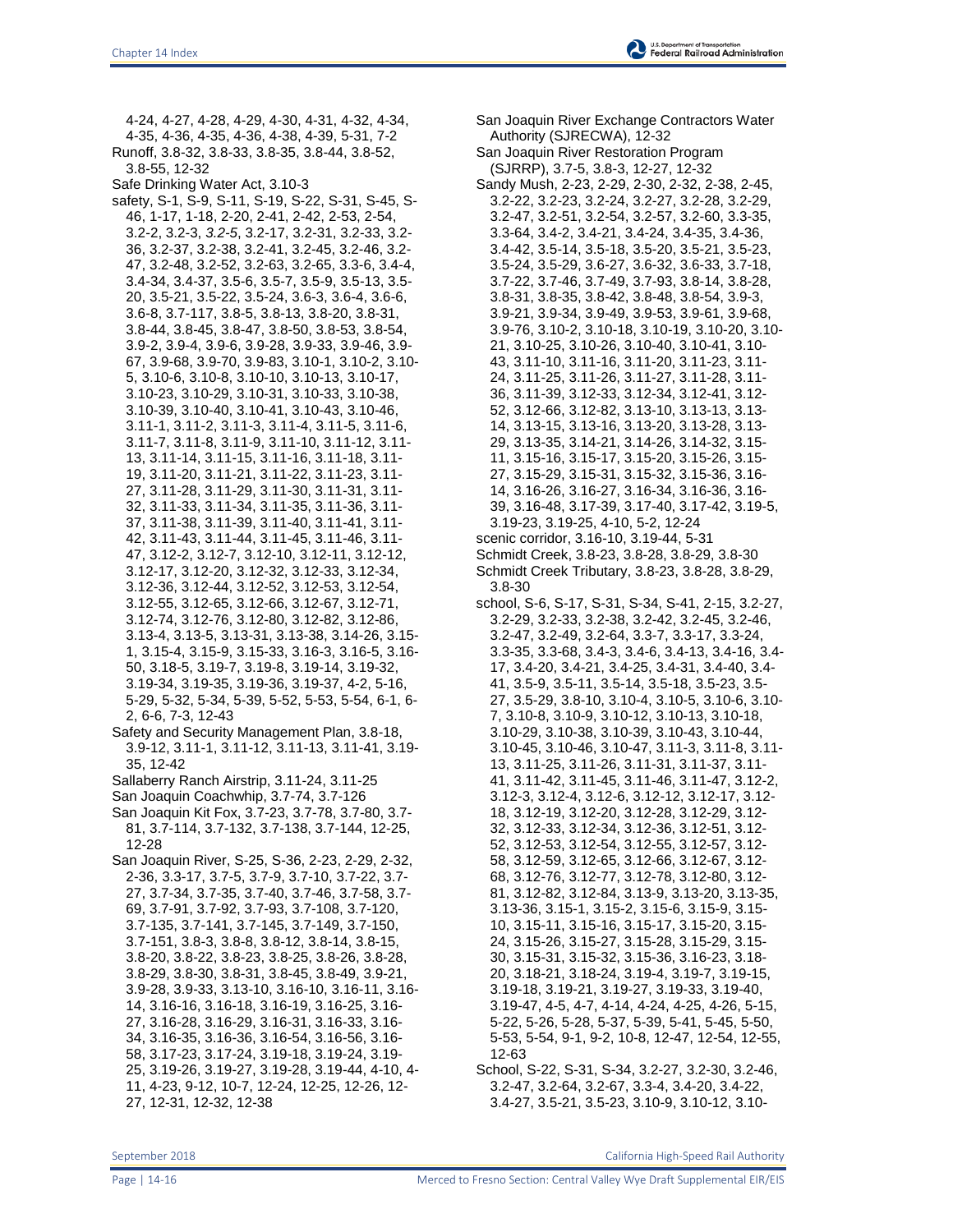- 18, 3.10-28, 3.10-38, 3.10-43, 3.10-45, 3.10- 46, 3.10-48, 3.11-13, 3.11-25, 3.11-29, 3.11- 41, 3.11-45, 3.11-49, 3.12-2, 3.12-3, 3.12-4, 3.12-12, 3.12-17, 3.12-28, 3.12-34, 3.12-35, 3.12-41, 3.12-44, 3.12-53, 3.12-54, 3.12-57, 3.12-58, 3.12-59, 3.12-66, 3.12-77, 3.12-80, 3.12-81, 3.12-85, 3.13-35, 3.15-9, 3.15-11, 3.15-16, 3.15-17, 3.15-20, 3.15-23, 3.15-24, 3.15-26, 3.15-27, 3.15-28, 3.15-29, 3.15-30, 3.15-31, 3.15-32, 3.15-34, 3.15-35, 3.15-36, 3.15-38, 3.15-39, 3.16-26, 4-6, 4-7, 4-12, 4-14, 4-25, 5-26, 5-28, 5-34, 5-40, 5-41, 5-52, 5-54, 9-5, 9-7, 9-8, 9-10, 9-11, 9-12, 10-8, 12-24, 12- 39, 12-41, 12-47, 12-55, 12-56
- schools, S-17, S-31, S-34, S-41, 2-15, 3.2-27, 3.2-29, 3.2-33, 3.2-38, 3.2-42, 3.2-47, 3.2-64, 3.3-17, 3.3-24, 3.4-6, 3.4-13, 3.4-16, 3.4-17, 3.4-20, 3.4-25, 3.4-31, 3.4-40, 3.5-9, 3.5-11, 3.5-14, 3.5-18, 3.5-23, 3.5-29, 3.8-10, 3.10-5, 3.10-6, 3.10-8, 3.10-9, 3.10-18, 3.10-29, 3.10- 38, 3.10-39, 3.10-43, 3.10-44, 3.10-45, 3.10- 47, 3.11-25, 3.11-26, 3.11-31, 3.11-37, 3.11- 41, 3.11-42, 3.11-45, 3.11-46, 3.11-47, 3.12-2, 3.12-4, 3.12-20, 3.12-28, 3.12-32, 3.12-34, 3.12-52, 3.12-53, 3.12-54, 3.12-55, 3.12-57, 3.12-65, 3.12-66, 3.12-67, 3.12-68, 3.12-78, 3.12-80, 3.12-82, 3.13-9, 3.13-20, 3.13-35, 3.13-36, 3.15-1, 3.15-16, 3.18-24, 3.19-4, 3.19- 7, 3.19-15, 3.19-18, 3.19-21, 3.19-27, 3.19-33, 3.19-40, 3.19-47, 4-5, 5-15, 5-39, 5-50, 5-53, 10-8, 12-47
- Schools, S-31, 3.10-9, 3.10-28, 3.10-38, 3.10-43, 3.10-45, 3.10-46, 3.10-48, 3.11-13, 3.11-25, 3.11-29, 3.11-41, 3.11-45, 3.11-49, 3.12-2, 3.12-54, 3.12-66, 3.15-9, 5-40, 10-8
- Section 106, S-44, S-47, 2-56, 3.16-17, 3.17-1, 3.17-2, 3.17-3, 3.17-4, 3.17-7, 3.17-8, 3.17-9, 3.17-10, 3.17-11, 3.17-14, 3.17-15, 3.17-16, 3.17-17, 3.17-18, 3.17-19, 3.17-20, 3.17-21, 3.17-22, 3.17-23, 3.17-39, 3.17-40, 3.17-42, 3.17-43, 3.17-45, 3.17-46, 3.17-48, 3.19-2, 3.19-45, 4-5, 4-6, 4-7, 4-8, 4-13, 4-23, 4-26, 4- 27, 4-31, 4-33, 9-5, 10-8, 12-58, 12-59, 12-64, 12-65
- Section 4(f), S-4, S-19, S-44, S-47, 1-3, 2-56, 3.4-16, 3.13-2, 3.15-1, 3.15-2, 3.15-6, 3.15-9, 3.15-17, 3.15-20, 3.16-3, 3.16-5, 3.16-16, 3.16- 17, 3.16-26, 3.16-36, 3.17-3, 3.17-4, 3.17-6, 4- 1, 4-2, 4-3, 4-4, 4-5, 4-6, 4-7, 4-8, 4-12, 4-13, 4-14, 4-15, 4-16, 4-17, 4-18, 4-19, 4-20, 4-21, 4-22, 4-23, 4-24, 4-25, 4-26, 4-27, 4-28, 4-29, 4-30, 4-31, 4-33, 4-34, 4-35, 4-36, 4-37, 4-39, 12-6, 12-12, 12-16, 12-64, 12-65
- Section 6(f), S-4, S-19, S-44, 1-3, 3.13-2, 3.15-1, 3.15-2, 3.15-6, 3.15-9, 3.16-16, 3.17-3, 4-1, 4- 2, 4-4, 4-39, 4-40
- security, S-11, S-17, S-38, S-41, S-45, 2-34, 2- 41, 2-42, *3.2-5*, 3.4-34, 3.6-23, 3.6-34, 3.6-41, 3.7-69, 3.7-77, 3.7-94, 3.7-116, 3.7-117, 3.7- 127, 3.7-133, 3.8-50, 3.8-53, 3.9-68, 3.10-31, 3.11-1, 3.11-2, 3.11-3, 3.11-6, 3.11-7, 3.11-8, 3.11-9, 3.11-10, 3.11-12, 3.11-13, 3.11-14,
- 3.11-15, 3.11-16, 3.11-18, 3.11-19, 3.11-20, 3.11-21, 3.11-22, 3.11-23, 3.11-27, 3.11-28, 3.11-29, 3.11-30, 3.11-31, 3.11-32, 3.11-33, 3.11-34, 3.11-37, 3.11-38, 3.11-39, 3.11-40, 3.11-41, 3.11-42, 3.11-43, 3.11-44, 3.11-45, 3.11-46, 3.11-47, 3.12-7, 3.12-33, 3.12-54, 3.12-67, 3.12-86, 3.13-5, 3.15-1, 3.16-26, 3.16- 36, 3.16-50, 3.19-34, 3.19-35, 3.19-36, 5-29, 6- 1
- Security Directives for Passenger Rail, 3.11-3, 3.11-10
- Senate Bill (SB), 1-20, 3.3-7, 3.13-2, 3.14-4, 3.18-3
- sensitive receptor, S-20, S-21, S-23, S-38, S-39, 3.3-15, 3.3-16, 3.3-17, 3.3-24, 3.3-32, 3.3-35, 3.3-47, 3.3-62, 3.3-63, 3.3-64, 3.3-65, 3.3-81, 3.3-83, 3.3-88, 3.4-2, 3.4-3, 3.4-9, 3.4-10, 3.4- 11, 3.4-12, 3.4-13, 3.4-14, 3.4-15, 3.4-16, 3.4- 18, 3.4-19, 3.4-20, 3.4-23, 3.4-24, 3.4-25, 3.4- 26, 3.4-27, 3.4-28, 3.4-29, 3.4-30, 3.4-31, 3.4- 32, 3.4-34, 3.4-36, 3.4-38, 3.4-39, 3.4-40, 3.4- 41, 3.4-43, 3.4-44, 3.5-1, 3.5-10, 3.5-11, 3.5- 12, 3.5-18, 3.5-19, 3.5-21, 3.5-28, 3.7-115, 3.10-7, 3.10-12, 3.10-31, 3.10-38, 3.10-39, 3.10-40, 3.10-47, 3.12-2, 3.12-20, 3.12-39, 3.12-52, 3.12-55, 3.12-66, 3.12-76, 3.12-80, 3.12-82, 3.13-35, 3.15-28, 3.16-35, 3.16-50, 3.19-10, 3.19-12, 3.19-13, 3.19-14, 5-2, 5-29, 5-30, 5-32, 5-38, 5-42, 5-43, 5-47, 5-51, 7-1, 7-  $\mathfrak{p}$
- severance, S-47, 3.12-16, 3.12-18, 3.12-40, 3.13- 35, 3.14-1, 3.14-8, 3.14-10, 3.14-11, 3.14-18, 3.14-21, 3.14-22, 3.14-23, 3.14-26, 3.14-27, 3.14-32, 3.19-41, 3.19-42, 5-26
- Severance, 3.12-35, 3.12-37, 3.12-65, 3.12-74, 3.12-78, 3.12-79, 3.12-82, 3.12-83, 3.12-85, 3.14-22
- Silvery Legless Lizard, 3.7-74, 3.7-126
- sound barrier, 3.4-25, 3.4-30, 3.4-32, 3.4-36, 3.4- 37, 3.4-38, 3.4-39, 3.4-44, 3.4-45, 5-30, 5-43 Sound Barrier, 3.4-37
- spadefoot, S-26, 3.7-39, 3.7-44, 3.7-59, 3.7-70, 3.7-71, 3.7-113, 3.7-119, 3.7-122, 3.7-123, 3.7- 136, 3.7-141, 3.7-149
- SR 152 (North) to Road 11 Wye, S-10, S-11, S-12, S-16, S-20, S-21, S-22, S-38, S-44, S-45, S-46, S-47, 2-9, 2-11, 2-36, 2-37, 2-38, 2-39, 2-40, 2-41, 2-42, 2-43, 2-47, 2-48, 2-50, 3.2- 23, 3.2-27, 3.2-33, 3.2-36, 3.2-38, 3.2-39, 3.2- 40, 3.2-41, 3.2-43, 3.2-44, 3.2-46, 3.2-47, 3.2- 48, 3.2-49, 3.2-58, 3.2-60, 3.2-62, 3.2-64, 3.2- 65, 3.3-35, 3.3-57, 3.3-62, 3.3-63, 3.3-64, 3.3- 85, 3.3-88, 3.4-22, 3.4-26, 3.4-29, 3.4-31, 3.4- 34, 3.4-35, 3.4-36, 3.4-38, 3.4-39, 3.4-40, 3.4- 41, 3.4-43, 3.4-44, 3.5-21, 3.5-23, 3.5-24, 3.5- 25, 3.6-24, 3.6-27, 3.6-28, 3.6-29, 3.6-30, 3.6- 31, 3.6-34, 3.6-35, 3.6-38, 3.7-26, 3.7-31, 3.7- 43, 3.7-45, 3.7-49, 3.7-53, 3.7-54, 3.7-58, 3.7- 67, 3.7-69, 3.7-70, 3.7-73, 3.7-76, 3.7-78, 3.7- 79, 3.7-82, 3.7-83, 3.7-84, 3.7-86, 3.7-87, 3.7- 88, 3.7-90, 3.7-91, 3.7-94, 3.7-109, 3.7-140, 3.7-145, 3.7-148, 3.7-149, 3.7-150, 3.7-154,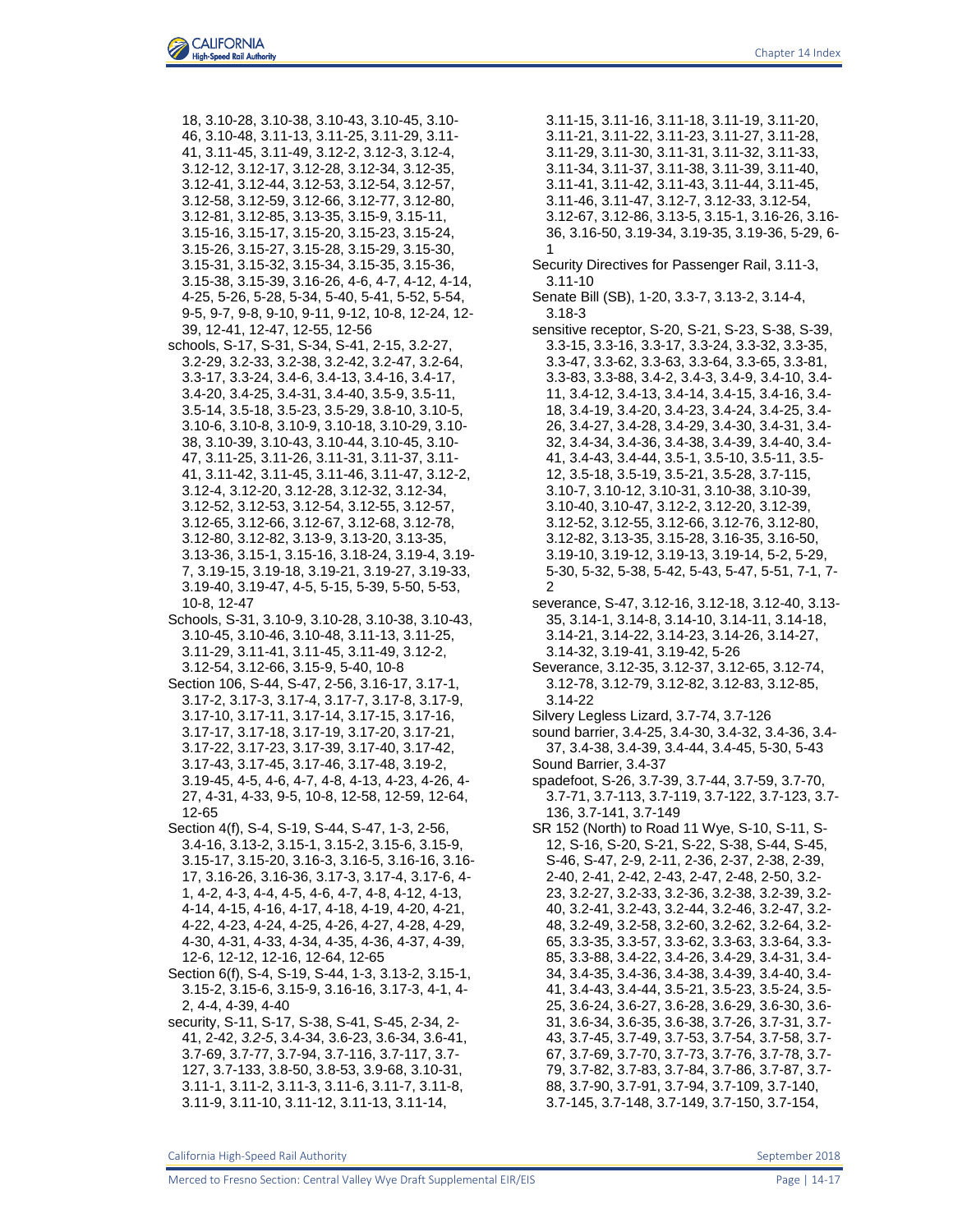3.7-155, 3.8-30, 3.8-34, 3.8-36, 3.8-37, 3.8-38, 3.8-40, 3.8-43, 3.8-44, 3.8-52, 3.8-53, 3.9-35, 3.9-40, 3.9-41, 3.9-45, 3.9-47, 3.9-49, 3.9-52, 3.9-53, 3.9-54, 3.9-55, 3.9-57, 3.9-58, 3.9-59, 3.9-60, 3.9-64, 3.9-66, 3.9-67, 3.9-68, 3.9-69, 3.9-70, 3.9-71, 3.9-73, 3.9-74, 3.9-75, 3.9-76, 3.9-78, 3.9-80, 3.9-81, 3.9-83, 3.9-84, 3.10-19, 3.10-20, 3.10-21, 3.10-23, 3.10-25, 3.10-26, 3.10-32, 3.10-33, 3.10-34, 3.10-36, 3.10-38, 3.10-39, 3.10-40, 3.10-45, 3.10-46, 3.10-47, 3.11-22, 3.11-23, 3.11-24, 3.11-25, 3.11-26, 3.11-27, 3.11-28, 3.11-29, 3.11-31, 3.11-32, 3.11-35, 3.11-36, 3.11-37, 3.11-38, 3.11-39, 3.11-40, 3.11-42, 3.11-43, 3.11-47, 3.11-48, 3.12-32, 3.12-34, 3.12-38, 3.12-39, 3.12-40, 3.12-43, 3.12-44, 3.12-45, 3.12-47, 3.12-49, 3.12-50, 3.12-51, 3.12-52, 3.12-53, 3.12-56, 3.12-58, 3.12-59, 3.12-60, 3.12-61, 3.12-62, 3.12-63, 3.12-64, 3.12-65, 3.12-69, 3.12-70, 3.12-74, 3.12-79, 3.12-80, 3.12-81, 3.12-82, 3.12-83, 3.12-84, 3.12-85, 3.13-18, 3.13-24, 3.13-27, 3.13-28, 3.13-29, 3.13-30, 3.13-32, 3.13-33, 3.13-34, 3.13-37, 3.13-38, 3.13-39, 3.13-40, 3.14-15, 3.14-17, 3.14-19, 3.14-20, 3.14-21, 3.14-22, 3.14-23, 3.14-24, 3.14-25, 3.14-29, 3.14-30, 3.14-31, 3.14-32, 3.15-16, 3.15-17, 3.15-20, 3.15-24, 3.15-25, 3.15-26, 3.15-27, 3.15-28, 3.15-29, 3.15-30, 3.15-31, 3.15-32, 3.15-34, 3.15-37, 3.15-38, 3.15-39, 3.16-11, 3.16-14, 3.16-31, 3.16-32, 3.16-34, 3.16-35, 3.16-36, 3.16-37, 3.16-42, 3.16-43, 3.16-44, 3.16-45, 3.16-47, 3.16-49, 3.16-54, 3.16-56, 3.16-57, 3.16-58, 3.17-41, 3.17-43, 3.17-49, 3.17-50, 3.18-20, 3.18-21, 3.18-22, 3.18-23, 3.18-24, 3.18-29, 3.18-30, 3.19-9, 3.19-10, 3.19-13, 3.19-20, 3.19-22, 3.19-23, 3.19-24, 3.19-26, 3.19-34, 3.19-38, 3.19-48, 4- 9, 4-11, 4-12, 4-25, 4-27, 4-29, 4-32, 4-34, 4- 35, 4-37, 4-38, 4-39, 5-30, 5-31, 5-32, 5-33, 5- 36, 5-37, 5-38, 5-39, 5-41, 5-42, 5-43, 5-46, 5- 47, 5-52, 5-53, 5-54, 7-1, 7-2, 9-4 SR 152 (North) to Road 13 Wye, S-11, S-12, S-13, S-20, S-22, S-36, S-38, S-45, S-46, 2-9, 2- 11, 2-22, 2-23, 2-24, 2-25, 2-26, 2-27, 2-34, 2- 40, 2-42, 2-43, 2-44, 2-47, 2-48, 2-50, 3.2-20, 3.2-27, 3.2-33, 3.2-34, 3.2-36, 3.2-38, 3.2-39, 3.2-40, 3.2-41, 3.2-43, 3.2-44, 3.2-46, 3.2-47, 3.2-48, 3.2-49, 3.2-50, 3.2-51, 3.2-52, 3.2-62, 3.2-64, 3.2-65, 3.3-35, 3.3-51, 3.3-62, 3.3-63, 3.3-85, 3.3-88, 3.4-20, 3.4-21, 3.4-22, 3.4-26, 3.4-31, 3.4-35, 3.4-38, 3.4-40, 3.4-41, 3.4-44, 3.5-23, 3.6-24, 3.6-27, 3.6-28, 3.6-29, 3.6-30, 3.6-31, 3.6-35, 3.6-38, 3.6-41, 3.7-26, 3.7-31, 3.7-43, 3.7-45, 3.7-49, 3.7-54, 3.7-58, 3.7-67, 3.7-69, 3.7-70, 3.7-73, 3.7-76, 3.7-78, 3.7-79, 3.7-82, 3.7-83, 3.7-84, 3.7-86, 3.7-87, 3.7-88, 3.7-90, 3.7-94, 3.7-140, 3.7-145, 3.7-149, 3.7- 150, 3.7-154, 3.7-155, 3.8-30, 3.8-34, 3.8-36, 3.8-37, 3.8-38, 3.8-40, 3.8-43, 3.8-44, 3.8-45, 3.8-52, 3.9-35, 3.9-41, 3.9-45, 3.9-47, 3.9-49, 3.9-52, 3.9-53, 3.9-54, 3.9-55, 3.9-57, 3.9-58, 3.9-59, 3.9-60, 3.9-64, 3.9-66, 3.9-67, 3.9-68,

3.9-69, 3.9-70, 3.9-71, 3.9-73, 3.9-74, 3.9-75, 3.9-76, 3.9-78, 3.9-80, 3.9-81, 3.9-82, 3.9-83, 3.9-84, 3.10-19, 3.10-20, 3.10-21, 3.10-23, 3.10-24, 3.10-25, 3.10-26, 3.10-32, 3.10-33, 3.10-34, 3.10-35, 3.10-36, 3.10-38, 3.10-39, 3.10-40, 3.10-45, 3.10-46, 3.10-47, 3.11-22, 3.11-23, 3.11-24, 3.11-25, 3.11-26, 3.11-27, 3.11-28, 3.11-29, 3.11-31, 3.11-32, 3.11-33, 3.11-35, 3.11-36, 3.11-37, 3.11-38, 3.11-39, 3.11-40, 3.11-42, 3.11-43, 3.11-46, 3.11-47, 3.11-48, 3.12-32, 3.12-33, 3.12-34, 3.12-38, 3.12-39, 3.12-40, 3.12-41, 3.12-43, 3.12-44, 3.12-45, 3.12-46, 3.12-48, 3.12-49, 3.12-50, 3.12-51, 3.12-52, 3.12-53, 3.12-57, 3.12-59, 3.12-60, 3.12-61, 3.12-62, 3.12-63, 3.12-64, 3.12-65, 3.12-69, 3.12-70, 3.12-74, 3.12-79, 3.12-80, 3.12-81, 3.12-82, 3.12-83, 3.12-84, 3.12-85, 3.13-18, 3.13-19, 3.13-21, 3.13-27, 3.13-29, 3.13-30, 3.13-32, 3.13-33, 3.13-34, 3.13-37, 3.13-38, 3.13-39, 3.13-40, 3.14-15, 3.14-17, 3.14-19, 3.14-20, 3.14-21, 3.14-22, 3.14-23, 3.14-24, 3.14-25, 3.14-29, 3.14-30, 3.15-10, 3.15-16, 3.15-17, 3.15-20, 3.15-24, 3.15-25, 3.15-26, 3.15-27, 3.15-28, 3.15-29, 3.15-30, 3.15-31, 3.15-32, 3.15-34, 3.15-35, 3.15-37, 3.15-38, 3.15-39, 3.16-11, 3.16-14, 3.16-16, 3.16-25, 3.16-26, 3.16-27, 3.16-29, 3.16-31, 3.16-32, 3.16-35, 3.16-37, 3.16-38, 3.16-39, 3.16-41, 3.16-42, 3.16-43, 3.16-44, 3.16-45, 3.16-46, 3.16-47, 3.16-49, 3.16-50, 3.16-54, 3.16-56, 3.16-57, 3.16-58, 3.17-41, 3.17-42, 3.17-49, 3.17-50, 3.18-20, 3.18-21, 3.18-22, 3.18-23, 3.18-29, 3.19-17, 3.19-20, 3.19-23, 3.19-31, 3.19-34, 3.19-46, 3.19-48, 4- 9, 4-10, 4-12, 4-24, 4-25, 4-26, 4-27, 4-28, 4- 29, 4-35, 4-37, 4-38, 5-30, 5-31, 5-32, 5-33, 5- 36, 5-37, 5-38, 5-39, 5-41, 5-42, 5-43, 5-46, 5- 47, 5-52, 5-53, 5-54, 7-1, 7-2, 9-4 SR 152 (North) to Road 19 Wye, S-10, S-11, S-12, S-14, S-20, S-22, S-36, S-38, S-42, S-45, S-46, 2-9, 2-11, 2-27, 2-28, 2-29, 2-30, 2-31, 2- 32, 2-40, 2-42, 2-43, 2-44, 2-47, 2-48, 2-50, 3.2-22, 3.2-27, 3.2-28, 3.2-33, 3.2-35, 3.2-36, 3.2-38, 3.2-39, 3.2-40, 3.2-41, 3.2-43, 3.2-44, 3.2-46, 3.2-47, 3.2-48, 3.2-49, 3.2-52, 3.2-53, 3.2-54, 3.2-62, 3.2-64, 3.2-65, 3.3-23, 3.3-35, 3.3-53, 3.3-61, 3.3-62, 3.3-63, 3.3-64, 3.3-85, 3.3-88, 3.4-21, 3.4-26, 3.4-27, 3.4-29, 3.4-31, 3.4-35, 3.4-36, 3.4-38, 3.4-39, 3.4-40, 3.4-41, 3.4-43, 3.4-44, 3.5-14, 3.5-18, 3.5-21, 3.5-23, 3.5-24, 3.5-25, 3.5-29, 3.6-24, 3.6-27, 3.6-28, 3.6-29, 3.6-30, 3.6-31, 3.6-34, 3.6-35, 3.6-38, 3.6-40, 3.7-22, 3.7-26, 3.7-31, 3.7-43, 3.7-45, 3.7-46, 3.7-49, 3.7-53, 3.7-54, 3.7-58, 3.7-67, 3.7-69, 3.7-70, 3.7-73, 3.7-76, 3.7-78, 3.7-79, 3.7-82, 3.7-83, 3.7-84, 3.7-86, 3.7-87, 3.7-88, 3.7-90, 3.7-91, 3.7-93, 3.7-140, 3.7-145, 3.7- 148, 3.7-149, 3.7-150, 3.7-154, 3.7-155, 3.8- 28, 3.8-30, 3.8-34, 3.8-35, 3.8-36, 3.8-37, 3.8- 38, 3.8-40, 3.8-41, 3.8-42, 3.8-43, 3.8-44, 3.8- 48, 3.8-52, 3.8-53, 3.8-54, 3.9-34, 3.9-35, 3.9- 41, 3.9-45, 3.9-46, 3.9-47, 3.9-49, 3.9-52, 3.9-

September 2018 California High-Speed Rail Authority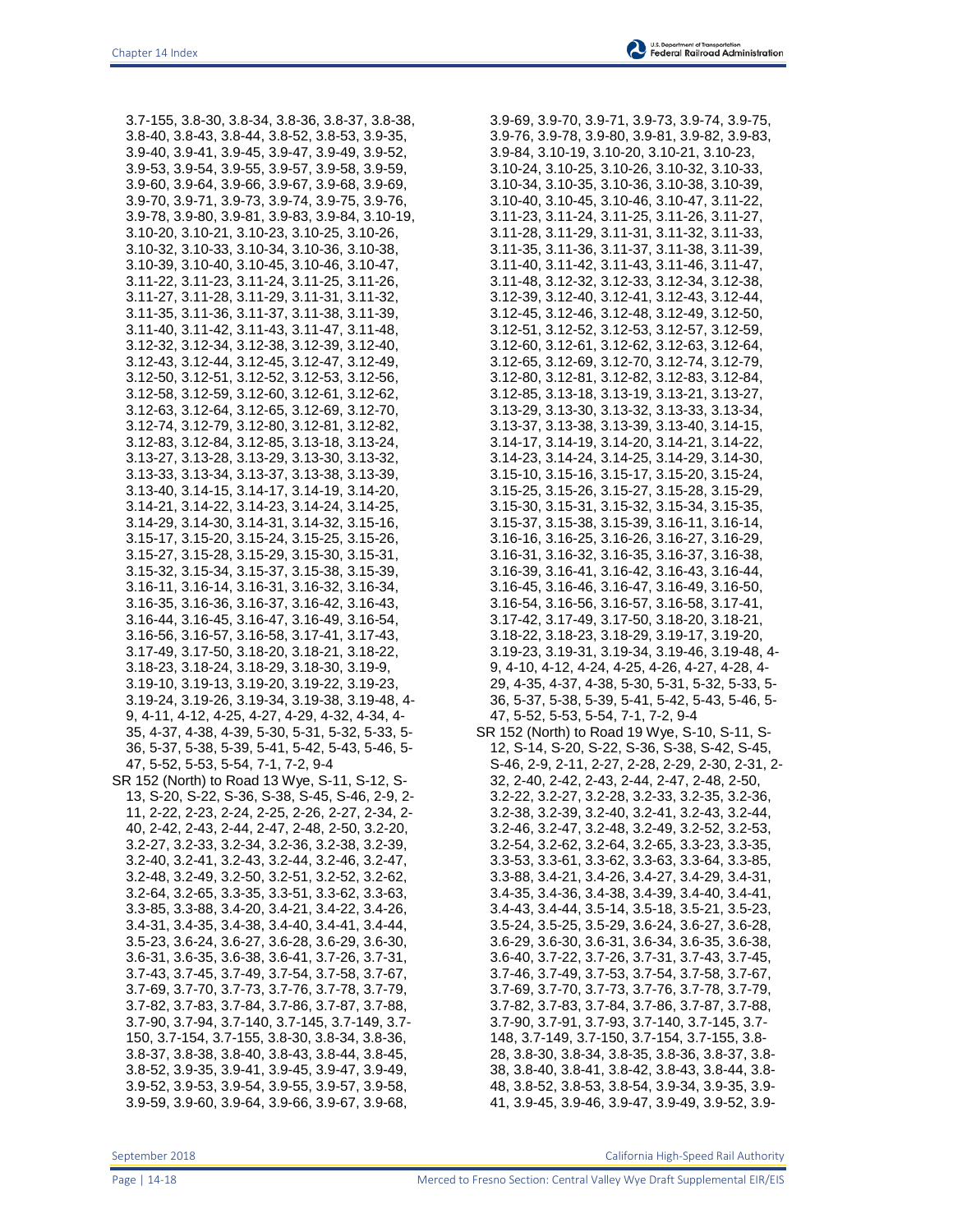53, 3.9-54, 3.9-55, 3.9-56, 3.9-57, 3.9-58, 3.9- 59, 3.9-60, 3.9-61, 3.9-63, 3.9-66, 3.9-67, 3.9- 68, 3.9-69, 3.9-70, 3.9-71, 3.9-76, 3.9-78, 3.9- 80, 3.9-81, 3.9-82, 3.9-83, 3.9-84, 3.10-2, 3.10- 18, 3.10-19, 3.10-20, 3.10-21, 3.10-22, 3.10- 23, 3.10-25, 3.10-26, 3.10-30, 3.10-32, 3.10- 33, 3.10-34, 3.10-36, 3.10-37, 3.10-38, 3.10- 39, 3.10-40, 3.10-41, 3.10-42, 3.10-45, 3.10- 46, 3.10-47, 3.11-22, 3.11-23, 3.11-24, 3.11- 25, 3.11-26, 3.11-27, 3.11-28, 3.11-31, 3.11- 32, 3.11-34, 3.11-35, 3.11-36, 3.11-37, 3.11- 38, 3.11-39, 3.11-40, 3.11-42, 3.11-43, 3.11- 46, 3.11-47, 3.11-48, 3.12-32, 3.12-33, 3.12- 34, 3.12-38, 3.12-39, 3.12-40, 3.12-41, 3.12- 42, 3.12-44, 3.12-45, 3.12-46, 3.12-47, 3.12- 48, 3.12-49, 3.12-50, 3.12-51, 3.12-52, 3.12- 53, 3.12-56, 3.12-57, 3.12-59, 3.12-60, 3.12- 61, 3.12-62, 3.12-63, 3.12-64, 3.12-65, 3.12- 66, 3.12-69, 3.12-70, 3.12-74, 3.12-79, 3.12- 80, 3.12-81, 3.12-82, 3.12-83, 3.12-84, 3.12- 85, 3.13-18, 3.13-22, 3.13-27, 3.13-28, 3.13- 29, 3.13-30, 3.13-31, 3.13-32, 3.13-33, 3.13- 34, 3.13-37, 3.13-38, 3.13-39, 3.13-40, 3.14- 15, 3.14-17, 3.14-19, 3.14-20, 3.14-21, 3.14- 22, 3.14-23, 3.14-24, 3.14-25, 3.14-26, 3.14- 29, 3.14-30, 3.14-31, 3.14-32, 3.15-16, 3.15- 17, 3.15-20, 3.15-24, 3.15-25, 3.15-26, 3.15- 27, 3.15-28, 3.15-29, 3.15-30, 3.15-31, 3.15- 32, 3.15-33, 3.15-34, 3.15-35, 3.15-36, 3.15- 37, 3.15-38, 3.15-39, 3.16-11, 3.16-14, 3.16- 25, 3.16-26, 3.16-27, 3.16-32, 3.16-35, 3.16- 36, 3.16-37, 3.16-39, 3.16-40, 3.16-43, 3.16- 44, 3.16-45, 3.16-47, 3.16-48, 3.16-49, 3.16- 54, 3.16-55, 3.16-56, 3.16-57, 3.16-58, 3.17- 40, 3.17-41, 3.17-42, 3.17-43, 3.17-49, 3.17- 50, 3.18-20, 3.18-21, 3.18-22, 3.18-23, 3.18- 24, 3.18-29, 3.18-30, 3.19-10, 3.19-13, 3.19- 16, 3.19-19, 3.19-20, 3.19-22, 3.19-23, 3.19- 24, 3.19-25, 3.19-29, 3.19-30, 3.19-34, 3.19- 38, 3.19-48, 4-9, 4-10, 4-11, 4-12, 4-25, 4-26, 4-28, 4-29, 4-35, 4-37, 4-38, 5-30, 5-31, 5-32, 5-33, 5-36, 5-37, 5-38, 5-39, 5-40, 5-41, 5-42, 5-43, 5-44, 5-46, 5-47, 5-52, 5-53, 5-54, 7-1, 7- 2, 9-4 stakeholder, S-9, S-47, 2-5, 2-9, 3.12-44, 4-30, 5- 24, 5-34, 9-1, 9-2, 9-4 State Historic Preservation Office (SHPO), S-44

- 
- State Implementation Plan (SIP), 12-11 State Lands Commission, 1-25, 3.17-47, 10-3
- State Water Resources Control Board (SWRCB), 3.8-3, 12-32, 12-40
- storm water, 3.8-10, 3.10-25
- stormwater, 2-34, 3.6-2, 3.6-5, 3.6-6, 3.6-8, 3.6-9, 3.6-13, 3.6-15, 3.6-16, 3.6-23, 3.6-33, 3.6-39, 3.6-41, 3.7-34, 3.7-86, 3.7-91, 3.7-114, 3.7- 116, 3.8-2, 3.8-4, 3.8-7, 3.8-9, 3.8-12, 3.8-13, 3.8-19, 3.8-21, 3.8-22, 3.8-33, 3.8-34, 3.8-35, 3.8-36, 3.8-37, 3.8-38, 3.8-39, 3.8-40, 3.8-41, 3.8-42, 3.8-43, 3.8-44, 3.8-46, 3.8-47, 3.8-48, 3.8-50, 3.8-51, 3.8-53, 3.9-46, 3.9-57, 3.10-32, 3.10-42, 3.11-2, 3.11-22, 3.12-71, 3.12-72,

3.19-6, 3.19-15, 3.19-16, 3.19-24, 3.19-27, 3.19-28, 3.19-30, 5-34, 12-32 Stormwater, S-29, 2-57, 3.6-10, 3.6-14, 3.6-22, 3.6-33, 3.6-39, 3.6-41, 3.6-42, 3.7-16, 3.8-2, 3.8-3, 3.8-4, 3.8-18, 3.8-32, 3.8-33, 3.8-35, 3.8- 42, 3.8-44, 3.8-52, 3.8-55, 3.9-12, 3.19-16, 3.19-30, 5-7 Stormwater Management, 3.6-10, 3.8-4, 3.8-18, 3.19-16, 5-7 Strategic Fire Plan for California, 3.11-5 Surface Transportation Board (STB), S-5, 1-1 Sustainable Communities and Climate Protection Act of 2008, 3.6-4, 3.6-8, 3.13-2, 3.13-6, 3.14- 4, 3.14-6, 3.14-7, 3.18-4, 3.18-20 *sustainable communities strategy*, *1-20*, *1-24*, *1- 25*, 3.6-4, 3.13-2, 3.14-4, 3.18-4, 3.18-5 *Sustainable Communities Strategy*, *3.2-4*, 3.2-7, 3.12-7, 3.18-4, 12-8, 12-14, 12-54, 12-62, 12- 63 System Safety Program, 3.11-3 tadpole shrimp, 3.7-37, 3.7-45, 3.7-137 tax, S-6, S-19, S-34, S-35, 3.7-117, 3.12-3, 3.12- 12, 3.12-13, 3.12-17, 3.12-18, 3.12-19, 3.12- 20, 3.12-28, 3.12-31, 3.12-36, 3.12-56, 3.12- 58, 3.12-62, 3.12-63, 3.12-64, 3.12-67, 3.12- 70, 3.12-74, 3.12-77, 3.12-78, 3.12-81, 3.12- 82, 3.12-83, 3.14-2, 3.14-3, 3.14-26, 3.14-27, 3.18-2, 3.18-20, 3.18-25, 3.19-39, 9-1 Tax, 3.12-19, 3.12-31, 3.12-35, 3.12-58, 3.12-59, 3.12-63, 3.12-64, 3.12-69, 3.12-70, 3.12-77, 3.12-78, 3.12-85, 3.12-86, 12-46 taxes, 3.12-28, 3.12-31, 3.12-36, 3.12-58, 3.12- 81, 3.12-82 Temporary Road Closures and Detours, 3.2-33, 3.14-24 Terrorist, 3.11-29, 3.11-41, 3.11-45, 3.11-49 tiger salamander, S-25, 3.1-3, 3.7-38, 3.7-44, 3.7-59, 3.7-70, 3.7-71, 3.7-111, 3.7-113, 3.7- 119, 3.7-121, 3.7-122, 3.7-136, 3.7-137, 3.7- 141, 3.7-149, 4-30 Title VI, 3.12-10, 3.12-47, 3.12-56, 3.12-67, 5-2, 5-22, 5-36, 5-37, 5-44, 12-46 tourism, S-8, 1-7, 1-16, 3.12-8, 3.18-19, 4-8 toxic, 2-55, 3.3-2, 3.3-4, 3.3-6, 3.3-28, 3.10-3, 3.10-30, 3.10-47, 3.19-10 Toxic Substances Control Act, 3.10-3 Traffic Noise Analysis Protocol, 3.4-4, 3.4-9, 3.4- 10, 3.19-12, 12-16 transportation, S-1, S-6, S-7, S-8, S-9, S-10, S-12, S-17, S-35, S-39, S-45, S-47, S-48, 1-6, 1-7, 1-9, 1-10, 1-12, 1-13, 1-14, 1-16, 1-17, 1-18, 1- <sup>19</sup>, 1-20, 1-21, *1-24*, *1-25*, 2-2, 2-11, 2-13, 2-14, 2-15, 2-16, 2-21, 2-22, 2-27, 2-32, 2-36, 2-50, 2-55, 3.1-7, 3.2-1, 3.2-2, 3.2-3, 3.2-4, *3.2-5*, 3.2-6, 3.2-7, 3.2-11, 3.2-12, 3.2-13, 3.2-16, 3.2- 17, 3.2-18, 3.2-20, 3.2-22, 3.2-23, 3.2-24, 3.2- 27, 3.2-29, 3.2-30, 3.2-31, 3.2-32, 3.2-33, 3.2- 34, 3.2-37, 3.2-38, 3.2-39, 3.2-41, 3.2-42, 3.2- 44, 3.2-45, 3.2-46, 3.2-48, 3.2-52, 3.2-55, 3.2- 58, 3.2-61, 3.2-64, 3.2-65, 3.3-2, 3.3-9, 3.3-10, 3.3-11, 3.3-12, 3.3-13, 3.3-14, 3.3-15, 3.3-30, 3.3-32, 3.3-43, 3.3-44, 3.3-60, 3.3-61, 3.3-65,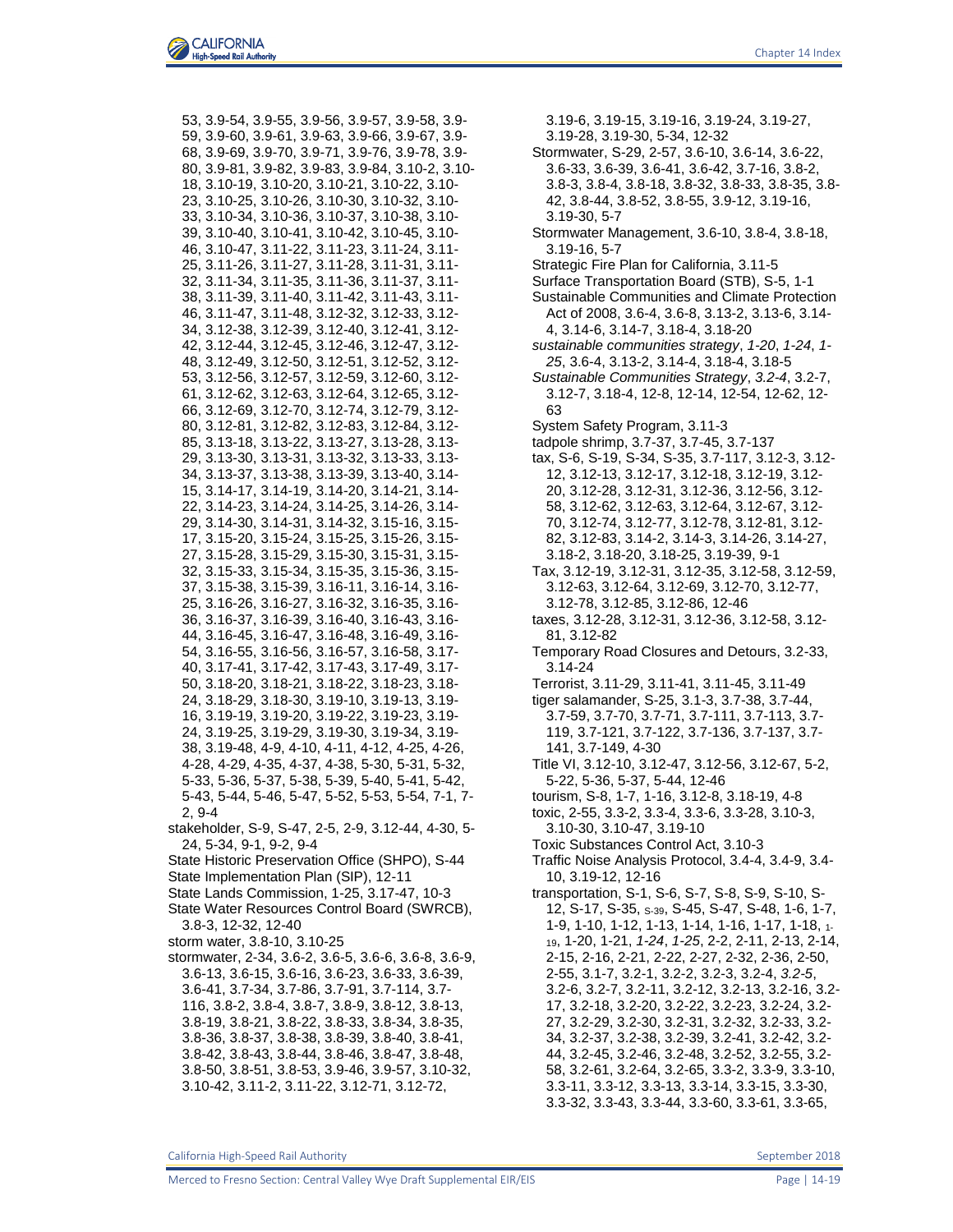3.3-74, 3.3-75, 3.4-2, 3.4-3, 3.4-6, 3.4-8, 3.4-9, 3.4-23, 3.4-24, 3.4-39, 3.5-9, 3.5-13, 3.5-18, 3.5-19, 3.6-2, 3.6-4, 3.6-12, 3.6-13, 3.6-17, 3.6- 21, 3.6-22, 3.6-23, 3.6-34, 3.6-35, 3.6-36, 3.7- 9, 3.7-30, 3.7-52, 3.7-115, 3.7-116, 3.8-5, 3.8- 32, 3.8-33, 3.8-36, 3.8-47, 3.8-51, 3.9-8, 3.9- 44, 3.9-46, 3.9-47, 3.9-49, 3.9-52, 3.9-53, 3.9- 54, 3.9-55, 3.9-56, 3.9-57, 3.9-58, 3.9-59, 3.9- 61, 3.9-62, 3.9-63, 3.9-66, 3.9-67, 3.9-68, 3.9- 69, 3.9-70, 3.9-71, 3.9-72, 3.10-1, 3.10-11, 3.10-13, 3.10-16, 3.10-28, 3.10-29, 3.10-30, 3.10-31, 3.10-36, 3.10-42, 3.10-44, 3.10-45, 3.11-3, 3.11-6, 3.11-10, 3.11-16, 3.11-22, 3.11- 30, 3.11-31, 3.11-33, 3.11-35, 3.11-41, 3.11- 43, 3.11-44, 3.11-46, 3.12-2, 3.12-3, 3.12-4, 3.12-5, 3.12-6, 3.12-7, 3.12-8, 3.12-10, 3.12- 11, 3.12-12, 3.12-18, 3.12-28, 3.12-31, 3.12- 36, 3.12-37, 3.12-38, 3.12-39, 3.12-42, 3.12- 44, 3.12-52, 3.12-53, 3.12-55, 3.12-65, 3.12- 66, 3.12-70, 3.12-72, 3.12-74, 3.12-76, 3.12- 78, 3.12-79, 3.12-80, 3.12-83, 3.13-2, 3.13-4, 3.13-5, 3.13-7, 3.13-8, 3.13-9, 3.13-18, 3.13- 25, 3.13-26, 3.13-28, 3.13-29, 3.13-30, 3.13- 31, 3.13-32, 3.13-34, 3.13-35, 3.13-36, 3.13- 37, 3.13-38, 3.13-39, 3.14-4, 3.14-5, 3.14-6, 3.14-8, 3.14-10, 3.14-17, 3.14-18, 3.14-25, 3.14-31, 3.15-6, 3.15-23, 3.15-30, 3.15-32, 3.15-35, 3.15-36, 3.16-2, 3.16-3, 3.16-4, 3.16- 5, 3.16-7, 3.16-8, 3.16-21, 3.16-30, 3.16-33, 3.16-34, 3.16-53, 3.17-37, 3.17-38, 3.17-48, 3.18-1, 3.18-2, 3.18-3, 3.18-4, 3.18-5, 3.18-6, 3.18-7, 3.18-8, 3.18-9, 3.18-12, 3.18-13, 3.18- 20, 3.18-25, 3.18-26, 3.18-27, 3.18-28, 3.18- 30, 3.19-2, 3.19-3, 3.19-4, 3.19-5, 3.19-6, 3.19- 7, 3.19-8, 3.19-9, 3.19-11, 3.19-12, 3.19-13, 3.19-14, 3.19-15, 3.19-17, 3.19-18, 3.19-19, 3.19-20, 3.19-21, 3.19-23, 3.19-25, 3.19-26, 3.19-27, 3.19-28, 3.19-29, 3.19-30, 3.19-31, 3.19-32, 3.19-33, 3.19-34, 3.19-35, 3.19-36, 3.19-37, 3.19-38, 3.19-39, 3.19-40, 3.19-41, 3.19-42, 3.19-43, 3.19-44, 3.19-45, 3.19-46, 3.19-47, 3.19-48, 4-5, 4-6, 4-8, 4-9, 4-29, 4-30, 4-31, 5-1, 5-27, 5-28, 5-29, 5-32, 5-33, 5-39, 5- 41, 5-43, 5-44, 5-45, 5-46, 5-47, 5-51, 5-52, 6- 2, 6-3, 7-3, 9-1, 9-2, 9-6, 12-14, 12-20 Transportation, S-17, S-18, S-47, S-48, 1-12, 1- 13, 1-15, 1-16, 1-17, 1-24, 2-5, 2-17, 2-18, 2- 19, 2-21, 2-43, 2-45, 2-46, 2-56, 2-57, 3.2-1, 3.2-3, 3.2-4, *3.2-5*, 3.2-7, 3.2-8, 3.2-11, 3.2-12, 3.2-13, 3.2-16, 3.2-18, 3.2-20, 3.2-22, 3.2-23, 3.2-24, 3.2-27, 3.2-31, 3.2-33, 3.2-34, 3.2-37, 3.2-40, 3.2-49, 3.2-65, 3.3-11, 3.3-12, 3.3-13, 3.3-15, 3.3-23, 3.3-28, 3.3-30, 3.3-32, 3.3-44, 3.3-45, 3.4-4, 3.4-6, 3.4-9, 3.4-23, 3.5-19, 3.5- 26, 3.6-2, 3.6-22, 3.6-38, 3.7-19, 3.7-31, 3.7- 52, 3.7-66, 3.7-109, 3.8-3, 3.8-4, 3.8-5, 3.8-33, 3.9-10, 3.9-44, 3.10-28, 3.11-3, 3.11-10, 3.11- 12, 3.11-13, 3.11-14, 3.11-18, 3.11-21, 3.11- 30, 3.11-31, 3.11-35, 3.12-4, 3.12-6, 3.12-7, 3.12-14, 3.12-15, 3.12-36, 3.12-38, 3.12-59, 3.12-77, 3.13-3, 3.13-4, 3.13-5, 3.13-6, 3.13-8, 3.13-25, 3.13-26, 3.13-30, 3.13-31, 3.13-37,

3.13-40, 3.14-6, 3.14-9, 3.14-18, 3.15-1, 3.15- 2, 3.15-7, 3.15-24, 3.16-1, 3.16-3, 3.16-5, 3.16- 17, 3.16-33, 3.17-1, 3.17-3, 3.17-4, 3.17-6, 3.17-37, 3.18-3, 3.18-4, 3.18-5, 3.18-8, 3.18- 19, 3.18-26, 3.18-27, 3.19-4, 3.19-6, 3.19-8, 3.19-12, 3.19-28, 3.19-35, 3.19-37, 3.19-39, 3.19-48, 4-1, 4-29, 4-33, 5-2, 5-7, 5-9, 5-28, 5- 45, 9-5, 9-7, 9-13, 10-2, 10-3, 10-6, 12-1, 12-2, 12-4, 12-5, 12-7, 12-8, 12-13, 12-14, 12-15, 12-16, 12-17, 12-20, 12-25, 12-33, 12-39, 12- 41, 12-42, 12-45, 12-46, 12-47, 12-48, 12-50, 12-51, 12-53, 12-54, 12-55, 12-57, 12-60, 12- 61, 12-62, 12-63

- travel, S-1, S-7, S-8, S-9, S-11, S-17, 1-3, 1-6, 1- 7, 1-9, 1-10, 1-12, 1-13, 1-14, 1-15, 1-16, 1-17, 1-18, 1-19, 1-20, 2-1, 2-2, 2-5, 2-16, 2-19, 2-41, 2-42, 2-52, 2-55, 3.1-4, 3.2-7, 3.2-11, 3.2-12, 3.2-16, 3.2-17, 3.2-29, 3.2-32, 3.2-33, 3.2-34, 3.2-37, 3.2-38, 3.2-40, 3.2-41, 3.2-42, 3.2-47, 3.2-49, 3.3-13, 3.3-22, 3.3-25, 3.3-26, 3.3-27, 3.3-28, 3.3-48, 3.3-64, 3.3-68, 3.3-70, 3.3-77, 3.3-78, 3.3-79, 3.3-81, 3.3-87, 3.4-27, 3.6-12, 3.6-21, 3.6-32, 3.6-35, 3.6-36, 3.6-41, 3.7-94, 3.10-42, 3.11-6, 3.11-21, 3.11-31, 3.11-32, 3.11-37, 3.12-2, 3.12-6, 3.12-8, 3.12-18, 3.12- 32, 3.12-40, 3.12-41, 3.12-42, 3.12-43, 3.12- 52, 3.12-53, 3.12-55, 3.12-59, 3.12-66, 3.12- 69, 3.12-77, 3.12-79, 3.12-81, 3.13-31, 3.13- 36, 3.13-38, 3.14-24, 3.14-25, 3.14-27, 3.14- 32, 3.15-10, 3.15-28, 3.15-35, 3.18-6, 3.18-25, 3.18-28, 3.19-7, 3.19-8, 4-8, 4-10, 4-11, 4-12, 4-24, 4-30, 4-31, 4-37, 4-38, 4-39, 5-21, 5-44, 5-52, 6-4, 7-3
- Travel, S-11, 1-9, 1-10, 1-11, 1-12, 1-13, 1-14, 1- 16, 1-17, 1-22, 2-20, 2-42, 2-51, 3.2-3, 3.2-12, 3.6-37, 6-5
- travel demand, S-7, S-8, 1-6, 1-7, 1-9, 1-12, 1-14, 1-15, 1-16, 2-1, 3.3-13, 3.3-26, 3.3-28, 3.6-12, 3.6-36, 3.12-8, 4-8, 4-30, 7-3
- Travel Demand, 1-9, 1-10, 1-16, 1-22, 2-20, 2-51, 3.2-3, 3.2-12
- travel time, S-1, S-7, S-8, S-9, S-11, 1-6, 1-7, 1- 13, 1-16, 1-17, 2-2, 2-5, 2-19, 2-41, 2-42, 2-52, 3.1-4, 3.2-32, 3.3-70, 3.12-2, 3.14-24, 3.18-28, 4-8, 4-30, 4-31, 4-37, 4-38, 4-39, 6-4, 7-3
- Travel time, S-11, 1-16, 2-42, 6-5
- Travel Time, 1-16, 2-42, 6-5
- Tribal Consultation Plan, 3.17-4, 3.17-6
- Turlock Lake Formation, 3.9-21, 3.9-38, 3.9-42, 3.9-74, 3.9-76, 3.9-84, 3.19-32
- U.S. Department of Transportation (U.S. DOT), 6-5, 12-5
- U.S. Environmental Protection Agency (USEPA), 2-6, 3.6-3, 3.8-3, 3.10-3, 3.12-3, 3.19-2, 9-3, 12-15, 12-23, 12-32, 12-41
- United States Code on Railroad Safety, 3.11-3
- Valley Fever, 3.11-1, 3.11-3, 3.11-14, 3.11-27, 3.11-29, 3.11-31, 3.11-37, 3.11-45, 3.11-46, 3.11-48, 3.19-36, 12-41
- Vehicle, S-32, 1-12, 1-13, 2-16, 3.2-30, 3.2-37, 3.2-62, 3.2-65, 3.3-26, 3.3-27, 3.3-44, 3.3-65, 3.3-68, 3.3-69, 3.3-75, 3.3-77, 3.3-86, 3.3-90,

September 2018 **California High-Speed Rail Authority** California High-Speed Rail Authority

Page | 14-20 Merced to Fresno Section: Central Valley Wye Draft Supplemental EIR/EIS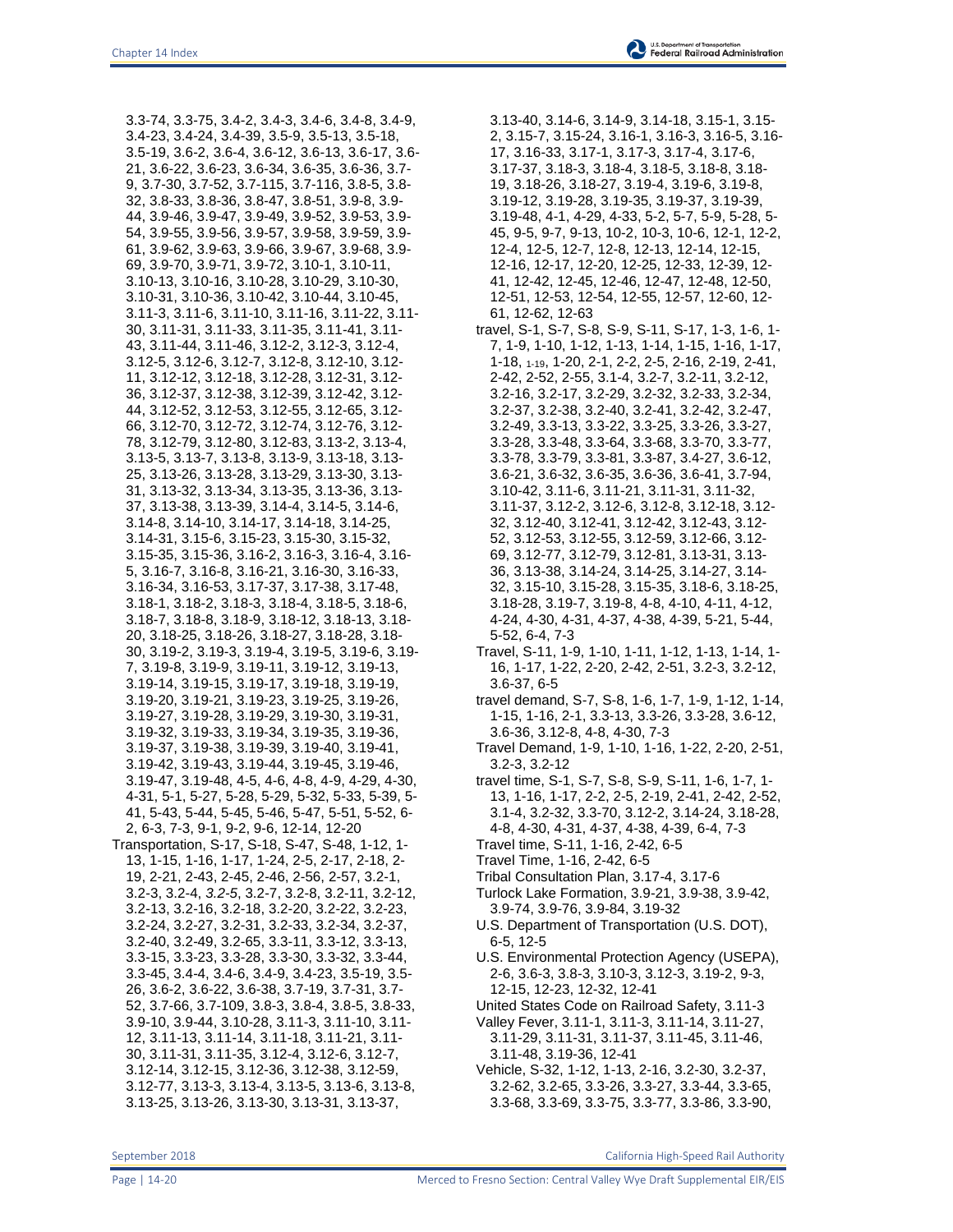16 Vehicular, 3.2-19, 3.15-28 vernal pool fairy shrimp, 3.7-44, 3.7-45, 3.7-58, 3.7-90, 3.7-113, 3.7-137, 3.19-23 Vernal Pool Fairy Shrimp, 3.7-68, 3.7-137 vernal pool tadpole shrimp, 3.7-44, 3.7-45, 3.7- 58, 3.7-90, 3.7-113, 3.7-137, 3.19-23 Vernal Pool Tadpole Shrimp, 3.7-68, 3.7-137 Vibration, S-23, S-38, S-39, 2-51, 3.1-1, 3.4-1, 3.4-2, 3.4-3, 3.4-4, 3.4-5, 3.4-9, 3.4-10, 3.4-11, 3.4-12, 3.4-13, 3.4-14, 3.4-15, 3.4-19, 3.4-20, 3.4-23, 3.4-24, 3.4-27, 3.4-28, 3.4-30, 3.4-31, 3.4-32, 3.4-37, 3.4-41, 3.4-43, 3.4-44, 3.7-2, 3.7-76, 3.7-109, 3.7-115, 3.11-42, 3.12-2, 3.12- 13, 3.12-35, 3.12-55, 3.12-60, 3.12-67, 3.12- 69, 3.12-77, 3.12-78, 3.12-85, 3.13-8, 3.13-35, 3.14-1, 3.14-2, 3.15-1, 3.15-7, 3.15-32, 3.16-2, 3.17-3, 3.17-14, 3.17-37, 3.17-44, 3.17-49, 3.17-52, 3.19-12, 3.19-13, 4-24, 4-25, 5-7, 5-9, 5-27, 5-29, 5-42, 5-43, 5-47, 7-1, 7-2, 12-16, 12-17, 12-24, 12-25, 12-47, 12-55, 12-62 Volume I, S-17, S-30, 2-1, 2-11, 2-22, 2-23, 2-27, 2-29, 2-30, 2-32, 2-36, 2-38, 2-42, 2-50, 2-52, 2-53, 2-55, 3.1-1, 3.2-1, 3.3-2, 3.4-1, 3.5-1, 3.6-1, 3.7-1, 3.8-1, 3.8-32, 3.8-39, 3.8-41, 3.8- 49, 3.8-52, 3.8-53, 3.8-55, 3.8-56, 3.9-57, 3.10- 1, 3.10-34, 3.11-35, 3.12-1, 3.13-1, 3.14-1, 3.16-1, 3.17-2, 3.19-29, 5-1, 6-1, 9-2, 9-5, 12- 1, 12-2, 12-3, 12-39 Volume II, S-17, 2-1, 2-11, 2-22, 2-23, 2-27, 2-29, 2-30, 2-32, 2-36, 2-38, 2-42, 2-50, 2-52, 2-53, 2-55, 3.1-1, 3.2-1, 3.3-2, 3.4-1, 3.5-1, 3.6-1, 3.7-1, 3.8-1, 3.10-1, 3.10-34, 3.11-35, 3.12-1, 3.13-1, 3.14-1, 3.16-1, 3.17-2, 5-1, 6-1, 9-2, 9- 5 Volume III, 2-1, 2-11, 2-22, 2-23, 2-29, 2-32, 2- 38, 3.10-34 Washington Elementary School, S-34, 3.2-27, 3.2-46, 3.2-47, 3.3-35, 3.3-64, 3.4-20, 3.5-14, 3.5-18, 3.5-21, 3.5-23, 3.10-18, 3.10-19, 3.10- 38, 3.11-25, 3.11-26, 3.11-42, 3.12-34, 3.12- 53, 3.12-66, 3.12-76, 3.13-35, 3.15-11, 3.15- 17, 3.15-19, 3.15-23, 3.15-27, 3.15-28, 3.15- 29, 3.15-31, 3.15-32, 3.15-34, 3.15-36, 3.16- 26, 3.16-36, 10-8, 12-55 water, S-11, S-17, S-18, S-20, S-23, S-25, S-38, S-39, S-40, S-46, 1-19, 2-15, 2-40, 3.3-3, 3.3-4, 3.3-12, 3.3-17, 3.3-35, 3.3-83, 3.4-16, 3.6-1, 3.6-2, 3.6-4, 3.6-5, 3.6-6, 3.6-7, 3.6-8, 3.6-9, 3.6-10, 3.6-11, 3.6-12, 3.6-15, 3.6-23, 3.6-26, 3.6-27, 3.6-28, 3.6-29, 3.6-31, 3.6-32, 3.6-33, 3.6-36, 3.6-38, 3.6-39, 3.6-40, 3.6-41, 3.7-2, 3.7-3, 3.7-4, 3.7-5, 3.7-6, 3.7-10, 3.7-11, 3.7- 16, 3.7-22, 3.7-25, 3.7-28, 3.7-29, 3.7-34, 3.7- 37, 3.7-44, 3.7-46, 3.7-52, 3.7-53, 3.7-68, 3.7- 69, 3.7-70, 3.7-86, 3.7-89, 3.7-91, 3.7-92, 3.7- 93, 3.7-99, 3.7-100, 3.7-104, 3.7-106, 3.7-107, 3.7-108, 3.7-112, 3.7-116, 3.7-118, 3.7-120,

3.4-32, 3.4-39, 3.7-15, 3.7-113, 3.7-115, 3.10- 31, 3.11-19, 3.11-21, 3.11-29, 3.11-34, 3.11- 35, 3.11-44, 3.11-48, 3.12-55, 12-4, 12-15, 12-

3.7-146, 3.7-147, 3.7-148, 3.7-151, 3.7-152, 3.7-154, 3.7-155, 3.8-1, 3.8-2, 3.8-3, 3.8-6, 3.8- 7, 3.8-8, 3.8-9, 3.8-10, 3.8-11, 3.8-12, 3.8-13, 3.8-14, 3.8-18, 3.8-19, 3.8-21, 3.8-22, 3.8-23, 3.8-24, 3.8-25, 3.8-26, 3.8-27, 3.8-28, 3.8-31, 3.8-32, 3.8-33, 3.8-34, 3.8-36, 3.8-37, 3.8-38, 3.8-39, 3.8-40, 3.8-41, 3.8-43, 3.8-44, 3.8-45, 3.8-46, 3.8-48, 3.8-49, 3.8-50, 3.8-51, 3.8-52, 3.8-53, 3.8-54, 3.9-2, 3.9-3, 3.9-5, 3.9-12, 3.9- 23, 3.9-24, 3.9-26, 3.9-27, 3.9-28, 3.9-31, 3.9- 33, 3.9-44, 3.9-45, 3.9-46, 3.9-47, 3.9-49, 3.9- 55, 3.9-56, 3.9-57, 3.9-59, 3.9-63, 3.9-72, 3.9- 80, 3.9-82, 3.10-5, 3.10-7, 3.10-12, 3.10-14, 3.10-18, 3.10-21, 3.10-26, 3.10-31, 3.10-42, 3.11-2, 3.11-4, 3.11-6, 3.11-8, 3.11-9, 3.11-10, 3.11-18, 3.12-51, 3.12-61, 3.13-4, 3.13-10, 3.13-19, 3.13-32, 3.14-2, 3.14-18, 3.14-23, 3.15-2, 3.15-10, 3.16-7, 3.16-8, 3.16-17, 3.16- 19, 3.16-24, 3.16-28, 3.16-29, 3.17-12, 3.17- 19, 3.17-23, 3.17-24, 3.17-41, 3.17-50, 3.18-3, 3.18-4, 3.18-5, 3.18-8, 3.19-4, 3.19-6, 3.19-15, 3.19-16, 3.19-24, 3.19-25, 3.19-26, 3.19-27, 3.19-28, 3.19-29, 3.19-30, 3.19-37, 3.19-38, 3.19-41, 4-13, 4-23, 4-26, 4-32, 5-9, 5-15, 5- 28, 5-29, 5-34, 5-38, 5-41, 5-46, 5-49, 5-51, 5- 52, 5-54, 9-2, 9-3, 12-21, 12-22, 12-23, 12-24, 12-29, 12-30, 12-31, 12-32, 12-33, 12-34 Water, S-6, S-18, S-23, S-29, S-47, 1-25, 2-6, 2- 9, 2-56, 2-57, 3.1-1, 3.6-1, 3.6-2, 3.6-4, 3.6-5, 3.6-6, 3.6-7, 3.6-8, 3.6-11, 3.6-14, 3.6-15, 3.6- 16, 3.6-22, 3.6-27, 3.6-28, 3.6-29, 3.6-33, 3.6- 36, 3.6-38, 3.6-39, 3.6-40, 3.6-42, 3.7-1, 3.7-2, 3.7-3, 3.7-5, 3.7-7, 3.7-8, 3.7-9, 3.7-11, 3.7-15, 3.7-16, 3.7-19, 3.7-25, 3.7-33, 3.7-43, 3.7-46, 3.7-54, 3.7-66, 3.7-85, 3.7-86, 3.7-87, 3.7-88, 3.7-92, 3.7-113, 3.7-116, 3.7-119, 3.7-140, 3.8- 1, 3.8-2, 3.8-3, 3.8-4, 3.8-5, 3.8-6, 3.8-12, 3.8- 14, 3.8-15, 3.8-18, 3.8-19, 3.8-22, 3.8-23, 3.8- 24, 3.8-25, 3.8-26, 3.8-27, 3.8-30, 3.8-31, 3.8- 32, 3.8-33, 3.8-36, 3.8-38, 3.8-39, 3.8-40, 3.8- 46, 3.8-47, 3.8-48, 3.8-52, 3.8-53, 3.8-55, 3.8- 56, 3.9-2, 3.9-5, 3.9-12, 3.9-13, 3.9-23, 3.9-28, 3.9-46, 3.9-53, 3.9-55, 3.9-57, 3.9-60, 3.9-70, 3.10-3, 3.10-4, 3.10-10, 3.10-30, 3.10-31, 3.11- 2, 3.11-18, 3.11-19, 3.12-18, 3.13-34, 3.14-2, 3.15-5, 3.15-11, 3.15-33, 3.17-24, 3.19-1, 3.19- 2, 3.19-20, 3.19-21, 3.19-22, 3.19-26, 3.19-27, 3.19-28, 3.19-30, 5-8, 5-27, 5-34, 5-38, 5-41, 5-49, 9-3, 9-9, 9-10, 9-11, 9-13, 10-3, 10-6, 12- 7, 12-20, 12-21, 12-22, 12-23, 12-26, 12-27, 12-28, 12-30, 12-31, 12-32, 12-33, 12-34, 12- 35, 12-37, 12-39 Water Conservation Act of 2009, 3.6-4, 3.6-8 water resources, S-17, S-18, S-38, 3.3-83, 3.4- 16, 3.7-2, 3.8-1, 3.8-2, 3.8-11, 3.8-12, 3.8-13,

3.8-18, 3.8-21, 3.8-32, 3.8-33, 3.8-36, 3.8-51, 3.10-14, 3.19-27, 4-32

Water Resources, S-6, S-18, S-29, 2-57, 3.1-1, 3.6-2, 3.6-6, 3.7-2, 3.7-3, 3.7-46, 3.7-85, 3.7- 92, 3.7-116, 3.8-1, 3.8-14, 3.8-18, 3.8-19, 3.8- 22, 3.8-23, 3.8-25, 3.8-26, 3.8-30, 3.8-31, 3.8- 55, 3.9-2, 3.9-5, 3.9-13, 3.9-23, 3.9-28, 3.9-53,

3.7-125, 3.7-135, 3.7-140, 3.7-141, 3.7-145,